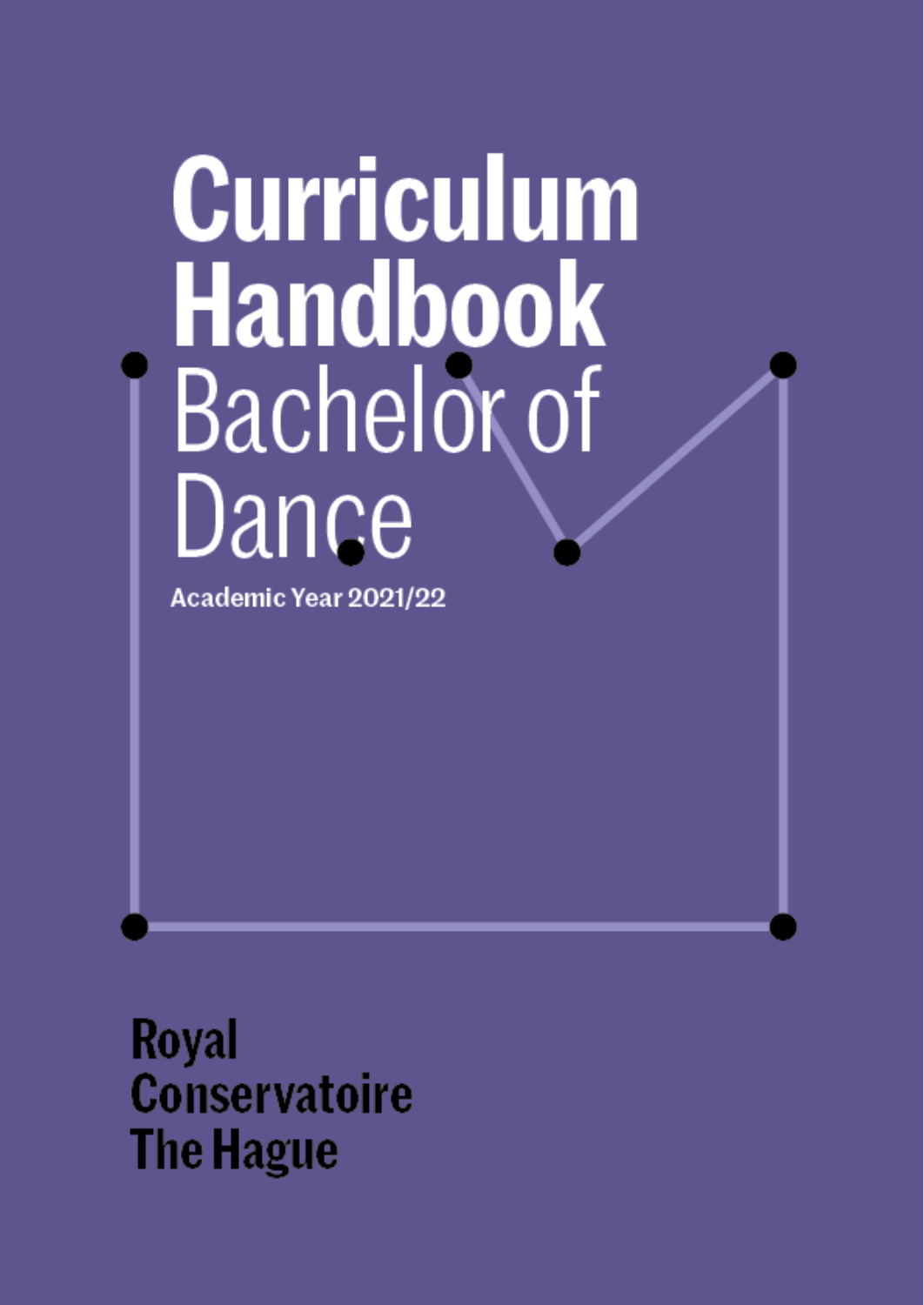The information contained in this Curriculum Handbook is, errors and omissions excepted, correct at the time of publication, but may be subject to change during the academic year. Therefore, always make sure you are referring to the latest version of this document which can be found on our website.

Due to the COVID-19 circumstances, our education programme and Education and Examination Regulations might differ from the descriptions in the regulations and Curriculum Handbooks. In the event of any changes in the regulations relating to assessment, a 'Corona addendum' will be published.

# **CONTENTS**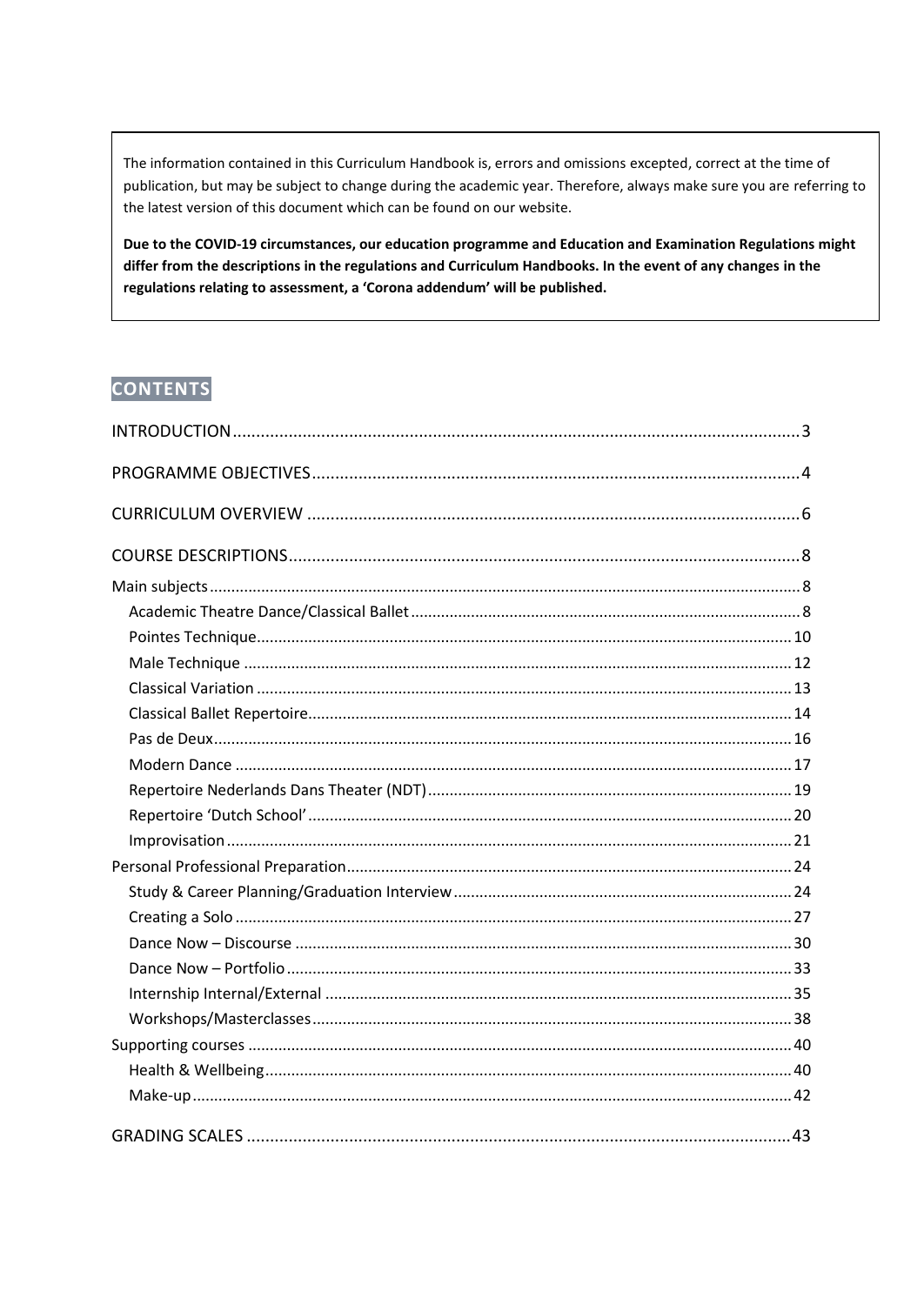#### <span id="page-2-0"></span>**INTRODUCTION**

We train talented dancers for a future career as creative and independent artists, with an open mind, craftsmanship, passion and ambition.

The dance curriculum consists of classical ballet, pointes technique (for girls) and jump technique (for boys), pas de deux, modern dance, classical variations, classical repertoire, the repertoire of the Dutch School repertoire of the Nederlands Dans Theater and improvisation. Other subjects that are taught are history of dance, career planning, creating a solo and preparing a study plan, as well as make-up, yoga, Pilates and body conditioning. The curriculum is based on the demands made by the international professional dance world and is designed to help students to acquire the technique, artistic ability and physical control required to perform the repertoire and the various dance styles to the standard required by the leading companies. Romantic ballets, neo-classical ballets as well as ballets by Hans van Manen, Jiří Kylián, Nils Christe, Johan Inger, Crystal Pite, Jiři Pokorny, Paul Lightfoot & Sol Leon, Lukas Timulak, Maurice Causey and others are all covered in the Dance programme's extensive curriculum, enabling the students to develop into all-round dancers capable of performing classical and modern repertoire. To further promote the professional development of its students, the Dance programme works closely with Nederlands Dans Theater.

The programme is offered at the Royal Conservatoire. The Dance department is part of the faculty of Music and Dance of the University of Arts The Hague. The Dance department is led by a director and an assistant director. They are the first point of contact for information and advice regarding the content of the curriculum, exam planning, the structure and progress of the students' studies, exemptions and customised study planning. The management of the Dance department administers the programme.

The purpose of this Curriculum Handbook is to provide you with all of the necessary information concerning the curricula and the courses of the Bachelor of Dance programme. After the sections with the Programme Objectives and a schematic overview of the curriculum, you will find descriptions of each course, including the learning goals (called 'objectives') and assessment criteria. We recommend that you also read the Royal Conservatoire's Study Guide, which includes the Education and Examination Regulations and the Bachelor of Dance Study Guide.

Director of Dance Department: Jan Linkens Assistant Director of Dance Department: Catharina Boon Vice-principal of the Royal Conservatoire: Martin Prchal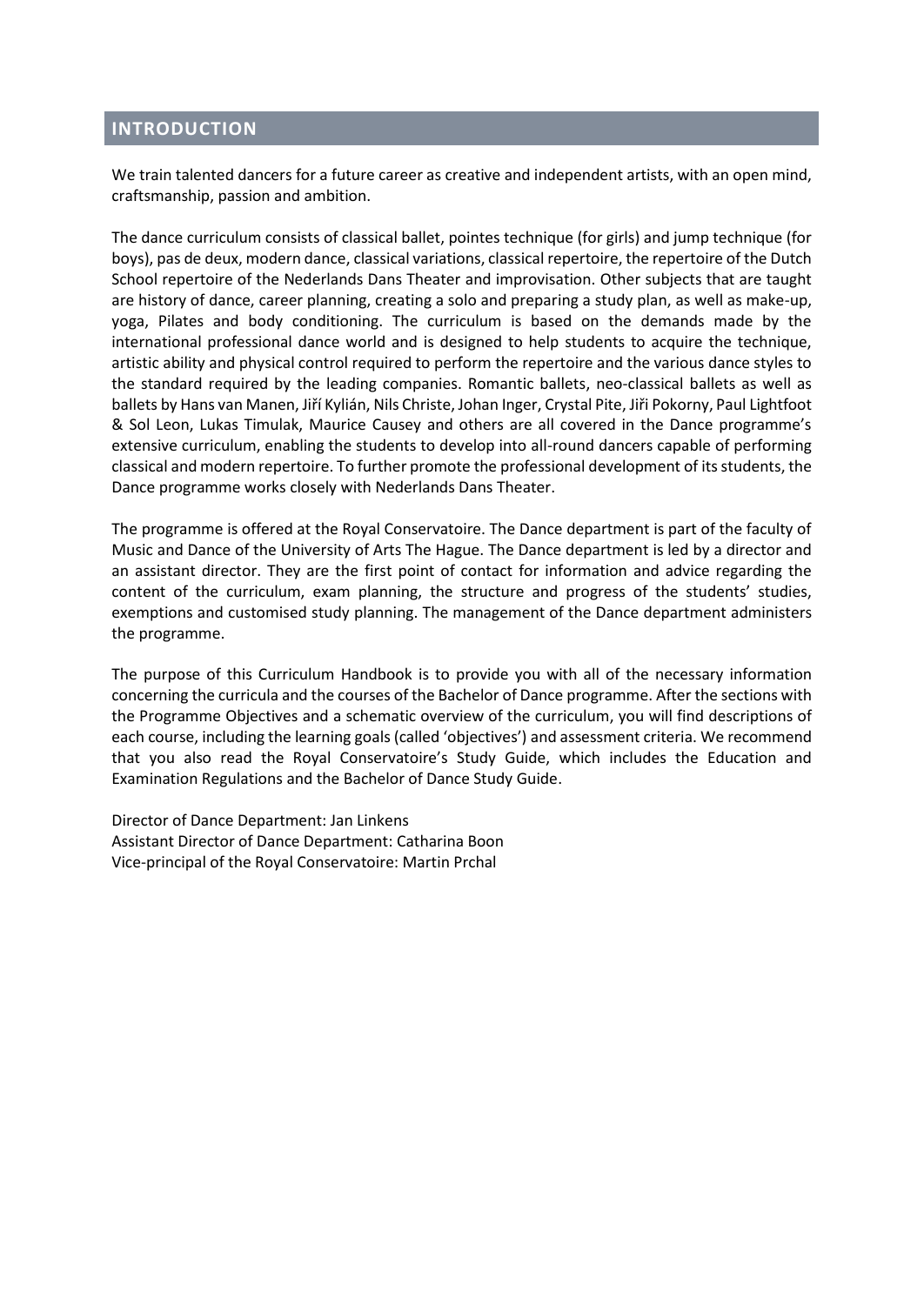## <span id="page-3-0"></span>**PROGRAMME OBJECTIVES**

**.** 1

The Royal Conservatoire has taken the seven dance competencies defined by the national Network Dance  $(2017)^1$  as the starting point for the formulation of the programme objectives for its own Bachelor of Dance programme. Each of the seven broad competencies encompasses a cluster of specific capabilities which together make up our programme objectives. For ease of reference, they are numbered 1. (1), 1. (2), 2. (1), 2 (2), etc.

In the course descriptions in this handbook, the 'programme objectives' field shows the programme objectives to which that specific course relates. In other words, the course contributes to obtaining the skills and knowledge described in those programme objectives. Various courses can contribute to achieving a particular objective.

|    | <b>DANCE PROGRAMME - LEARNING</b>                                                                                     |    | <b>DANCE PROGRAMME - SPECIFIC COMPETENCIES</b>                                                                                                                               |
|----|-----------------------------------------------------------------------------------------------------------------------|----|------------------------------------------------------------------------------------------------------------------------------------------------------------------------------|
|    | <b>OUTCOMES</b>                                                                                                       |    |                                                                                                                                                                              |
| 1. | Creative ability: the graduate is able<br>to give meaning to the required<br>repertoire in various styles and         | 1. | The graduate translates ideas into movement through<br>physical interpretation, association, analysis and a<br>personal artistic vision.                                     |
|    | genres of dance on the basis of a<br>personal artistic vision.                                                        | 2. | The graduate displays imagination, musicality, technical<br>control, individuality and inventiveness in his or her<br>performance.                                           |
|    |                                                                                                                       | 3. | The graduate develops a style of his or her own.                                                                                                                             |
|    |                                                                                                                       | 4. | The graduate links knowledge and practice to develop and<br>deepen the work process.                                                                                         |
|    |                                                                                                                       | 5. | The graduate has an understanding of the demands of the<br>profession in an international perspective.                                                                       |
| 2. | Craftsmanship: the graduate is able to<br>apply expertise and a wide range of<br>(physical) instrumental skills and   | 1. | The graduate possesses suitable physical control and body<br>awareness, demonstrating it through power, flexibility,<br>musicality, stamina and dynamic ability.             |
|    | craftsmanship to a professional<br>standard.                                                                          | 2. | The graduate has mastered the international dance<br>vocabulary.                                                                                                             |
|    |                                                                                                                       | 3. | The graduate displays a strong sense of concept, space,<br>time, sound, image, light and other facets.                                                                       |
|    |                                                                                                                       | 4. | The graduate has insight into the phases of the creation<br>process and can make an appropriate contribution to<br>them.                                                     |
|    |                                                                                                                       | 5. | In dance practice, the graduate displays knowledge of<br>national and international cultural history, repertoire and<br>developments in the contemporary cultural landscape. |
|    |                                                                                                                       | 6. | The graduate knows how to maintain a healthy lifestyle.                                                                                                                      |
| 3. | Research and reflective capabilities:<br>through research and reflection,<br>particularly in the studio, the          | 1. | The graduate has gained insight into his or her talent and<br>potential and reflects on his or her personal development<br>in relation to his or her vision and work.        |
|    | graduate is continuously able to gain<br>knowledge and understanding of how<br>he or she functions as a professional. | 2. | The graduate continually questions his or her technical,<br>physical and artistic ability, thus deepening his or her<br>functioning as a professional.                       |
|    |                                                                                                                       | 3. | The graduate continually measures his or her work and<br>work process against the international demands of the<br>profession.                                                |

[https://www.vereniginghogescholen.nl/system/profiles/documents/000/000/067/original/dans.bop.2018.pdf](https://www.vereniginghogescholen.nl/system/profiles/documents/000/000/067/original/dans.bop.2018.pdf?1523949283) [?1523949283](https://www.vereniginghogescholen.nl/system/profiles/documents/000/000/067/original/dans.bop.2018.pdf?1523949283)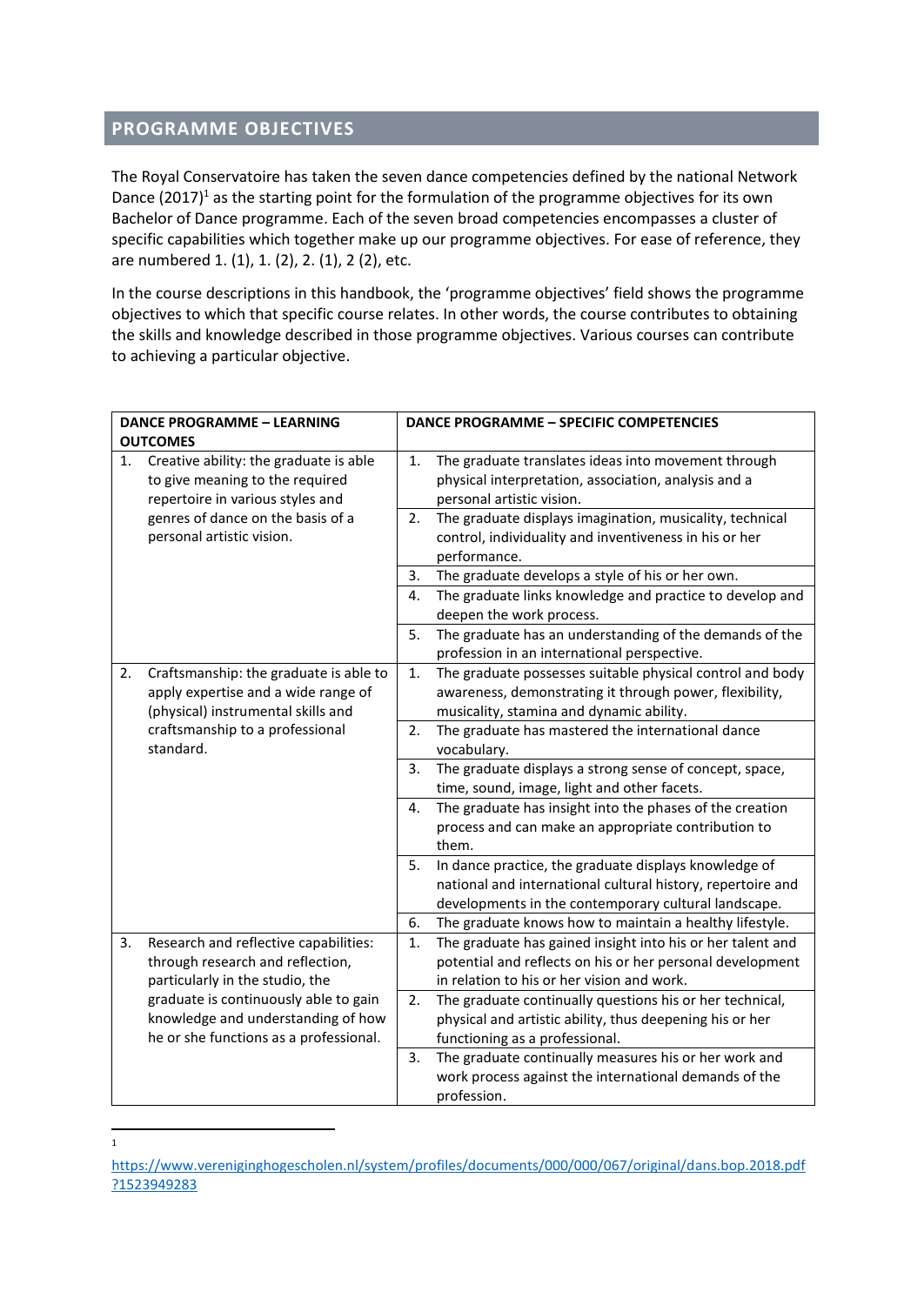|    |                                                                                     | 4. | The graduate assesses his or her own work and that of<br>others in terms of intentions, artistic value and public<br>perception.     |
|----|-------------------------------------------------------------------------------------|----|--------------------------------------------------------------------------------------------------------------------------------------|
|    |                                                                                     | 5. | The graduate critically reviews his or her position in<br>relation to the professional field and the social context.                 |
|    |                                                                                     | 6. | The graduate assimilates knowledge from various artistic<br>disciplines that is relevant for his or her development as<br>an artist. |
| 4. | Potential for growth and innovation:<br>the graduate is able to absorb new          | 1. | The graduate explores and experiments and uses the<br>findings to further develop his or her artistic practice.                      |
|    | insights, knowledge and skills to                                                   | 2. | The graduate is open to ideas and acquires new                                                                                       |
|    | develop and deepen his or her                                                       |    | knowledge, insights and skills to continue developing.                                                                               |
|    | practice and so contribute to the                                                   | 3. | The graduate adopts a constructive approach to diverse                                                                               |
|    | professional field and society.                                                     |    | professional situations and changing circumstances.                                                                                  |
|    |                                                                                     | 4. | The graduate makes links between cultural and social<br>developments and expressions and uses his or her findings                    |
|    |                                                                                     |    | to make a contribution to the professional field and                                                                                 |
|    |                                                                                     |    | society.                                                                                                                             |
| 5. | Entrepreneurial and organisational                                                  | 1. | The graduate identifies opportunities inside and outside                                                                             |
|    | ability: the graduate is independently                                              |    | the constantly changing work field and exploits them to                                                                              |
|    | able to establish a career in an<br>interdisciplinary and international             | 2. | achieve his or her ambitions.<br>The graduate clearly understands his or her own method                                              |
|    | profession.                                                                         |    | of working and potential and can oversee all aspects of                                                                              |
|    |                                                                                     |    | the work process and the interaction between the                                                                                     |
|    |                                                                                     |    | disciplines involved.                                                                                                                |
|    |                                                                                     | 3. | The graduate makes relevant contacts for building and                                                                                |
|    |                                                                                     |    | maintaining an international network.                                                                                                |
|    |                                                                                     | 4. | The graduate positions himself or herself in the work field<br>as a performing artist.                                               |
|    |                                                                                     | 5. | The graduate takes the necessary professional measures                                                                               |
|    |                                                                                     |    | to be able to work as a dance artist in the long term.                                                                               |
|    |                                                                                     | 6. | The graduate negotiates with clients and other                                                                                       |
|    |                                                                                     |    | stakeholders on financial, organisational and substantive                                                                            |
| 6. | Ability to communicate: the graduate                                                | 1. | aspects of the profession.<br>The graduate communicates effectively in an                                                            |
|    | is able to communicate effectively in                                               |    | interdisciplinary, intercultural and international working                                                                           |
|    | a variety of professional contexts.                                                 |    | environment.                                                                                                                         |
|    |                                                                                     | 2. | The graduate can articulate and physically express his or                                                                            |
|    |                                                                                     |    | her artistic identity, ideas, ambitions and qualities to                                                                             |
|    |                                                                                     | 3. | others within or outside the artistic process.<br>The graduate actively generates publicity and/or                                   |
|    |                                                                                     |    | opportunities to work.                                                                                                               |
|    |                                                                                     | 4. | The graduate adequately asserts his or her professional                                                                              |
|    |                                                                                     |    | needs and values.                                                                                                                    |
| 7. | Ability to collaborate: the graduate is<br>able, on the basis of his or her vision, | 1. | The graduate realises his or her own artistic goals in<br>consultation with others.                                                  |
|    | to work constructively with others in                                               | 2. | The graduate is aware of his or her own qualities and                                                                                |
|    | the creation of a joint artistic product.                                           |    | identity and uses them effectively when working with                                                                                 |
|    |                                                                                     |    | others.                                                                                                                              |
|    |                                                                                     | 3. | The graduate acts strategically, flexibly and respectfully<br>with respect to the various roles, responsibilities, interests         |
|    |                                                                                     |    | and qualities involved in (interdisciplinary) collaboration.                                                                         |
|    |                                                                                     | 4. | The graduate gives and receives feedback in a constructive                                                                           |
|    |                                                                                     |    | manner.                                                                                                                              |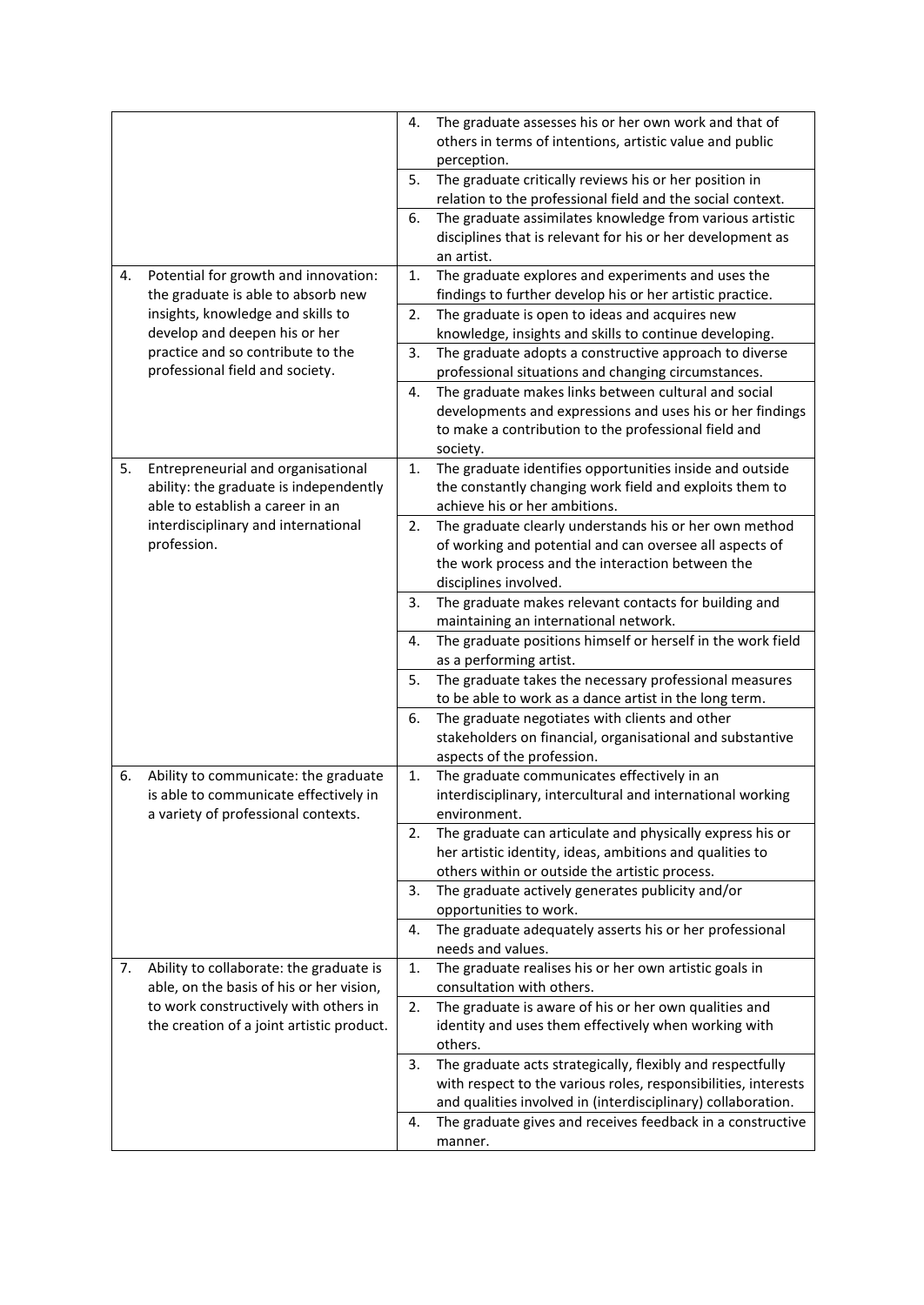## <span id="page-5-0"></span>**CURRICULUM OVERVIEW**

The Bachelor of Dance is a full-time programme worth 240 ECTS (European Credits). Students are entering a two-year Bachelor programme, as exemptions are given for years 1 and 2 (120 ECTS) based on the education and training they have either received in the School for Young Talent Dance programme at the Royal Conservatoire or in Dance academies of an equivalent level elsewhere.

An overview of the Dance department, from Young KC-Dance to School for Young Talent Dance (SVJT) and Bachelor of Dance (HBO):

| HBO-4             | Bachelor of Dance         |             |            |  |  |
|-------------------|---------------------------|-------------|------------|--|--|
| HBO-3             | Bachelor of Dance         |             |            |  |  |
| Ballet group VIII | VWO 6-SVJT                |             |            |  |  |
| Ballet group VII  |                           | HAVO 5-SVJT | VWO 5-SVJT |  |  |
| Ballet group VI   | <b>HAS 4-SVJT</b>         | HAVO 4-SVJT | VWO 4-SVJT |  |  |
| Ballet group V    | HAS 3-SVJT                | HAVO 3-SVJT | VWO 3-SVJT |  |  |
| Ballet group IV   | AVO 2-SVJT                |             |            |  |  |
| Ballet group III  | AVO 1-SVJT                |             |            |  |  |
| Ballet group II   | Primary school 8-SVJT     |             |            |  |  |
| Ballet group I    | Primary school 7-SVJT     |             |            |  |  |
| Young KC-Dance 2  | Primary school 6-external |             |            |  |  |
| Young KC-Dance 1  | Primary school 5-external |             |            |  |  |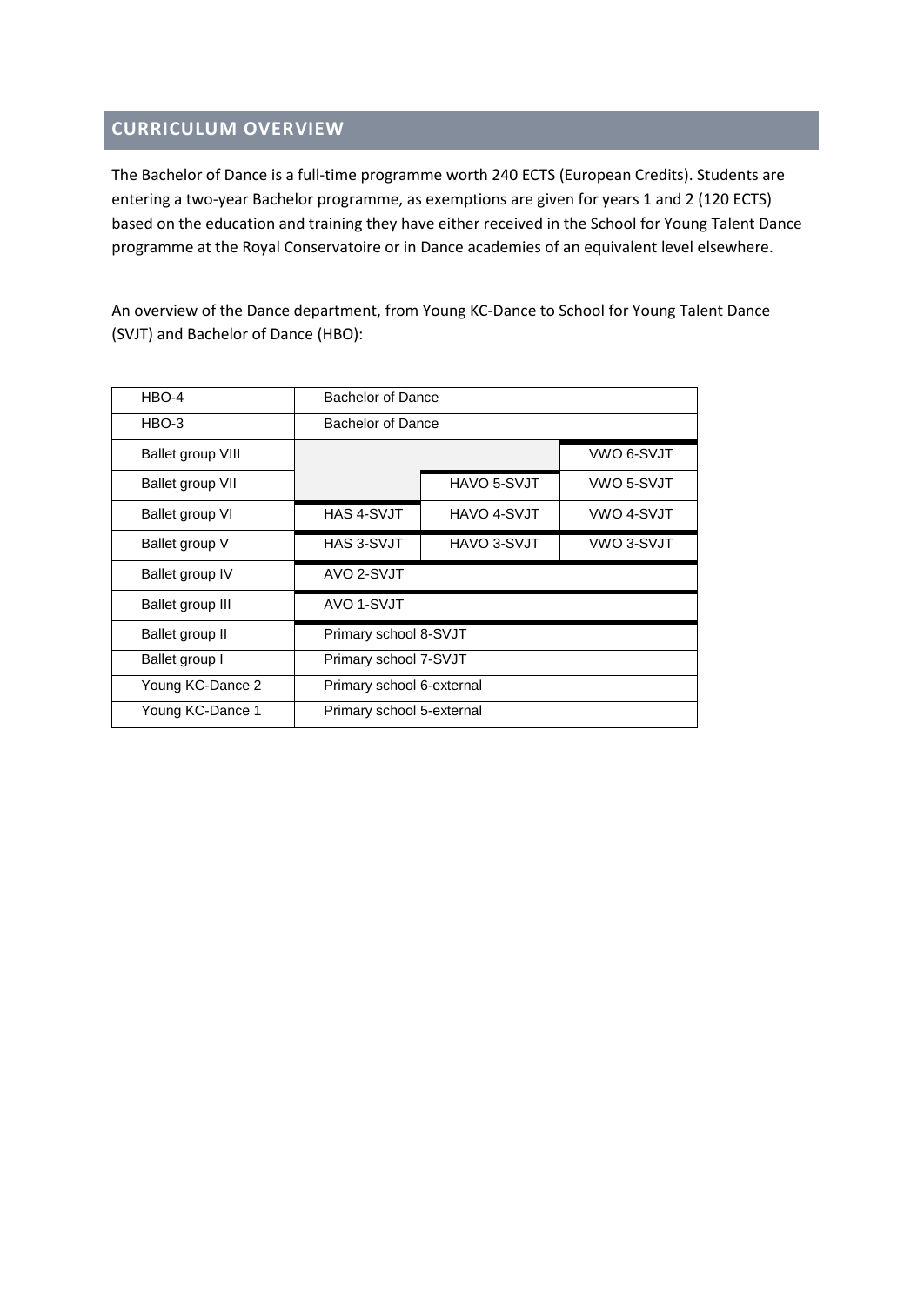An overview of the Bachelor of Dance curriculum:

| code       | <b>Dance</b>                                                                                             | Year 3 | Year 4 |
|------------|----------------------------------------------------------------------------------------------------------|--------|--------|
|            | Bachelor of Dance 2021-2022                                                                              |        |        |
|            |                                                                                                          |        |        |
| KC-DA-     | <b>Main subjects</b>                                                                                     |        |        |
| <b>ATC</b> | Academic Theatre Dance/Classical Ballet                                                                  | 12     | 12     |
| <b>PTC</b> | Pointes Technique or Male Technique                                                                      | 4      | 4      |
| CV         | <b>Classical Variation</b>                                                                               | 3      | 3      |
| <b>CR</b>  | <b>Classical Ballet Repertoire</b>                                                                       | 4      | 4      |
| <b>PDD</b> | Pas de Deux                                                                                              | 3      | 3      |
| MO         | <b>Modern Dance</b>                                                                                      | 6      | 6      |
| <b>NDT</b> | Repertoire Nederlands Dans Theater                                                                       | 4      | 4      |
| <b>RDS</b> | Repertoire 'Dutch school'                                                                                | 3      | 3      |
| CI         | Improvisation                                                                                            | 2      | 2      |
|            | <b>Subtotal</b>                                                                                          | 41     | 41     |
|            |                                                                                                          |        |        |
| KC-DA-     | <b>Personal Professional Preparation</b>                                                                 |        |        |
| <b>CP</b>  | Study & Career Planning/Graduation Interview                                                             | 4      | 4      |
| SO         | Creating a Solo                                                                                          | 2      | 2      |
| DH         | Dance Now - Discourse                                                                                    | 3      | 0      |
| wv         | Dance Now - Portfolio                                                                                    | 0      | 2      |
| IS         | Internal/External Internship Report                                                                      | 0      | 2      |
| MC         | Workshops/Masterclasses                                                                                  |        | 3      |
|            | <b>Subtotal</b>                                                                                          |        | 13     |
|            |                                                                                                          |        |        |
| KC-DA-     | <b>Supporting courses</b>                                                                                |        |        |
| <b>HW</b>  | Health & Wellbeing                                                                                       | 6      | 6      |
|            | Including Pilates, Yoga, Bodyconditioning, Physical training,                                            |        |        |
|            | Injury prevention, Nutrition, Stretching                                                                 |        |        |
| <b>MU</b>  | Make-up                                                                                                  | 1      | 0      |
|            | <b>Subtotal</b>                                                                                          | 7      | 6      |
|            | Subtotal per year                                                                                        | 60     | 60     |
|            | This overview is subject to change as the Royal Conservatoire monitors its curricula on an annual basis. |        |        |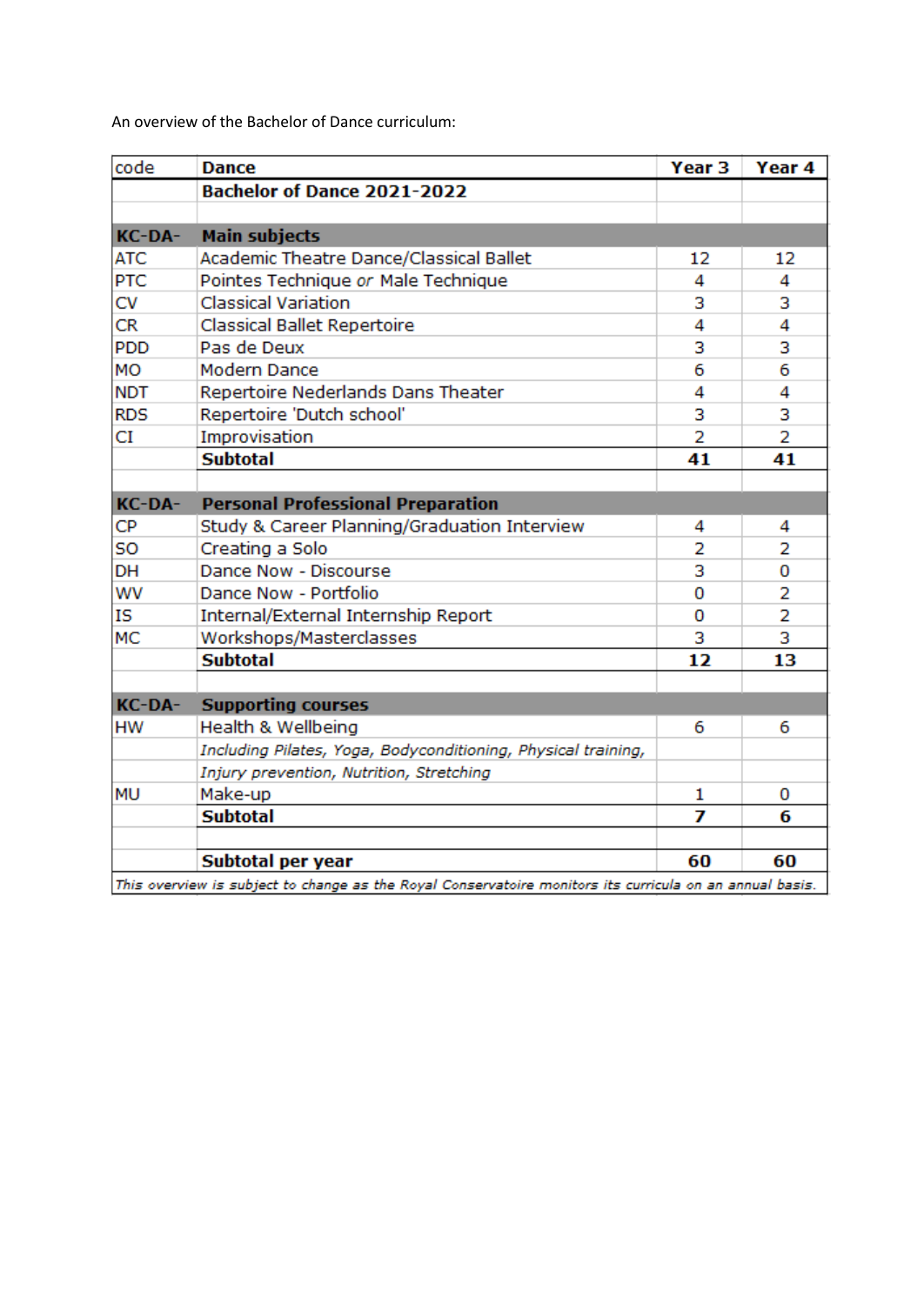# <span id="page-7-0"></span>**COURSE DESCRIPTIONS**

## <span id="page-7-1"></span>**MAIN SUBJECTS**

## <span id="page-7-2"></span>**ACADEMIC THEATRE DANCE/CLASSICAL BALLET**

| Course title:                            | <b>Academic Theatre Dance/Classical Ballet</b>                                                                                                                                                                                                                                                                                                                                                                                                                                                                                                                                                                                                                                                                              |
|------------------------------------------|-----------------------------------------------------------------------------------------------------------------------------------------------------------------------------------------------------------------------------------------------------------------------------------------------------------------------------------------------------------------------------------------------------------------------------------------------------------------------------------------------------------------------------------------------------------------------------------------------------------------------------------------------------------------------------------------------------------------------------|
| Osiris course code:                      | <b>KC-DA-ATC</b>                                                                                                                                                                                                                                                                                                                                                                                                                                                                                                                                                                                                                                                                                                            |
| Course content:                          | In this course you receive daily group lessons in academic theatre dance (classical<br>ballet). The lessons focus on developing technique, musicality, feel for dance,<br>interpretation and musical phrasing.<br>Academic theatre dance is taught on the basis of a combination of different<br>classical ballet techniques, such as Vaganova, Bournonville, Balanchine and the<br>syllabus of the Dance programme. There is also an emphasis on developing<br>coordination, artistry and a sense of style, as well as establishing a creative<br>personality.                                                                                                                                                             |
|                                          | Students in B-IV are expected to continue their development, thus reaching a<br>higher standard as a dancer with a deeper understanding of what working in a<br>stage setting involves.                                                                                                                                                                                                                                                                                                                                                                                                                                                                                                                                     |
| Objectives:                              | At the end of this course, you:<br>are able to show imagination and display technical control, musicality and a<br>$\bullet$<br>sense of style in the movement idiom of academic theatre dance (classical<br>ballet), thereby developing your own phrasing, musicality and virtuosity<br>through interpretation, association and analysis;<br>have mastered the technique of classical ballet to a high standard and are able<br>$\bullet$<br>to apply your knowledge and skills to furthering the development of artistic<br>practice;<br>possess the technical, artistic and musical skills in academic theatre dance<br>$\bullet$<br>(classical ballet) required to achieve artistic goals and to carry out assignments. |
| Programme objectives:                    | 2. (1, 2, 3, 4, 5, 6) 3. (1, 2, 3) 4. (1, 2, 3) 7. (1, 2, 3, 4)                                                                                                                                                                                                                                                                                                                                                                                                                                                                                                                                                                                                                                                             |
| Type of course:                          | Compulsory                                                                                                                                                                                                                                                                                                                                                                                                                                                                                                                                                                                                                                                                                                                  |
| Level:                                   | Bachelor III-IV                                                                                                                                                                                                                                                                                                                                                                                                                                                                                                                                                                                                                                                                                                             |
| Duration:                                | 12 hours per week                                                                                                                                                                                                                                                                                                                                                                                                                                                                                                                                                                                                                                                                                                           |
| Prior qualifications/<br>Pre-requisites: |                                                                                                                                                                                                                                                                                                                                                                                                                                                                                                                                                                                                                                                                                                                             |
| Teachers:                                | Guest teachers                                                                                                                                                                                                                                                                                                                                                                                                                                                                                                                                                                                                                                                                                                              |
| Credits:                                 | 12 ECTS per academic year                                                                                                                                                                                                                                                                                                                                                                                                                                                                                                                                                                                                                                                                                                   |
| Literature:                              |                                                                                                                                                                                                                                                                                                                                                                                                                                                                                                                                                                                                                                                                                                                             |
| Work form:                               | Group lesson                                                                                                                                                                                                                                                                                                                                                                                                                                                                                                                                                                                                                                                                                                                |
| Assessment &<br>Assessment criteria:     | Assessment comprises the following elements:<br>1. Assessment for the period September-December:<br>The student performs the elements of the lessons in academic theatre dance<br>(classical ballet) in the studio and is assessed by the teacher/guest teacher on the<br>basis of their observations regarding the criteria listed below.                                                                                                                                                                                                                                                                                                                                                                                  |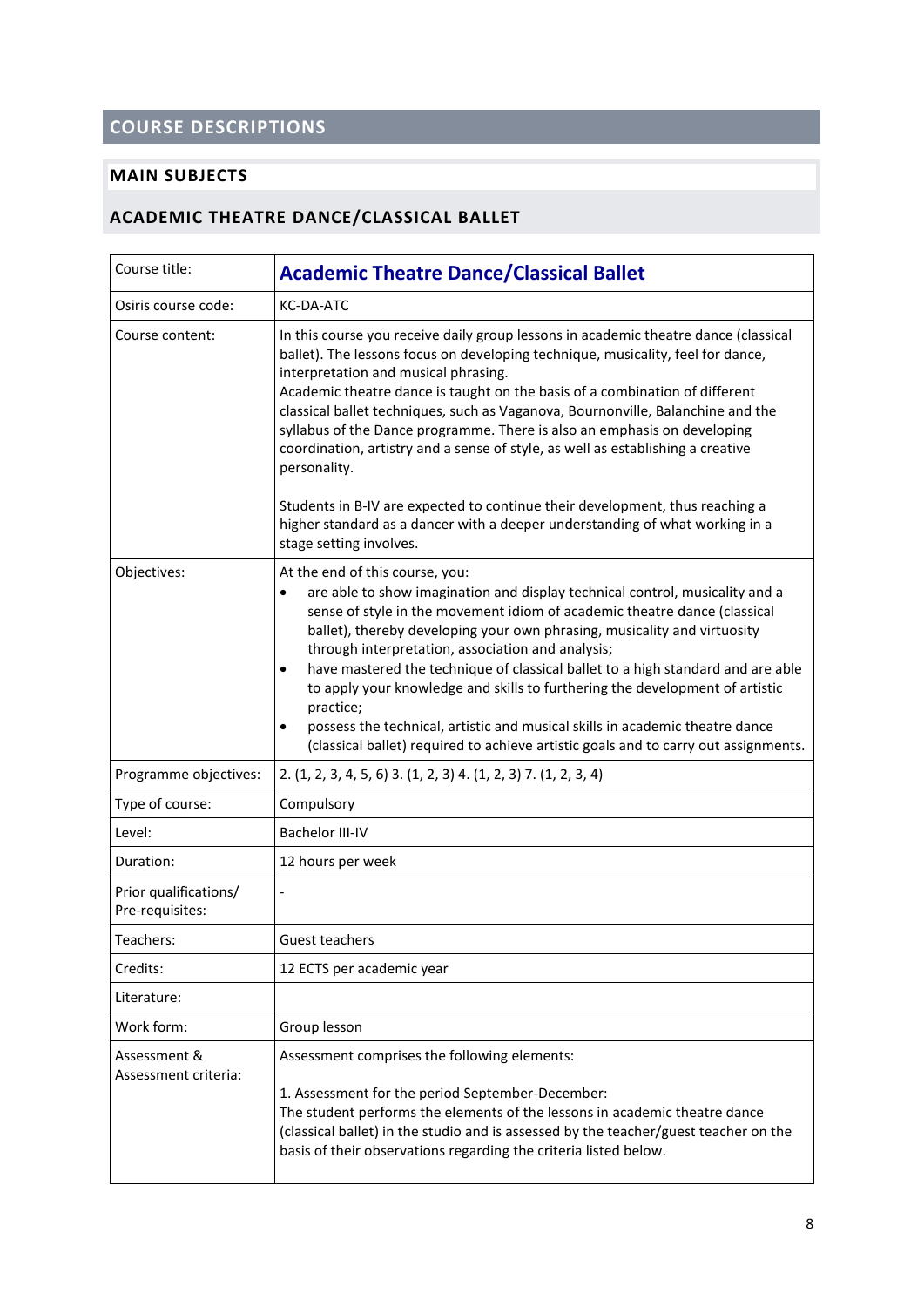|                | <b>Assessment criteria</b> | <b>Assessment indicators</b>                                                                                                                          |  |  |
|----------------|----------------------------|-------------------------------------------------------------------------------------------------------------------------------------------------------|--|--|
| $\mathbf{1}$   | <b>Technical control</b>   | Placement<br>Weight transfer and stability<br>Extensions/turn-out<br>Strength<br>Virtuosity<br>Quality of the above elements                          |  |  |
| $\overline{2}$ | Physical skill             | Physical potential<br>$\bullet$<br>Use and control of the physical abilities                                                                          |  |  |
| 3              | Coordination               | Physical capability of movement<br>$\bullet$<br>translation in different styles<br>Harmonious use of the body, torso                                  |  |  |
| 4              | Feel for dance             | Presentation<br>Artistic capacities<br>Use of space                                                                                                   |  |  |
| 5              | Musicality                 | Dynamism<br>$\bullet$<br>Sense of rhythm<br>Phrasing<br>Interpretation                                                                                |  |  |
| 6              | Work ethic                 | Effort<br>Passion<br>Awareness<br>Understanding and application of<br>instructions and corrections<br>Respectful behaviour<br>Mutual cooperation<br>٠ |  |  |
| 7              | Progress                   | Artistic and technical development in<br>bringing together the above elements                                                                         |  |  |

2. Assessment in the Classical & Modern Exam in March/April. The assessment takes the form of an exam in a stage setting and is based on the criteria listed below.

**Academic Theatre Dance/classical - Class material Academic Theatre Dance/classical ballet in a stage setting (Classical & Modern Exam)**

|               | <b>Assessment criteria</b> | <b>Assessment indicators</b>               |
|---------------|----------------------------|--------------------------------------------|
| 1             | <b>Technical control</b>   | Placement                                  |
|               |                            | Weight transfer and stability<br>$\bullet$ |
|               |                            | Extensions/turnout<br>٠                    |
|               |                            | Jump technique                             |
|               |                            | Strength<br>٠                              |
|               |                            | Virtuosity                                 |
|               |                            | Quality of the above elements<br>٠         |
| $\mathcal{P}$ | Physical skill             | Physical potential<br>٠                    |
|               |                            | Use and control of physical abilities<br>٠ |
| 3             | Coordination               | Physical capability of movement<br>٠       |
|               |                            | translation in different styles            |
|               |                            | Harmonious use of the body, torso<br>٠     |
| 4             | Feel for dance             | Stage persona and presentation<br>٠        |
|               |                            | Artistic capacities                        |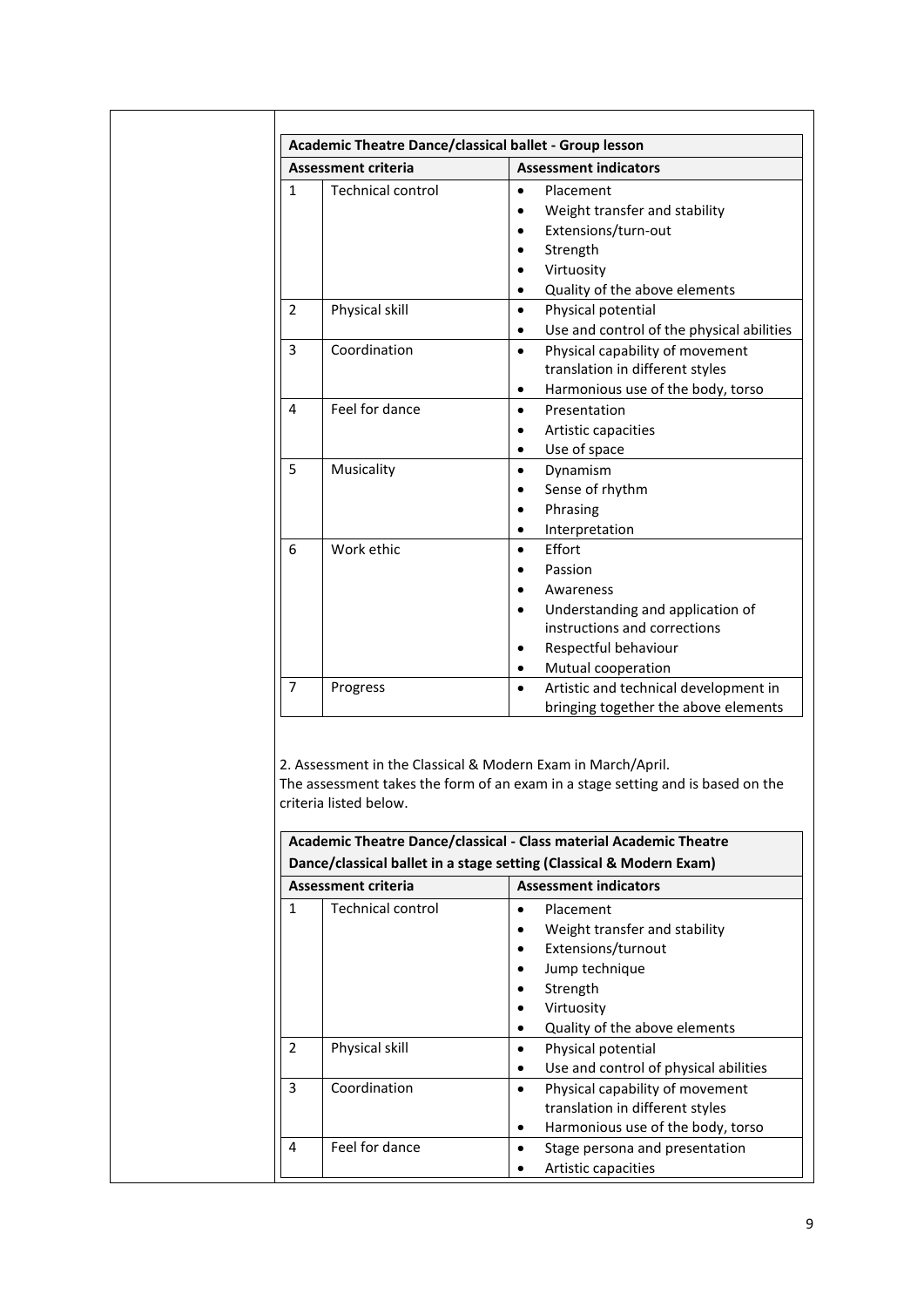|                        |                                                                          |                                                                                                                                         | Use of space<br>$\bullet$                                                                                                                                                                                                                                                                                                      |
|------------------------|--------------------------------------------------------------------------|-----------------------------------------------------------------------------------------------------------------------------------------|--------------------------------------------------------------------------------------------------------------------------------------------------------------------------------------------------------------------------------------------------------------------------------------------------------------------------------|
|                        | 5                                                                        | Musicality                                                                                                                              | Dynamism<br>٠                                                                                                                                                                                                                                                                                                                  |
|                        |                                                                          |                                                                                                                                         | Sense of rhythm                                                                                                                                                                                                                                                                                                                |
|                        |                                                                          |                                                                                                                                         | Phrasing<br>$\bullet$                                                                                                                                                                                                                                                                                                          |
|                        |                                                                          |                                                                                                                                         | Interpretation<br>$\bullet$                                                                                                                                                                                                                                                                                                    |
|                        | 6                                                                        | Performance                                                                                                                             | Performance control<br>$\bullet$                                                                                                                                                                                                                                                                                               |
|                        |                                                                          |                                                                                                                                         | Bringing together of all the above<br>٠<br>elements                                                                                                                                                                                                                                                                            |
|                        | Assessors:                                                               | <b>General feedback discussion:</b><br>evaluated in a joint meeting of all examiners and students.<br>This discussion lasts 60 minutes. | Academic theatre dance/classical ballet is part of the Classical & Modern Exam in<br>March/April and is assessed by a committee of examiners consisting of teachers<br>and external experts from the national and international professional field.<br>Immediately after the exam, the exam and the preceding work process are |
| Grading system:        | Numeric results<br>The average of the results will be entered in Osiris. |                                                                                                                                         |                                                                                                                                                                                                                                                                                                                                |
| Language:              |                                                                          | English/Dutch                                                                                                                           |                                                                                                                                                                                                                                                                                                                                |
| Schedule, time, venue: |                                                                          | See ASIMUT schedule                                                                                                                     |                                                                                                                                                                                                                                                                                                                                |
| Information:           |                                                                          | Jan Linkens (j.linkens@koncon.nl)                                                                                                       |                                                                                                                                                                                                                                                                                                                                |

## <span id="page-9-0"></span>**POINTES TECHNIQUE**

| Course title:         | <b>Pointes Technique</b>                                                                                                                                                                                                                                                                                                                                                                                                                                                                                                                                                                                                          |  |  |  |
|-----------------------|-----------------------------------------------------------------------------------------------------------------------------------------------------------------------------------------------------------------------------------------------------------------------------------------------------------------------------------------------------------------------------------------------------------------------------------------------------------------------------------------------------------------------------------------------------------------------------------------------------------------------------------|--|--|--|
| Osiris course code:   | <b>KC-DA-PTC</b>                                                                                                                                                                                                                                                                                                                                                                                                                                                                                                                                                                                                                  |  |  |  |
| Course content:       | This is a course for the female students. You learn specific pointes techniques to<br>build on the lessons in academic theatre dance (classical ballet). The classes are also<br>preparation for the courses in Classical Variation and Classical Repertoire.<br>The lessons encompass repertoire and exercises with an emphasis on the relevant<br>aspects of pointes technique, including coordination, virtuosity and presentation.<br>Students in B-IV are expected to continue their development, thus reaching a<br>higher standard as a dancer with a deeper understanding of what working in a<br>stage setting involves. |  |  |  |
| Objectives:           | At the end of this course, you:<br>have mastered the combination of technical control, musicality and sense of<br>п<br>style required for the pointes technique;<br>have mastered the pointes technique for the various assignments in the<br>п<br>international dance repertoire;<br>are able to apply your knowledge, skills and artistry to the vocabulary of the<br>٠<br>dance to be performed;<br>are able to work constructively with others and to accept feedback and<br>٠<br>coaching with respect.                                                                                                                      |  |  |  |
| Programme objectives: | 1. $(1, 2, 3, 4)$ 2. $(1, 2, 3, 4, 5, 6)$ 4. $(1, 2, 3, 4)$ 7. $(1, 2, 3, 4)$                                                                                                                                                                                                                                                                                                                                                                                                                                                                                                                                                     |  |  |  |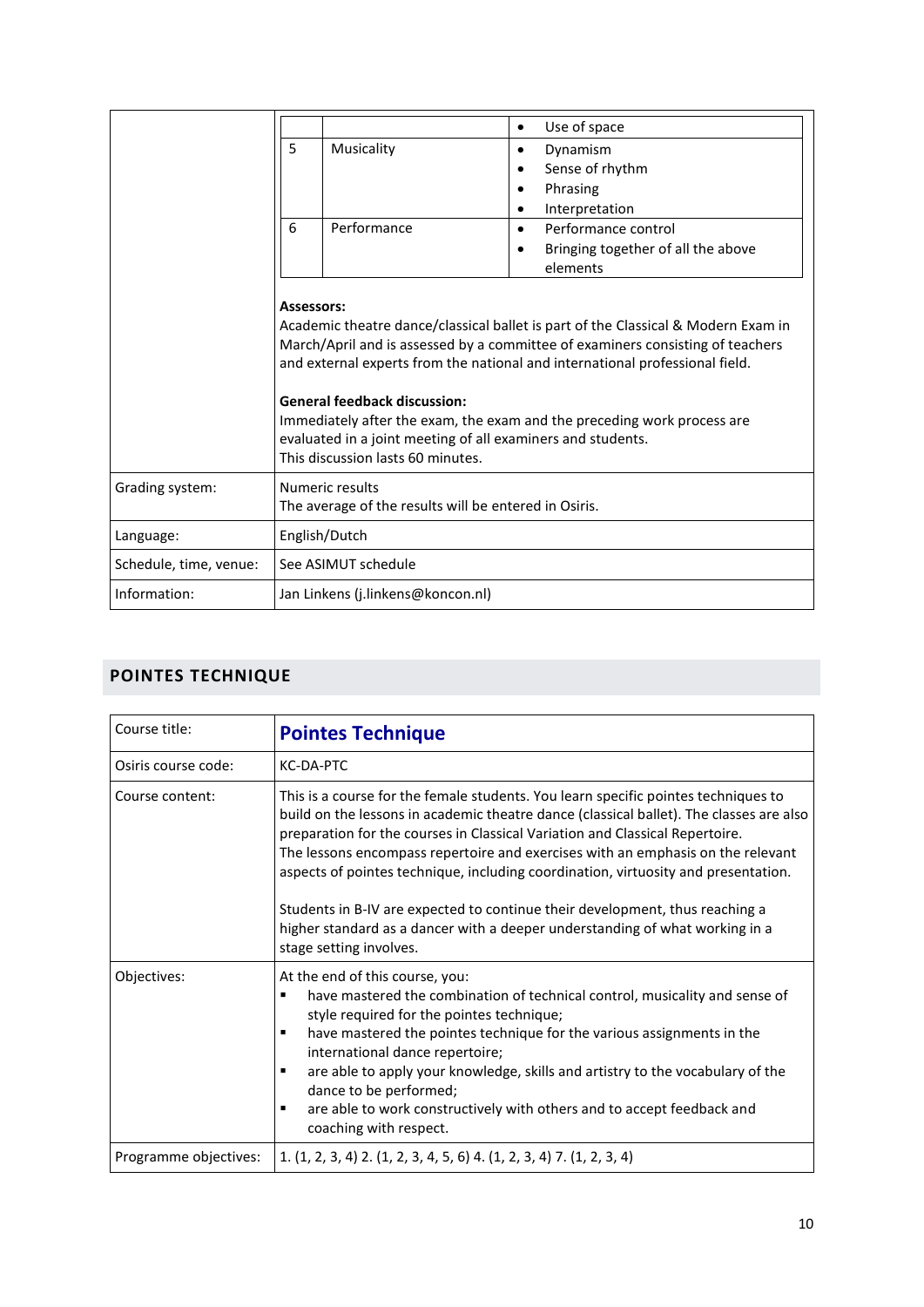| Type of course:                          | Compulsory for female student                                                                                                                                                                                                                                                                                                              |                            |                                                                                                                                                                              |  |  |  |
|------------------------------------------|--------------------------------------------------------------------------------------------------------------------------------------------------------------------------------------------------------------------------------------------------------------------------------------------------------------------------------------------|----------------------------|------------------------------------------------------------------------------------------------------------------------------------------------------------------------------|--|--|--|
| Level:                                   | <b>Bachelor III-IV</b>                                                                                                                                                                                                                                                                                                                     |                            |                                                                                                                                                                              |  |  |  |
| Duration:                                | 3 hours per week                                                                                                                                                                                                                                                                                                                           |                            |                                                                                                                                                                              |  |  |  |
| Prior qualifications/<br>Pre-requisites: |                                                                                                                                                                                                                                                                                                                                            |                            |                                                                                                                                                                              |  |  |  |
| Teachers:                                |                                                                                                                                                                                                                                                                                                                                            | <b>Esther Protzman</b>     |                                                                                                                                                                              |  |  |  |
| Credits:                                 |                                                                                                                                                                                                                                                                                                                                            | 4 ECTS per academic year   |                                                                                                                                                                              |  |  |  |
| Work form:                               |                                                                                                                                                                                                                                                                                                                                            | Group lesson               |                                                                                                                                                                              |  |  |  |
| Assessment &<br>Assessment criteria:     |                                                                                                                                                                                                                                                                                                                                            | March/April.               | Pointes technique is a specific element in the Classical & Modern Exam in                                                                                                    |  |  |  |
|                                          |                                                                                                                                                                                                                                                                                                                                            |                            | Classical & Modern Exam - Class material pointes technique in a stage setting                                                                                                |  |  |  |
|                                          |                                                                                                                                                                                                                                                                                                                                            | <b>Assessment criteria</b> | <b>Assessment indicators</b>                                                                                                                                                 |  |  |  |
|                                          | 1                                                                                                                                                                                                                                                                                                                                          | <b>Technical control</b>   | Placement<br>Weight transfer and stability<br>Use of the pointes technique<br>$\bullet$<br>Strength<br>$\bullet$<br>Virtuosity<br>Quality of the above elements<br>$\bullet$ |  |  |  |
|                                          | 2                                                                                                                                                                                                                                                                                                                                          | Physical skill             | Physical potential<br>$\bullet$<br>Use and control of physical abilities                                                                                                     |  |  |  |
|                                          | 3                                                                                                                                                                                                                                                                                                                                          | Coordination               | Physical capability of movement translation in<br>$\bullet$<br>different styles<br>Harmonious use of the body, torso<br>$\bullet$                                            |  |  |  |
|                                          | 4                                                                                                                                                                                                                                                                                                                                          | Feel for dance             | Stage persona and presentation<br>$\bullet$<br>Artistic capacities<br>$\bullet$<br>Use of space<br>$\bullet$                                                                 |  |  |  |
|                                          | 5                                                                                                                                                                                                                                                                                                                                          | Musicality                 | Dynamism<br>$\bullet$<br>Sense of rhythm<br>$\bullet$<br>Phrasing<br>Interpretation                                                                                          |  |  |  |
|                                          | <b>Assessors:</b><br>Pointes technique is assessed by a committee of examiners consisting of teachers<br>and external experts from the national and international professional field.<br>Feedback about this element can be discussed in the study progress evaluation<br>interview with the student at the end of the examination period. |                            |                                                                                                                                                                              |  |  |  |
| Grading system:                          | Numeric results<br>The average of the results will be entered in Osiris.                                                                                                                                                                                                                                                                   |                            |                                                                                                                                                                              |  |  |  |
| Language:                                | English/Dutch                                                                                                                                                                                                                                                                                                                              |                            |                                                                                                                                                                              |  |  |  |
| Schedule, time, venue:                   | See ASIMUT schedule                                                                                                                                                                                                                                                                                                                        |                            |                                                                                                                                                                              |  |  |  |
| Information:                             | Jan Linkens (j.linkens@koncon.nl)                                                                                                                                                                                                                                                                                                          |                            |                                                                                                                                                                              |  |  |  |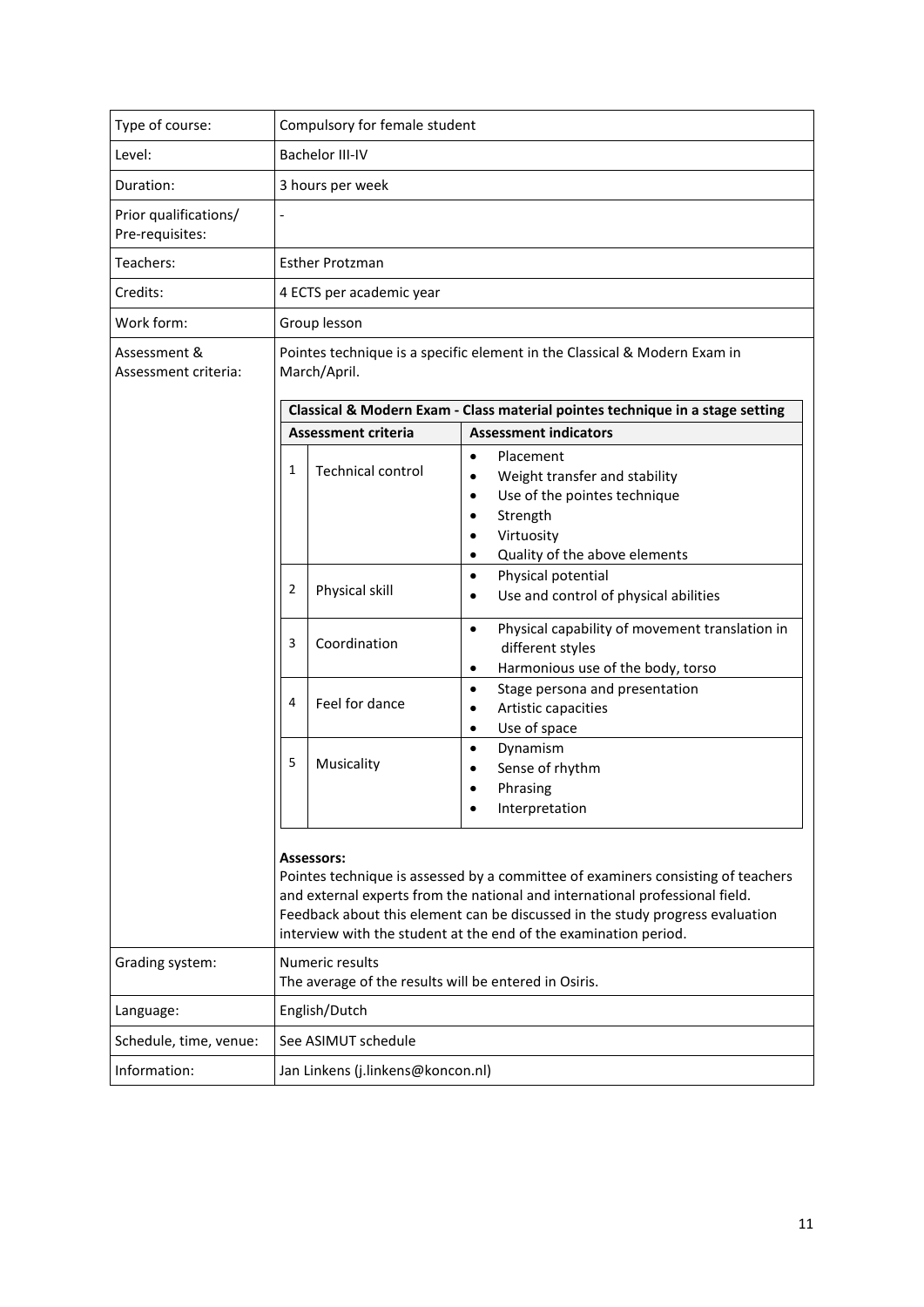## <span id="page-11-0"></span>**MALE TECHNIQUE**

| Course title:                                                                                                                  | <b>Male Technique</b>                                                                                                                                                                                                                                                                                                                                                                                                                                                                                                   |                                                                                 |  |  |  |  |
|--------------------------------------------------------------------------------------------------------------------------------|-------------------------------------------------------------------------------------------------------------------------------------------------------------------------------------------------------------------------------------------------------------------------------------------------------------------------------------------------------------------------------------------------------------------------------------------------------------------------------------------------------------------------|---------------------------------------------------------------------------------|--|--|--|--|
| Osiris course code:                                                                                                            | <b>KC-DA-PTC</b>                                                                                                                                                                                                                                                                                                                                                                                                                                                                                                        |                                                                                 |  |  |  |  |
| Course content:                                                                                                                | This is a course for the male students. You learn specific dance techniques for men<br>to build on the classes in academic theatre dance (classical ballet). The classes are<br>also preparation for the courses in Classical Variation and Classical Repertoire. The<br>lessons encompass repertoire and exercises in male technique, with an emphasis<br>on relevant aspects such as batterie and the quality of jumping.                                                                                             |                                                                                 |  |  |  |  |
|                                                                                                                                | Students in B-IV are expected to continue their development, thus reaching a<br>higher standard as a dancer with a deeper understanding of what working in a<br>stage setting involves.                                                                                                                                                                                                                                                                                                                                 |                                                                                 |  |  |  |  |
| Objectives:                                                                                                                    | At the end of this course, you:<br>have mastered the combination of technical control, musicality and sense of<br>Ξ<br>style required for the male technique;<br>possess insight into your abilities in the male technique and are able to<br>Ξ<br>translate them to the various assignments;<br>are able to apply your knowledge, skills and artistry to the vocabulary of the<br>٠<br>dance to be performed;<br>are able to work constructively with others and to accept feedback and<br>٠<br>coaching with respect. |                                                                                 |  |  |  |  |
| Programme objectives:                                                                                                          | 1. $(1, 2, 3, 4)$ 2. $(1, 2, 3, 4, 5, 6)$ 4. $(1, 2, 3, 4)$ 7. $(1, 2, 3, 4)$                                                                                                                                                                                                                                                                                                                                                                                                                                           |                                                                                 |  |  |  |  |
| Type of course:                                                                                                                | Compulsory for male student                                                                                                                                                                                                                                                                                                                                                                                                                                                                                             |                                                                                 |  |  |  |  |
| Level:                                                                                                                         | <b>Bachelor III-IV</b>                                                                                                                                                                                                                                                                                                                                                                                                                                                                                                  |                                                                                 |  |  |  |  |
| Duration:                                                                                                                      | 3 hours per week                                                                                                                                                                                                                                                                                                                                                                                                                                                                                                        |                                                                                 |  |  |  |  |
| Prior qualifications/<br>Pre-requisites:                                                                                       |                                                                                                                                                                                                                                                                                                                                                                                                                                                                                                                         |                                                                                 |  |  |  |  |
| Teacher:                                                                                                                       | Chao Shi                                                                                                                                                                                                                                                                                                                                                                                                                                                                                                                |                                                                                 |  |  |  |  |
| Credits:                                                                                                                       | 4 ECTS per academic year                                                                                                                                                                                                                                                                                                                                                                                                                                                                                                |                                                                                 |  |  |  |  |
| Work form:                                                                                                                     | Group lesson                                                                                                                                                                                                                                                                                                                                                                                                                                                                                                            |                                                                                 |  |  |  |  |
| Male technique is a specific element of the Classical & Modern Exam in<br>Assessment &<br>March/April.<br>Assessment criteria: |                                                                                                                                                                                                                                                                                                                                                                                                                                                                                                                         |                                                                                 |  |  |  |  |
|                                                                                                                                |                                                                                                                                                                                                                                                                                                                                                                                                                                                                                                                         | Classical & Modern Exam - Class material male technique in a stage setting      |  |  |  |  |
|                                                                                                                                | <b>Assessment criteria</b><br><b>Technical control</b>                                                                                                                                                                                                                                                                                                                                                                                                                                                                  | <b>Assessment indicators</b>                                                    |  |  |  |  |
|                                                                                                                                | 1                                                                                                                                                                                                                                                                                                                                                                                                                                                                                                                       | Placement<br>$\bullet$<br>Weight transfer and stability<br>$\bullet$            |  |  |  |  |
|                                                                                                                                |                                                                                                                                                                                                                                                                                                                                                                                                                                                                                                                         | Use of jump technique<br>$\bullet$                                              |  |  |  |  |
|                                                                                                                                |                                                                                                                                                                                                                                                                                                                                                                                                                                                                                                                         | Strength                                                                        |  |  |  |  |
|                                                                                                                                |                                                                                                                                                                                                                                                                                                                                                                                                                                                                                                                         | Virtuosity<br>$\bullet$                                                         |  |  |  |  |
|                                                                                                                                |                                                                                                                                                                                                                                                                                                                                                                                                                                                                                                                         | Quality of the above mentioned elements<br>$\bullet$                            |  |  |  |  |
|                                                                                                                                | Physical skill<br>2                                                                                                                                                                                                                                                                                                                                                                                                                                                                                                     | Physical potential<br>$\bullet$                                                 |  |  |  |  |
|                                                                                                                                |                                                                                                                                                                                                                                                                                                                                                                                                                                                                                                                         | Use and control of physical abilities<br>$\bullet$                              |  |  |  |  |
|                                                                                                                                | Coordination<br>3                                                                                                                                                                                                                                                                                                                                                                                                                                                                                                       | Physical capability of movement<br>$\bullet$<br>translation in different styles |  |  |  |  |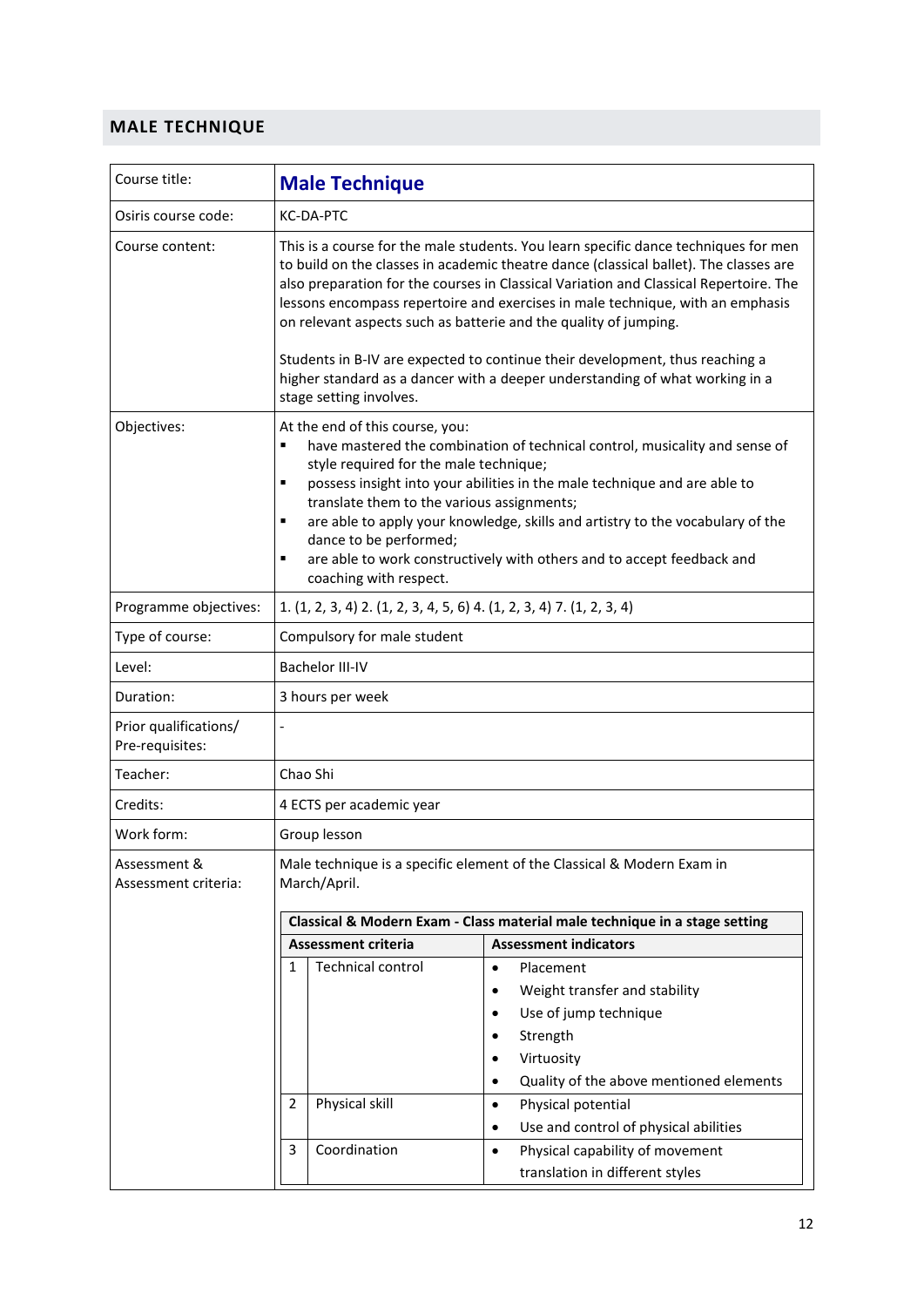|                        |                                                                          |                                                                 | Harmonious use of the body, torso<br>$\bullet$                                                                                                                                                                                                                |
|------------------------|--------------------------------------------------------------------------|-----------------------------------------------------------------|---------------------------------------------------------------------------------------------------------------------------------------------------------------------------------------------------------------------------------------------------------------|
|                        | 4                                                                        | Feel for dance                                                  | Stage persona and presentation<br>٠                                                                                                                                                                                                                           |
|                        |                                                                          |                                                                 | Artistic capacities<br>$\bullet$                                                                                                                                                                                                                              |
|                        |                                                                          |                                                                 | Use of space<br>$\bullet$                                                                                                                                                                                                                                     |
|                        | 5                                                                        | Musicality                                                      | Dynamism<br>٠                                                                                                                                                                                                                                                 |
|                        |                                                                          |                                                                 | Sense of rhythm                                                                                                                                                                                                                                               |
|                        |                                                                          |                                                                 | Phrasing                                                                                                                                                                                                                                                      |
|                        |                                                                          |                                                                 | Interpretation                                                                                                                                                                                                                                                |
|                        |                                                                          | Assessors:<br>the student at the end of the examination period. | Male technique is assessed by a committee of examiners consisting of teachers and<br>external experts from the national and international professional field. Feedback<br>about this element can be discussed in the study progress evaluation interview with |
| Grading system:        | Numeric results<br>The average of the results will be entered in Osiris. |                                                                 |                                                                                                                                                                                                                                                               |
| Language:              | English/Dutch                                                            |                                                                 |                                                                                                                                                                                                                                                               |
| Schedule, time, venue: |                                                                          | See ASIMUT schedule                                             |                                                                                                                                                                                                                                                               |
| Information:           | Jan Linkens (j.linkens@koncon.nl)                                        |                                                                 |                                                                                                                                                                                                                                                               |

## <span id="page-12-0"></span>**CLASSICAL VARIATION**

| Course title:         | <b>Classical Variation</b>                                                                                                                                                                                                                                                                                                                                                                                                                                                                                                                                                        |  |  |
|-----------------------|-----------------------------------------------------------------------------------------------------------------------------------------------------------------------------------------------------------------------------------------------------------------------------------------------------------------------------------------------------------------------------------------------------------------------------------------------------------------------------------------------------------------------------------------------------------------------------------|--|--|
| Osiris course code:   | <b>KC-DA-CV</b>                                                                                                                                                                                                                                                                                                                                                                                                                                                                                                                                                                   |  |  |
| Course content:       | You have lessons and receive individual coaching in the performance of classical<br>and neo-classical variations to build on the course in academic theatre dance<br>(classical ballet). You learn the variation in a group lesson and receive individual<br>coaching. The lessons cover technique, musicality, phrasing, dynamics, expression,<br>virtuosity and presentation and how to combine them.                                                                                                                                                                           |  |  |
|                       | Students in B-IV are expected to continue their development, thus reaching a<br>higher standard as a dancer with a deeper understanding of what working in a<br>stage setting involves.                                                                                                                                                                                                                                                                                                                                                                                           |  |  |
| Objectives:           | At the end of this course, you:<br>possess the coordination to perform a classical/neo-classical variation in an<br>٠<br>appropriate musical, technical, expressive and virtuoso style;<br>are able to adapt your personality and artistic presentation to the different<br>$\blacksquare$<br>styles of classical/neo-classical variations in the international dance repertoire;<br>are able to apply your knowledge, skills and artistry to the chosen variation;<br>٠<br>are able to work constructively with others and to accept feedback and<br>٠<br>coaching with respect. |  |  |
| Programme objectives: | 1. $(1, 2, 3, 4)$ 2. $(1, 2, 3, 4, 5, 6)$ , 4. $(1, 2, 3, 4)$ 7. $(1, 2, 3, 4)$                                                                                                                                                                                                                                                                                                                                                                                                                                                                                                   |  |  |
| Type of course:       | Compulsory                                                                                                                                                                                                                                                                                                                                                                                                                                                                                                                                                                        |  |  |
| Level:                | Bachelor III-IV                                                                                                                                                                                                                                                                                                                                                                                                                                                                                                                                                                   |  |  |
| Duration:             | 2.5 hours per week                                                                                                                                                                                                                                                                                                                                                                                                                                                                                                                                                                |  |  |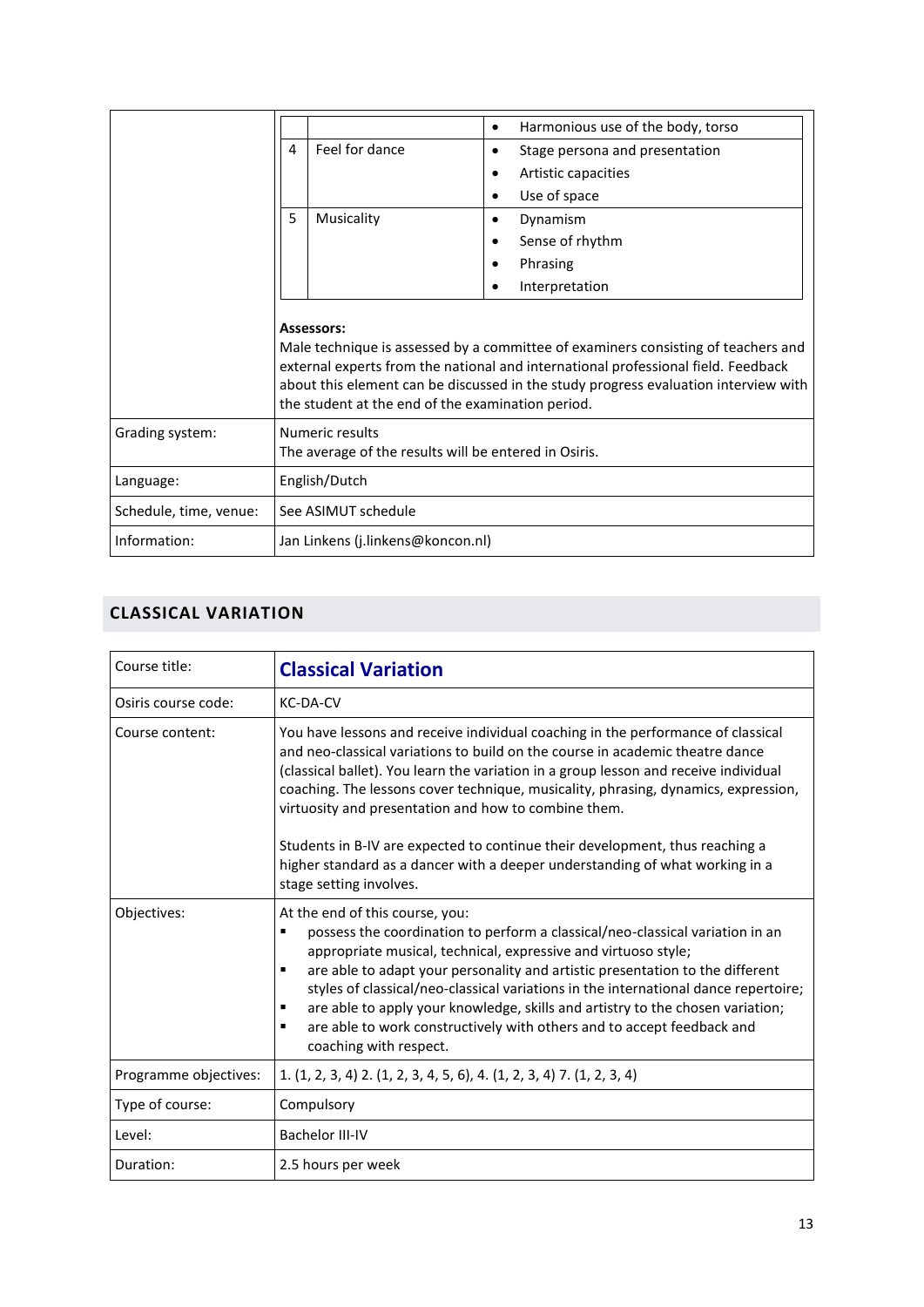| Prior qualifications/<br>Pre-requisites: |                                                                                                          |                                                                          |                                                                                                                                                                                                                                                                                                                                                                                                                                                                                                                                                                                                     |  |
|------------------------------------------|----------------------------------------------------------------------------------------------------------|--------------------------------------------------------------------------|-----------------------------------------------------------------------------------------------------------------------------------------------------------------------------------------------------------------------------------------------------------------------------------------------------------------------------------------------------------------------------------------------------------------------------------------------------------------------------------------------------------------------------------------------------------------------------------------------------|--|
| Teachers:                                | Esther Protzman, Chao Shi, guest teachers                                                                |                                                                          |                                                                                                                                                                                                                                                                                                                                                                                                                                                                                                                                                                                                     |  |
| Credits:                                 | 3 ECTS per academic year                                                                                 |                                                                          |                                                                                                                                                                                                                                                                                                                                                                                                                                                                                                                                                                                                     |  |
| Work form:                               |                                                                                                          | Group lesson and individual coaching                                     |                                                                                                                                                                                                                                                                                                                                                                                                                                                                                                                                                                                                     |  |
| Assessment &<br>Assessment criteria:     | Classical Variation is a specific element of the Classical & Modern Exam in<br>March/April.              |                                                                          |                                                                                                                                                                                                                                                                                                                                                                                                                                                                                                                                                                                                     |  |
|                                          | <b>Classical &amp; Modern Exam -</b><br>Presentation classical/neoclassical variation in a stage setting |                                                                          |                                                                                                                                                                                                                                                                                                                                                                                                                                                                                                                                                                                                     |  |
|                                          |                                                                                                          | <b>Assessment criteria</b>                                               | <b>Assessment indicators</b>                                                                                                                                                                                                                                                                                                                                                                                                                                                                                                                                                                        |  |
|                                          | $\mathbf{1}$<br>$\overline{2}$<br>3<br>4                                                                 | <b>Technical control</b><br>Coordination<br>Feel for dance<br>Musicality | Placement<br>$\bullet$<br>Coordination and stability<br>$\bullet$<br>Extensions/turn-out<br>$\bullet$<br>Use of pointes technique (women) and<br>$\bullet$<br>jump technique (men)<br>Virtuosity<br>$\bullet$<br>The quality of the above elements<br>$\bullet$<br>Coordination of arms, legs and head<br>$\bullet$<br>Correct use of the torso, back and arms<br>$\bullet$<br>Stage personality and presentation<br>$\bullet$<br>Artistic qualities and feel for style<br>$\bullet$<br>Use of space<br>$\bullet$<br>Dynamism<br>$\bullet$<br>Sense of rhythm<br>$\bullet$<br>Phrasing<br>$\bullet$ |  |
| Grading system:                          | <b>Assessors:</b>                                                                                        | Numeric results<br>The average of the results will be entered in Osiris. | Interpretation<br>$\bullet$<br>Classical Variation is assessed by a committee of examiners consisting of teachers<br>and external experts from the national and international professional field.<br>Feedback about this element can be discussed in the study progress evaluation<br>interview with the student at the end of the examination period.                                                                                                                                                                                                                                              |  |
| Language:                                | English/Dutch                                                                                            |                                                                          |                                                                                                                                                                                                                                                                                                                                                                                                                                                                                                                                                                                                     |  |
| Schedule, time, venue:                   | See ASIMUT schedule                                                                                      |                                                                          |                                                                                                                                                                                                                                                                                                                                                                                                                                                                                                                                                                                                     |  |
| Information:                             | Jan Linkens (j.linkens@koncon.nl)                                                                        |                                                                          |                                                                                                                                                                                                                                                                                                                                                                                                                                                                                                                                                                                                     |  |

## <span id="page-13-0"></span>**CLASSICAL BALLET REPERTOIRE**

| l Course title:       | <b>Classical Ballet Repertoire</b> |  |
|-----------------------|------------------------------------|--|
| l Osiris course code: | KC-DA-CR                           |  |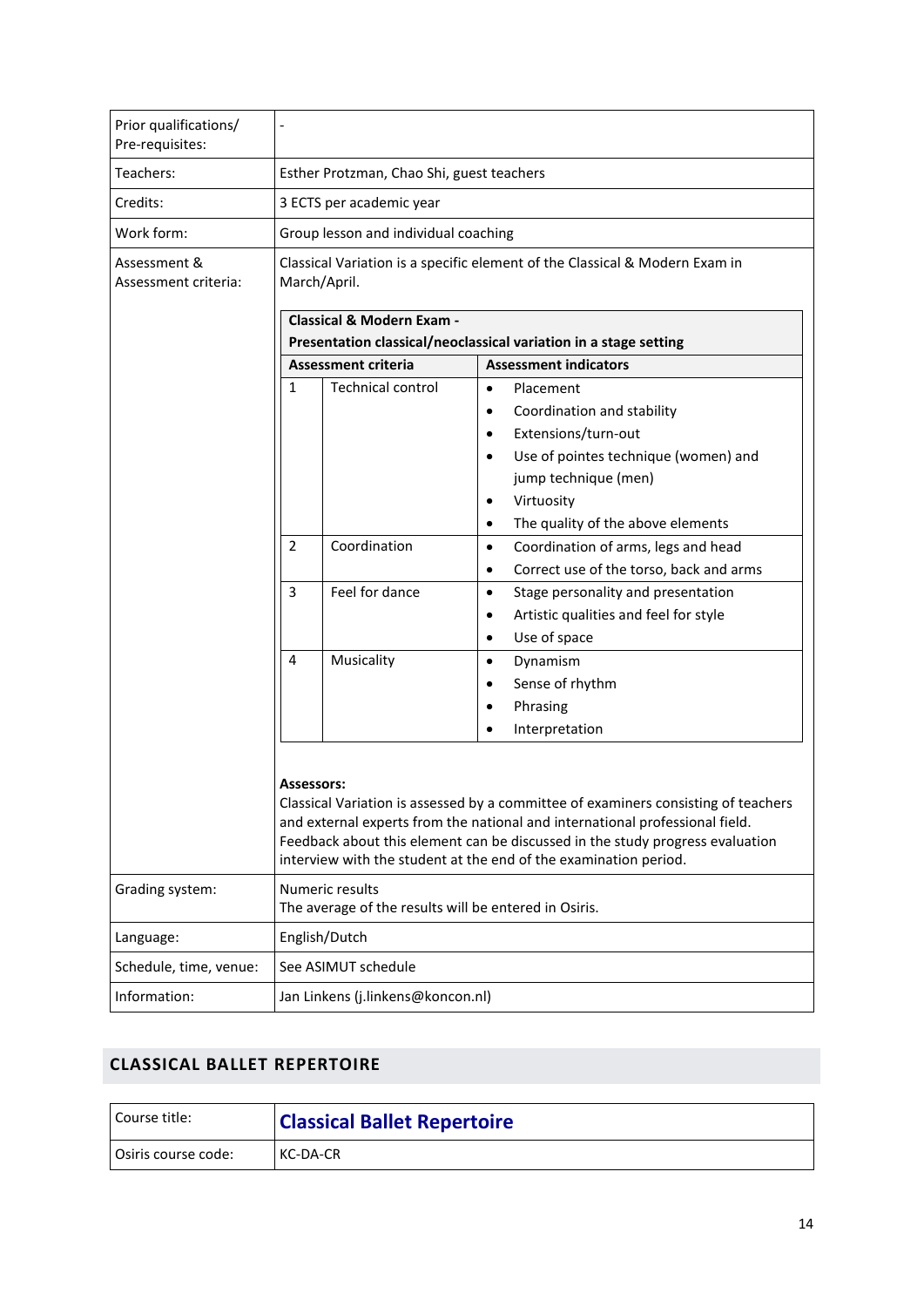| Course content:                          | In this course you study solo roles, group dances, corps de ballet work and solos<br>and pas de deux from the existing classical/neo-classical ballet repertoire to build<br>on the lessons in the course in academic theatre dance (classical ballet). You learn<br>to work with others in a group process and acquire an understanding of different<br>styles in the repertoire. These lessons bring together and apply the technical skills<br>you have learned in the classes in academic theatre dance, pas de deux, pointes<br>technique, male technique and variations. The classes in existing repertoire provide<br>an opportunity to assess the quality of your dancing in relation to the standard<br>required to perform the ballet repertoire. The selected works are representative of<br>the repertoire of international professional companies. |                                                                           |  |  |
|------------------------------------------|-----------------------------------------------------------------------------------------------------------------------------------------------------------------------------------------------------------------------------------------------------------------------------------------------------------------------------------------------------------------------------------------------------------------------------------------------------------------------------------------------------------------------------------------------------------------------------------------------------------------------------------------------------------------------------------------------------------------------------------------------------------------------------------------------------------------------------------------------------------------|---------------------------------------------------------------------------|--|--|
| Objectives:                              | At the end of this course, you:<br>are familiar with the classical and neo-classical ballet repertoire that is<br>performed in the professional field and are able to employ your technical and<br>artistic skills in performing it;<br>are familiar with various styles and versions of the classical and neo-classical<br>٠<br>ballet repertoire;<br>are able to apply your knowledge, skills and artistry to the chosen repertoire;<br>٠<br>are able to work constructively with others and to accept feedback and<br>٠<br>coaching with respect.                                                                                                                                                                                                                                                                                                            |                                                                           |  |  |
| Programme objectives:                    | 1. $(1, 2, 3, 4)$ 2. $(1, 2, 3, 4, 5, 6)$ 4. $(1, 2, 3, 4)$ 7. $(1, 2, 3, 4)$                                                                                                                                                                                                                                                                                                                                                                                                                                                                                                                                                                                                                                                                                                                                                                                   |                                                                           |  |  |
| Type of course:                          | Compulsory                                                                                                                                                                                                                                                                                                                                                                                                                                                                                                                                                                                                                                                                                                                                                                                                                                                      |                                                                           |  |  |
| Level:                                   | <b>Bachelor III-IV</b>                                                                                                                                                                                                                                                                                                                                                                                                                                                                                                                                                                                                                                                                                                                                                                                                                                          |                                                                           |  |  |
| Duration:                                | 3 hours per week                                                                                                                                                                                                                                                                                                                                                                                                                                                                                                                                                                                                                                                                                                                                                                                                                                                |                                                                           |  |  |
| Prior qualifications/<br>Pre-requisites: |                                                                                                                                                                                                                                                                                                                                                                                                                                                                                                                                                                                                                                                                                                                                                                                                                                                                 |                                                                           |  |  |
| Teacher:                                 | <b>Esther Protzman</b>                                                                                                                                                                                                                                                                                                                                                                                                                                                                                                                                                                                                                                                                                                                                                                                                                                          |                                                                           |  |  |
| Credits:                                 | 4 ECTS per academic year                                                                                                                                                                                                                                                                                                                                                                                                                                                                                                                                                                                                                                                                                                                                                                                                                                        |                                                                           |  |  |
| Work form:                               | Group lesson                                                                                                                                                                                                                                                                                                                                                                                                                                                                                                                                                                                                                                                                                                                                                                                                                                                    |                                                                           |  |  |
| Assessment &<br>Assessment criteria:     | You will be assessed on your participation, using the following criteria. Continuous<br>assessment with feedback during the lessons.<br><b>Classical ballet repertoire</b>                                                                                                                                                                                                                                                                                                                                                                                                                                                                                                                                                                                                                                                                                      |                                                                           |  |  |
|                                          | <b>Assessment criteria</b>                                                                                                                                                                                                                                                                                                                                                                                                                                                                                                                                                                                                                                                                                                                                                                                                                                      | <b>Assessment indicators</b>                                              |  |  |
|                                          | $\mathbf{1}$<br>Attendance                                                                                                                                                                                                                                                                                                                                                                                                                                                                                                                                                                                                                                                                                                                                                                                                                                      | Attendance and active participation at<br>$\bullet$<br>every lesson       |  |  |
|                                          | $\overline{2}$<br>Focus / openness                                                                                                                                                                                                                                                                                                                                                                                                                                                                                                                                                                                                                                                                                                                                                                                                                              | Willingness to expand horizons and to<br>$\bullet$<br>concentrate on work |  |  |
|                                          | 3<br>Cooperation /<br>communication                                                                                                                                                                                                                                                                                                                                                                                                                                                                                                                                                                                                                                                                                                                                                                                                                             | Ability to collaborate with colleagues<br>$\bullet$                       |  |  |
|                                          | 4<br>Receptiveness to<br>feedback / progression                                                                                                                                                                                                                                                                                                                                                                                                                                                                                                                                                                                                                                                                                                                                                                                                                 | Willingness to receive feedback and to<br>$\bullet$<br>apply it           |  |  |
| Grading system:                          | Participation results                                                                                                                                                                                                                                                                                                                                                                                                                                                                                                                                                                                                                                                                                                                                                                                                                                           |                                                                           |  |  |
| Language:                                | English/Dutch                                                                                                                                                                                                                                                                                                                                                                                                                                                                                                                                                                                                                                                                                                                                                                                                                                                   |                                                                           |  |  |
| Schedule, time, venue:                   | See ASIMUT schedule                                                                                                                                                                                                                                                                                                                                                                                                                                                                                                                                                                                                                                                                                                                                                                                                                                             |                                                                           |  |  |
| Information:                             | Jan Linkens (j.linkens@koncon.nl)                                                                                                                                                                                                                                                                                                                                                                                                                                                                                                                                                                                                                                                                                                                                                                                                                               |                                                                           |  |  |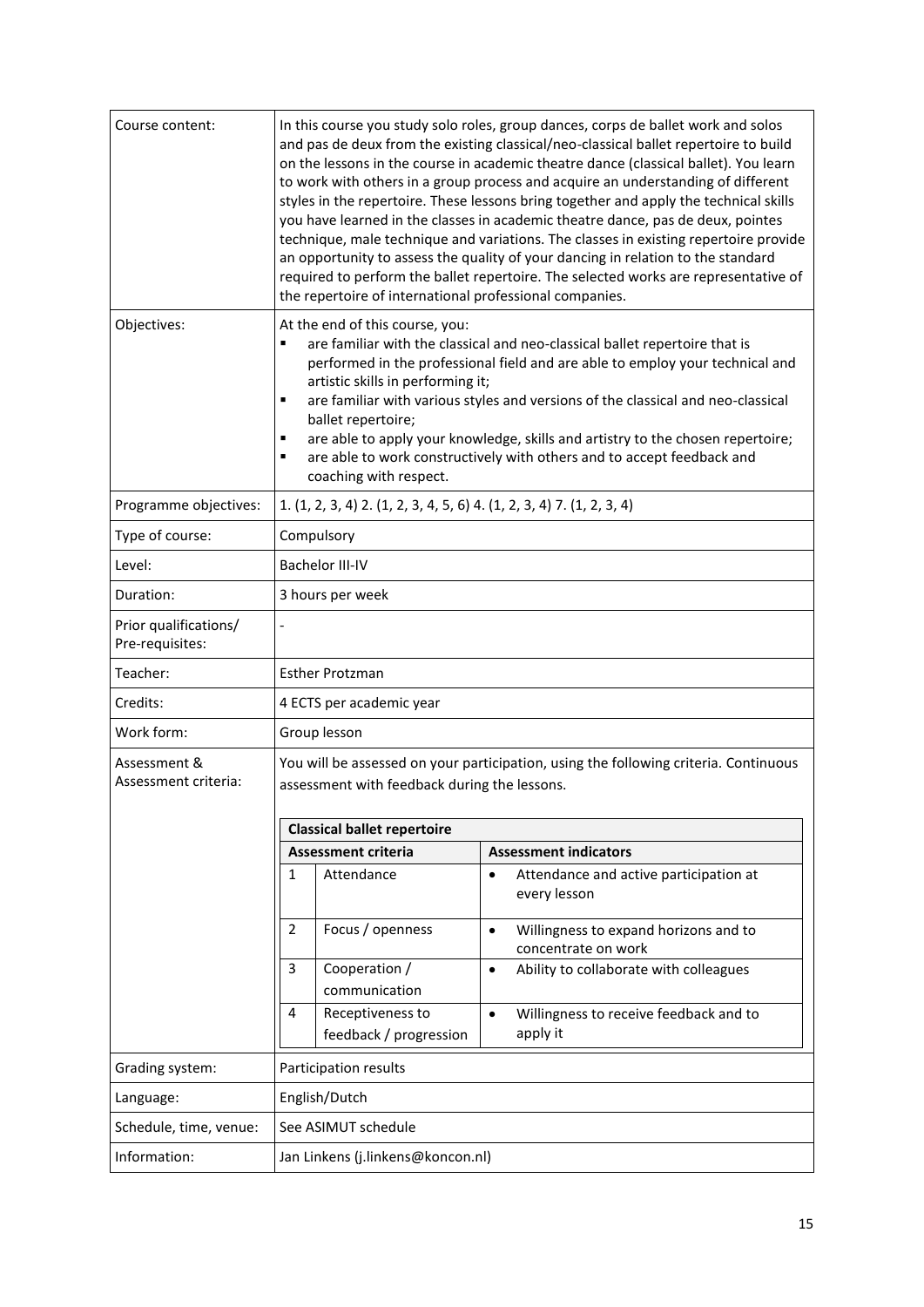## <span id="page-15-0"></span>**PAS DE DEUX**

| Course title:                            | <b>Pas de Deux</b>                                                                                                                                                                                                                                                                                                                                                                                                                                                                                                                                                            |                                                                               |                                                                            |  |
|------------------------------------------|-------------------------------------------------------------------------------------------------------------------------------------------------------------------------------------------------------------------------------------------------------------------------------------------------------------------------------------------------------------------------------------------------------------------------------------------------------------------------------------------------------------------------------------------------------------------------------|-------------------------------------------------------------------------------|----------------------------------------------------------------------------|--|
| Osiris course code:                      | <b>KC-DA-PDD</b>                                                                                                                                                                                                                                                                                                                                                                                                                                                                                                                                                              |                                                                               |                                                                            |  |
| Course content:                          | This course involves group lessons in pas de deux. During the lessons you learn the<br>principles of partnering in the classical and neo-classical ballet idiom to build on the<br>lessons in the course on academic theatre dance (classical ballet). You learn the<br>male and female roles in dance partnering by studying examples from the existing<br>repertoire and through exercises. You learn to make connections between the<br>lessons in repertoire and variations and to work on the interaction, the style and<br>the character of the pas de deux repertoire. |                                                                               |                                                                            |  |
| Objectives:                              | At the end of this course, you:<br>have mastered the partnering technique for performing the classical and neo-<br>classical repertoire;<br>$\blacksquare$<br>have mastered the skills needed for interacting with your dance partner and<br>are able to translate them to the different styles of international pas de deux<br>repertoire;<br>are able to apply your knowledge, skills and artistry to the chosen pas de deux<br>Ξ<br>repertoire;<br>are able to work constructively with others and to accept feedback and<br>٠<br>coaching with respect.                   |                                                                               |                                                                            |  |
| Programme objectives:                    |                                                                                                                                                                                                                                                                                                                                                                                                                                                                                                                                                                               | 1. $(1, 2, 3, 4)$ 2. $(1, 2, 3, 4, 5, 6)$ 4. $(1, 2, 3, 4)$ 7. $(1, 2, 3, 4)$ |                                                                            |  |
| Type of course:                          | Compulsory                                                                                                                                                                                                                                                                                                                                                                                                                                                                                                                                                                    |                                                                               |                                                                            |  |
| Level:                                   | <b>Bachelor III-IV</b>                                                                                                                                                                                                                                                                                                                                                                                                                                                                                                                                                        |                                                                               |                                                                            |  |
| Duration:                                | 3 hours per week                                                                                                                                                                                                                                                                                                                                                                                                                                                                                                                                                              |                                                                               |                                                                            |  |
| Prior qualifications/<br>Pre-requisites: |                                                                                                                                                                                                                                                                                                                                                                                                                                                                                                                                                                               |                                                                               |                                                                            |  |
| Teachers:                                | Esther Protzman, Boris de Leeuw, guest teachers                                                                                                                                                                                                                                                                                                                                                                                                                                                                                                                               |                                                                               |                                                                            |  |
| Credits:                                 | 3 ECTS per academic year                                                                                                                                                                                                                                                                                                                                                                                                                                                                                                                                                      |                                                                               |                                                                            |  |
| Work form:                               | Group lesson                                                                                                                                                                                                                                                                                                                                                                                                                                                                                                                                                                  |                                                                               |                                                                            |  |
| Assessment &<br>Assessment criteria:     | You will be assessed on your participation, using the following criteria. Continuous<br>assessment with feedback during the lessons.                                                                                                                                                                                                                                                                                                                                                                                                                                          |                                                                               |                                                                            |  |
|                                          | Pas de Deux                                                                                                                                                                                                                                                                                                                                                                                                                                                                                                                                                                   |                                                                               |                                                                            |  |
|                                          | <b>Assessment criteria</b><br><b>Assessment indicators</b><br>Attendance<br>1<br>Attendance and active participation at<br>$\bullet$                                                                                                                                                                                                                                                                                                                                                                                                                                          |                                                                               |                                                                            |  |
|                                          |                                                                                                                                                                                                                                                                                                                                                                                                                                                                                                                                                                               |                                                                               | every lesson                                                               |  |
|                                          | $\overline{2}$                                                                                                                                                                                                                                                                                                                                                                                                                                                                                                                                                                | Focus / openness                                                              | Willingness to expand horizons and to<br>$\bullet$                         |  |
|                                          | 3                                                                                                                                                                                                                                                                                                                                                                                                                                                                                                                                                                             | Cooperation /<br>communication                                                | concentrate on work<br>Ability to collaborate with colleagues<br>$\bullet$ |  |
|                                          | 4                                                                                                                                                                                                                                                                                                                                                                                                                                                                                                                                                                             | Receptiveness to<br>feedback / progression                                    | Willingness to receive feedback and to<br>$\bullet$<br>apply it            |  |
| Grading system:                          | Participation results                                                                                                                                                                                                                                                                                                                                                                                                                                                                                                                                                         |                                                                               |                                                                            |  |
| Language:                                | English/Dutch                                                                                                                                                                                                                                                                                                                                                                                                                                                                                                                                                                 |                                                                               |                                                                            |  |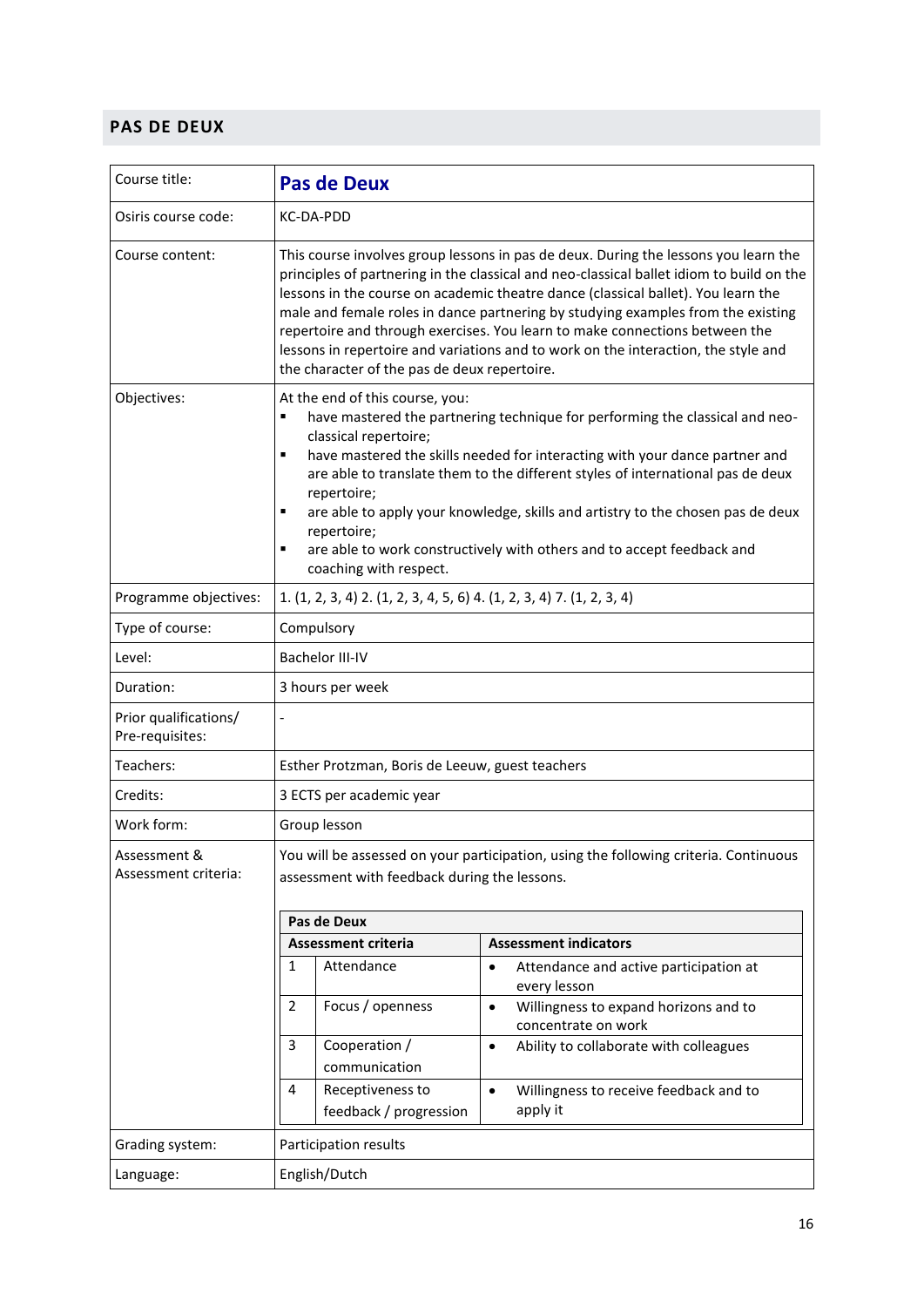| Schedule, time, venue: See ASIMUT schedule |                                   |
|--------------------------------------------|-----------------------------------|
| Information:                               | Jan Linkens (j.linkens@koncon.nl) |

## <span id="page-16-0"></span>**MODERN DANCE**

| Course title:                            | <b>Modern Dance</b>                                                                                                                                                                                                                                                                                                                                                                                                                                                                                                                                                                                                                                                                                                                                                                                                                                                |
|------------------------------------------|--------------------------------------------------------------------------------------------------------------------------------------------------------------------------------------------------------------------------------------------------------------------------------------------------------------------------------------------------------------------------------------------------------------------------------------------------------------------------------------------------------------------------------------------------------------------------------------------------------------------------------------------------------------------------------------------------------------------------------------------------------------------------------------------------------------------------------------------------------------------|
| Osiris course code:                      | KC-DA-MO                                                                                                                                                                                                                                                                                                                                                                                                                                                                                                                                                                                                                                                                                                                                                                                                                                                           |
| Course content:                          | There are two parts to this course.<br>1. Group lesson in modern dance<br>You have lessons in modern dance techniques, such as the Martha Graham<br>technique or the teacher/choreographer's personal signature and are introduced<br>to the diversity of styles. The lessons focus on developing technical control,<br>personality, interpretation, coordination, expressiveness, feel for dance and<br>musicality.                                                                                                                                                                                                                                                                                                                                                                                                                                               |
|                                          | 2. Repertoire<br>You choose one work from five pieces in the modern repertoire to study and<br>perform as a solo. You receive a video of the selected piece and study it on your<br>own. In the week before the Modern exam in March/April, you receive individual<br>coaching and feedback from a repetiteur/choreographer who is familiar with the<br>chosen repertoire.                                                                                                                                                                                                                                                                                                                                                                                                                                                                                         |
|                                          | Students in B-IV are expected to continue their development, thus reaching a<br>higher standard as a dancer with a deeper understanding of what working in a<br>stage setting involves.                                                                                                                                                                                                                                                                                                                                                                                                                                                                                                                                                                                                                                                                            |
| Objectives:                              | At the end of this course, you:<br>have mastered modern dance techniques and are able to translate them to<br>٠<br>the various assignments of modern dance vocabulary and repertoire;<br>are capable of researching and reflecting on movement, particularly while<br>٠<br>working in the studio;<br>are able to apply new insights, knowledge and skills in developing your own<br>٠<br>interpretation;<br>are disciplined and capable of managing your own work process in the studio<br>٠<br>and reflecting on the working methods in the international professional field;<br>are able to collaborate and communicate well with others in putting artistic<br>$\bullet$<br>ideas and objectives into practice during the work process;<br>are able to collaborate constructively with others and to accept feedback and<br>$\bullet$<br>coaching with respect. |
| Programme objectives:                    | 1. $(1, 2, 3, 4)$ 2. $(1, 2, 3, 4, 5, 6)$ 4. $(1, 2, 3, 4)$ 6. $(1, 2, 3)$ 7. $(1, 2, 3, 4)$                                                                                                                                                                                                                                                                                                                                                                                                                                                                                                                                                                                                                                                                                                                                                                       |
| Type of course:                          | Compulsory                                                                                                                                                                                                                                                                                                                                                                                                                                                                                                                                                                                                                                                                                                                                                                                                                                                         |
| Level:                                   | <b>Bachelor III-IV</b>                                                                                                                                                                                                                                                                                                                                                                                                                                                                                                                                                                                                                                                                                                                                                                                                                                             |
| Duration:                                | 2.5 hours per week                                                                                                                                                                                                                                                                                                                                                                                                                                                                                                                                                                                                                                                                                                                                                                                                                                                 |
| Prior qualifications/<br>Pre-requisites: | n/a                                                                                                                                                                                                                                                                                                                                                                                                                                                                                                                                                                                                                                                                                                                                                                                                                                                                |
| Teachers:                                | Mario Camacho, guest teachers                                                                                                                                                                                                                                                                                                                                                                                                                                                                                                                                                                                                                                                                                                                                                                                                                                      |
| Credits:                                 | 6 ECTS per academic year                                                                                                                                                                                                                                                                                                                                                                                                                                                                                                                                                                                                                                                                                                                                                                                                                                           |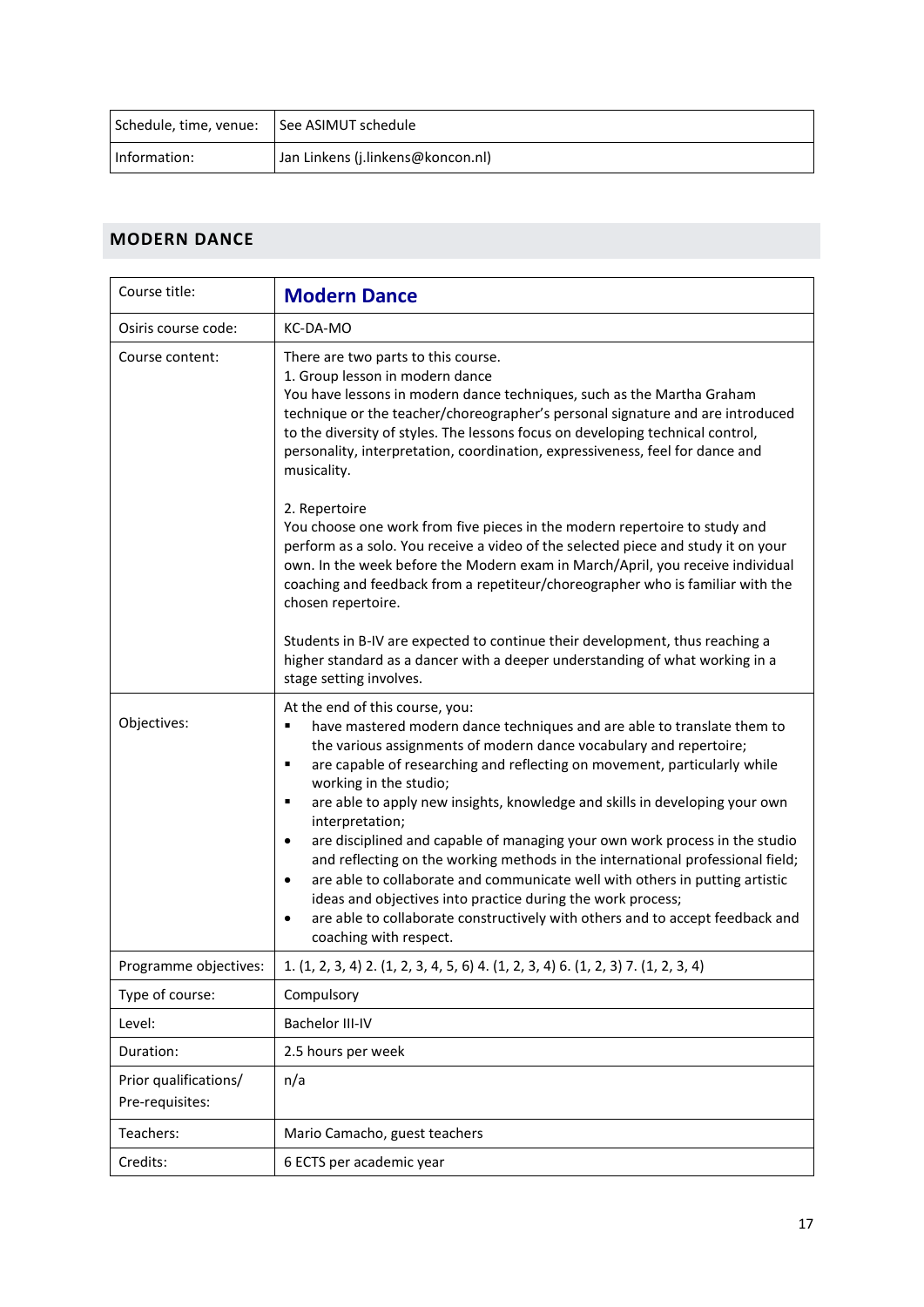| Literature:                          | n/a                                                                                                                                                                                                                                                |                                                                                                                                                                      |                                                          |  |  |
|--------------------------------------|----------------------------------------------------------------------------------------------------------------------------------------------------------------------------------------------------------------------------------------------------|----------------------------------------------------------------------------------------------------------------------------------------------------------------------|----------------------------------------------------------|--|--|
| Work form:                           | Group lessons and individual coaching                                                                                                                                                                                                              |                                                                                                                                                                      |                                                          |  |  |
| Assessment &<br>Assessment criteria: | The assessment is part of the Classical & Modern Exam in March/April. The<br>assessment takes the form of an exam in a stage setting. There are two parts to<br>the exam:<br>1. Group lesson<br>A lesson in modern dance given by a guest teacher. |                                                                                                                                                                      |                                                          |  |  |
|                                      |                                                                                                                                                                                                                                                    | Classical & Modern Exam - Group Lesson                                                                                                                               |                                                          |  |  |
|                                      |                                                                                                                                                                                                                                                    | <b>Assessment criteria</b>                                                                                                                                           | <b>Assessment indicators</b>                             |  |  |
|                                      | $\mathbf{1}$                                                                                                                                                                                                                                       | <b>Technical control</b>                                                                                                                                             | Placement<br>$\bullet$                                   |  |  |
|                                      |                                                                                                                                                                                                                                                    |                                                                                                                                                                      | Weight transfer and stability<br>Strength<br>$\bullet$   |  |  |
|                                      |                                                                                                                                                                                                                                                    |                                                                                                                                                                      | Virtuosity<br>$\bullet$                                  |  |  |
|                                      |                                                                                                                                                                                                                                                    |                                                                                                                                                                      | Quality of bringing above elements<br>$\bullet$          |  |  |
|                                      |                                                                                                                                                                                                                                                    |                                                                                                                                                                      | together                                                 |  |  |
|                                      | $\overline{2}$                                                                                                                                                                                                                                     | Physical skills                                                                                                                                                      | Physical potential<br>$\bullet$                          |  |  |
|                                      |                                                                                                                                                                                                                                                    |                                                                                                                                                                      | Use and control of physical abilities<br>$\bullet$       |  |  |
|                                      | 3                                                                                                                                                                                                                                                  | Coordination                                                                                                                                                         | Coordination of arms, legs and head<br>$\bullet$         |  |  |
|                                      |                                                                                                                                                                                                                                                    |                                                                                                                                                                      | Translation of desired style in movement<br>$\bullet$    |  |  |
|                                      |                                                                                                                                                                                                                                                    |                                                                                                                                                                      | Harmonious use of the body, torso<br>٠                   |  |  |
|                                      | 4                                                                                                                                                                                                                                                  | Feel for dance                                                                                                                                                       | Stage persona and presentation<br>$\bullet$              |  |  |
|                                      |                                                                                                                                                                                                                                                    |                                                                                                                                                                      | Artistic capacities<br>$\bullet$                         |  |  |
|                                      |                                                                                                                                                                                                                                                    |                                                                                                                                                                      | Use of space<br>$\bullet$                                |  |  |
|                                      | 5                                                                                                                                                                                                                                                  | Musicality                                                                                                                                                           | Dynamism<br>$\bullet$                                    |  |  |
|                                      |                                                                                                                                                                                                                                                    |                                                                                                                                                                      | Sense of rhythm<br>$\bullet$                             |  |  |
|                                      |                                                                                                                                                                                                                                                    |                                                                                                                                                                      | Musical phrasing<br>$\bullet$                            |  |  |
|                                      |                                                                                                                                                                                                                                                    |                                                                                                                                                                      | Musical interpretation<br>$\bullet$                      |  |  |
|                                      | 6                                                                                                                                                                                                                                                  | Work ethic                                                                                                                                                           | Effort<br>$\bullet$                                      |  |  |
|                                      |                                                                                                                                                                                                                                                    |                                                                                                                                                                      | Passion                                                  |  |  |
|                                      |                                                                                                                                                                                                                                                    |                                                                                                                                                                      | Awareness                                                |  |  |
|                                      |                                                                                                                                                                                                                                                    |                                                                                                                                                                      | Understanding and application of                         |  |  |
|                                      |                                                                                                                                                                                                                                                    |                                                                                                                                                                      | instructions and corrections                             |  |  |
|                                      |                                                                                                                                                                                                                                                    |                                                                                                                                                                      | Concentration                                            |  |  |
|                                      |                                                                                                                                                                                                                                                    |                                                                                                                                                                      | Cooperation<br>٠                                         |  |  |
|                                      |                                                                                                                                                                                                                                                    | 2. Modern repertoire<br>The actual performance of the chosen repertoire in the form of a solo in a stage<br>setting. You will be assessed on the following criteria: |                                                          |  |  |
|                                      |                                                                                                                                                                                                                                                    | Classical & Modern Exam - Modern Repertoire                                                                                                                          |                                                          |  |  |
|                                      |                                                                                                                                                                                                                                                    | <b>Assessment criteria</b>                                                                                                                                           | <b>Assessment indicators</b>                             |  |  |
|                                      | 1                                                                                                                                                                                                                                                  | Chosen repertoire                                                                                                                                                    | Understanding of the essence of the<br>$\bullet$         |  |  |
|                                      |                                                                                                                                                                                                                                                    |                                                                                                                                                                      | chosen repertoire                                        |  |  |
|                                      |                                                                                                                                                                                                                                                    |                                                                                                                                                                      | Translation of one's own personality in the<br>$\bullet$ |  |  |
|                                      |                                                                                                                                                                                                                                                    |                                                                                                                                                                      | dance material                                           |  |  |
|                                      | 2                                                                                                                                                                                                                                                  | <b>Technical control</b>                                                                                                                                             | Placement<br>$\bullet$                                   |  |  |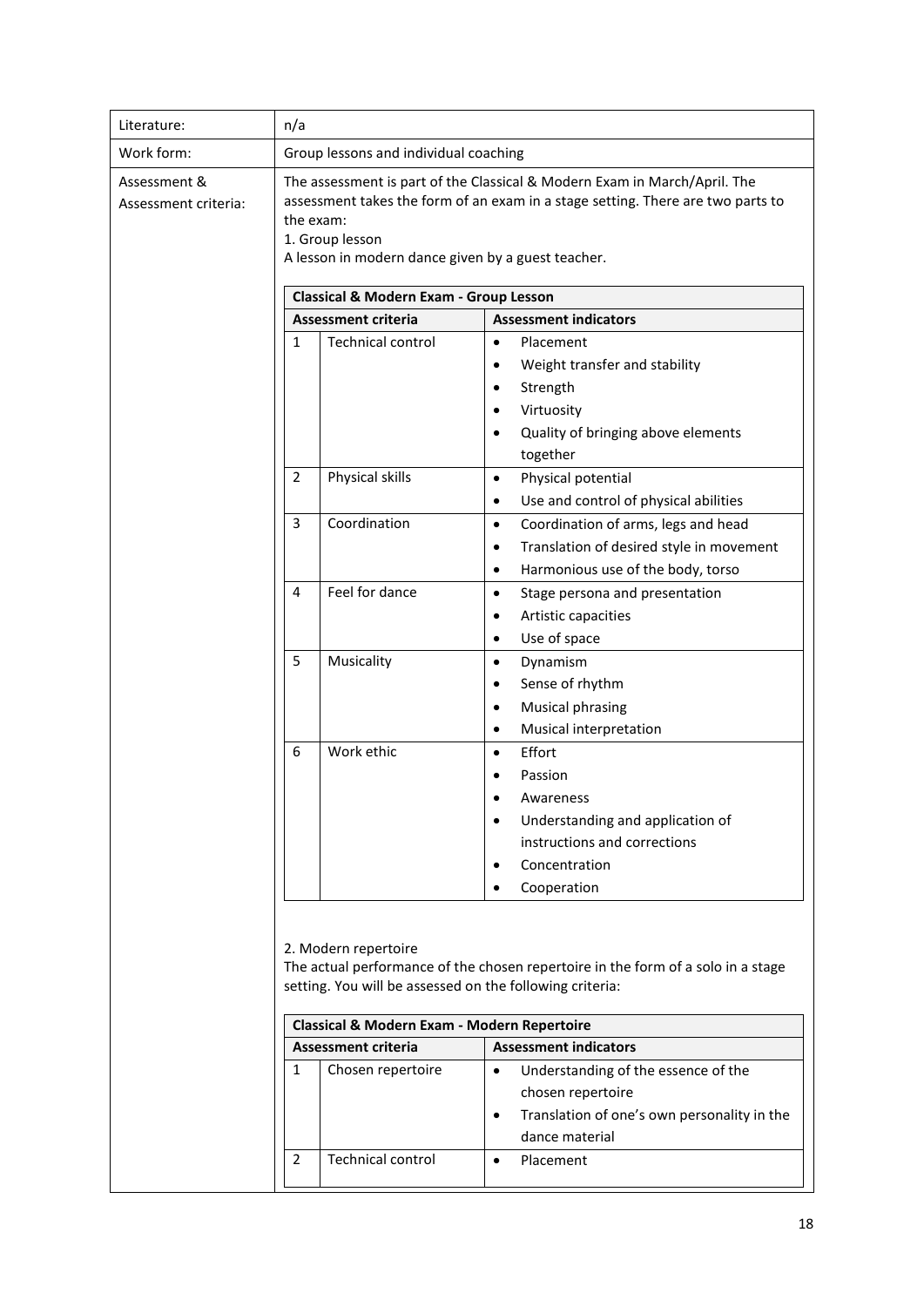|                        | 3                                                                                              | Coordination    | ٠<br>٠<br>٠<br>٠            | Weight transfer and stability<br>Strength<br>Virtuosity<br>Quality of the above elements<br>Coordination of arms, legs and head<br>Translation of desired style in movement<br>Harmonious use of the body, torso                                                                                                                |
|------------------------|------------------------------------------------------------------------------------------------|-----------------|-----------------------------|---------------------------------------------------------------------------------------------------------------------------------------------------------------------------------------------------------------------------------------------------------------------------------------------------------------------------------|
|                        | 4                                                                                              | Feel for dance  | $\bullet$<br>٠<br>$\bullet$ | Stage persona and presentation<br>Artistic capacities<br>Use of space                                                                                                                                                                                                                                                           |
|                        | 5                                                                                              | Musicality      | ٠                           | Dynamism<br>Sense of rhythm<br><b>Musical phrasing</b><br>Musical interpretation                                                                                                                                                                                                                                                |
|                        | <b>Assessors:</b>                                                                              |                 |                             | The Classical & Modern Exam is assessed by a committee of examiners consisting<br>of teachers and external experts from the national and international professional<br>field. Feedback about this element can be discussed in the study progress<br>evaluation interview with the student at the end of the examination period. |
| Grading system:        | <b>Numeric</b><br>The average of the results of the two assessments will be entered in Osiris. |                 |                             |                                                                                                                                                                                                                                                                                                                                 |
| Language:              |                                                                                                | English / Dutch |                             |                                                                                                                                                                                                                                                                                                                                 |
| Schedule, time, venue: | See ASIMUT schedule                                                                            |                 |                             |                                                                                                                                                                                                                                                                                                                                 |
| Information:           | Jan Linkens (j.linkens@koncon.nl)                                                              |                 |                             |                                                                                                                                                                                                                                                                                                                                 |

# <span id="page-18-0"></span>**REPERTOIRE NEDERLANDS DANS THEATER (NDT)**

| Course title:         | <b>Repertoire Nederlands Dans Theater (NDT)</b>                                                                                                                                                                                                                                                                                                                                                                                                                                  |  |  |
|-----------------------|----------------------------------------------------------------------------------------------------------------------------------------------------------------------------------------------------------------------------------------------------------------------------------------------------------------------------------------------------------------------------------------------------------------------------------------------------------------------------------|--|--|
| Osiris course code:   | KC-DA-NDT                                                                                                                                                                                                                                                                                                                                                                                                                                                                        |  |  |
| Course content:       | This course expands on the course in modern dance with an introduction to the<br>repertoire of Nederlands Dans Theater in group lessons. Working with NDT's<br>choreographers /repetiteurs, you learn parts of various signatures from the<br>company's repertoire. You learn to contribute to creative work processes and to<br>analyse and produce the required quality of performance.                                                                                        |  |  |
| Objectives:           | At the end of this course, you:<br>are familiar with various repertoire of Nederlands Dans Theater;<br>п<br>are able to perform parts of NDT's repertoire;<br>п<br>are able to apply your knowledge and skills in developing the artistry in the<br>п<br>performance of the selected NDT repertoire;<br>are able to accept feedback and use it to perform designated repertoire<br>п<br>correctly;<br>are able to collaborate well with others during the creative process.<br>п |  |  |
| Programme objectives: | 1. $(1, 2, 3, 4, 5)$ 2. $(1, 2, 3, 4, 5, 6)$ 3. $(1, 4)$ 4. $(1, 2, 3)$ 7. $(1, 2, 3, 4)$                                                                                                                                                                                                                                                                                                                                                                                        |  |  |
| Type of course:       | Compulsory                                                                                                                                                                                                                                                                                                                                                                                                                                                                       |  |  |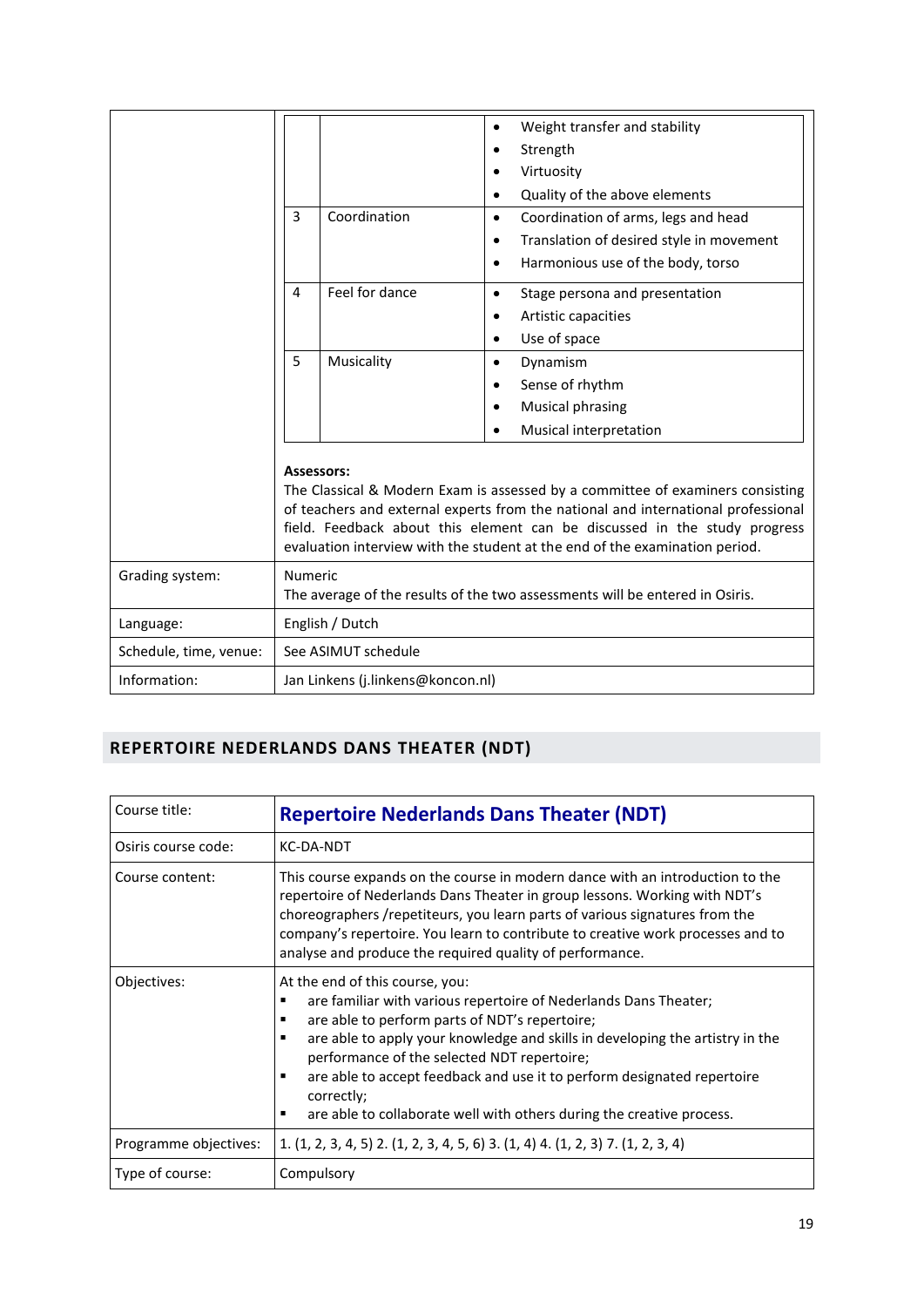| Level:                                   | <b>Bachelor III-IV</b>                                                                                                               |                          |                                                                         |  |
|------------------------------------------|--------------------------------------------------------------------------------------------------------------------------------------|--------------------------|-------------------------------------------------------------------------|--|
| Duration:                                | 3 hours per week                                                                                                                     |                          |                                                                         |  |
| Prior qualifications/<br>Pre-requisites: | n/a                                                                                                                                  |                          |                                                                         |  |
| Teachers:                                |                                                                                                                                      | Guest teachers           |                                                                         |  |
| Credits:                                 |                                                                                                                                      | 4 ECTS per academic year |                                                                         |  |
| Work form:                               |                                                                                                                                      | Groups lessons           |                                                                         |  |
| Assessment &<br>Assessment criteria:     | You will be assessed on your participation, using the following criteria. Continuous<br>assessment with feedback during the lessons. |                          |                                                                         |  |
|                                          | <b>Repertoire Nederlands Dans Theater (NDT)</b><br><b>Assessment criteria</b><br><b>Assessment indicators</b>                        |                          |                                                                         |  |
|                                          | Attendance<br>$\mathbf{1}$<br>Attendance and active participation at<br>$\bullet$<br>every lesson                                    |                          |                                                                         |  |
|                                          | $\overline{2}$                                                                                                                       | Focus / openness         | Willingness to broaden horizons and<br>$\bullet$<br>concentrate on work |  |
|                                          | 3<br>Cooperation /<br>Ability to collaborate with colleagues<br>$\bullet$<br>communication                                           |                          |                                                                         |  |
|                                          | 4<br>Receptiveness to<br>Willingness to accept feedback and to apply<br>$\bullet$<br>it<br>feedback / progression                    |                          |                                                                         |  |
| Grading system:                          | Participation results                                                                                                                |                          |                                                                         |  |
| Language                                 | English/Dutch                                                                                                                        |                          |                                                                         |  |
| Schedule, time, venue:                   | See ASIMUT schedule                                                                                                                  |                          |                                                                         |  |
| Information:                             | Jan Linkens (j.linkens@koncon.nl)                                                                                                    |                          |                                                                         |  |

## <span id="page-19-0"></span>**REPERTOIRE 'DUTCH SCHOOL'**

| Course title:       | <b>Repertoire 'Dutch School'</b>                                                                                                                                                                                                                                                                                                                                                                                                                                                                                                          |
|---------------------|-------------------------------------------------------------------------------------------------------------------------------------------------------------------------------------------------------------------------------------------------------------------------------------------------------------------------------------------------------------------------------------------------------------------------------------------------------------------------------------------------------------------------------------------|
| Osiris course code: | KC-DA-RDS                                                                                                                                                                                                                                                                                                                                                                                                                                                                                                                                 |
| Course content:     | This course involves group lessons in the repertoire of the 'Dutch School'. The<br>lessons are based on works by choreographers of the Dutch School, including Hans<br>van Manen, Jiří Kylián and Nils Christe, whose work is characterised by creativity<br>and technical virtuosity in combination with apparent simplicity, clarity of structure<br>and use of space and the essential role of music. You learn to contribute to creative<br>work processes and to analyse and deliver the quality of performance that is<br>required. |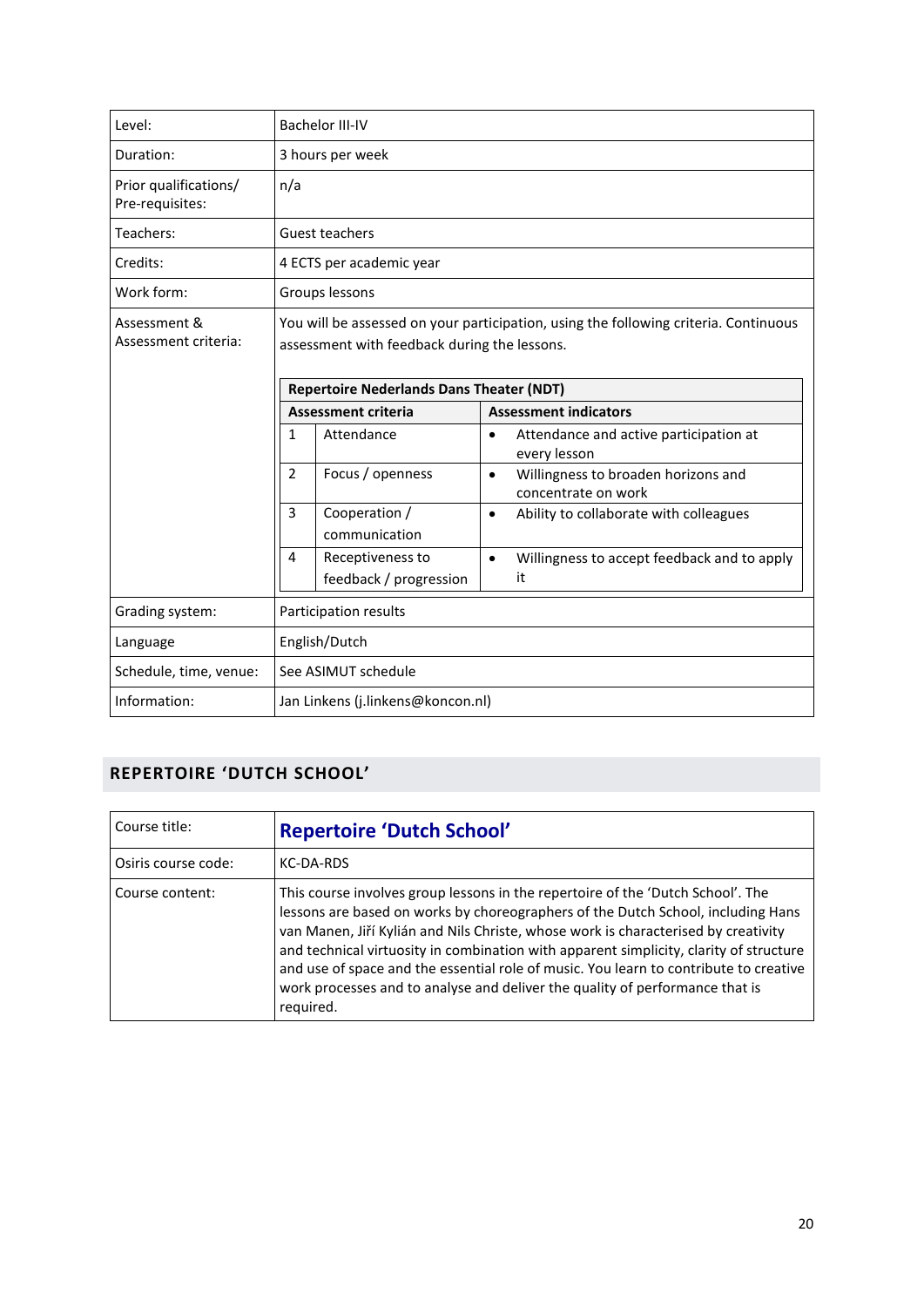| Objectives:                              | At the end of this course, you:<br>are familiar with the repertoire of the Dutch School;<br>have an understanding of the different styles in the repertoire of the Dutch<br>٠<br>School and are capable of using your technical, musical and artistic qualities to<br>produce your own interpretation of that repertoire;<br>are able to perform parts of the repertoire of the Dutch School;<br>٠<br>are able to collaborate well with others in creating the artistic product;<br>٠<br>are able to accept feedback and to use it to perform designated repertoire<br>٠<br>correctly. |                                            |                                                                                           |
|------------------------------------------|----------------------------------------------------------------------------------------------------------------------------------------------------------------------------------------------------------------------------------------------------------------------------------------------------------------------------------------------------------------------------------------------------------------------------------------------------------------------------------------------------------------------------------------------------------------------------------------|--------------------------------------------|-------------------------------------------------------------------------------------------|
| Programme objectives:                    |                                                                                                                                                                                                                                                                                                                                                                                                                                                                                                                                                                                        |                                            | 1. $(1, 2, 3, 4, 5)$ 2. $(1, 2, 3, 4, 5, 6)$ 3. $(1, 4)$ 4. $(1, 2, 3)$ 7. $(1, 2, 3, 4)$ |
| Type of course:                          |                                                                                                                                                                                                                                                                                                                                                                                                                                                                                                                                                                                        | Compulsory                                 |                                                                                           |
| Level:                                   |                                                                                                                                                                                                                                                                                                                                                                                                                                                                                                                                                                                        | <b>Bachelor III-IV</b>                     |                                                                                           |
| Duration:                                |                                                                                                                                                                                                                                                                                                                                                                                                                                                                                                                                                                                        | 2.5 hours per week                         |                                                                                           |
| Prior qualifications/<br>Pre-requisites: | n/a                                                                                                                                                                                                                                                                                                                                                                                                                                                                                                                                                                                    |                                            |                                                                                           |
| Teachers:                                | Mariëtte Redel, guest teachers                                                                                                                                                                                                                                                                                                                                                                                                                                                                                                                                                         |                                            |                                                                                           |
| Credits:                                 | 3 ECTS per academic year                                                                                                                                                                                                                                                                                                                                                                                                                                                                                                                                                               |                                            |                                                                                           |
| Work form:                               | Group lessons                                                                                                                                                                                                                                                                                                                                                                                                                                                                                                                                                                          |                                            |                                                                                           |
| Assessment &<br>Assessment criteria:     | You will be assessed on your participation, using the following criteria. Continuous<br>assessment with feedback during the lessons.                                                                                                                                                                                                                                                                                                                                                                                                                                                   |                                            |                                                                                           |
|                                          | Repertoire 'Dutch school'                                                                                                                                                                                                                                                                                                                                                                                                                                                                                                                                                              |                                            |                                                                                           |
|                                          |                                                                                                                                                                                                                                                                                                                                                                                                                                                                                                                                                                                        | <b>Assessment criteria</b>                 | <b>Assessment indicators</b>                                                              |
|                                          | 1                                                                                                                                                                                                                                                                                                                                                                                                                                                                                                                                                                                      | Attendance                                 | Attendance and active participation at<br>$\bullet$<br>every lesson                       |
|                                          | $\overline{2}$                                                                                                                                                                                                                                                                                                                                                                                                                                                                                                                                                                         | Focus / openness                           | Willingness to broaden horizons and to<br>$\bullet$<br>concentrate on work                |
|                                          | 3                                                                                                                                                                                                                                                                                                                                                                                                                                                                                                                                                                                      | Cooperation /<br>communication             | Ability to collaborate with colleagues<br>$\bullet$                                       |
|                                          | 4                                                                                                                                                                                                                                                                                                                                                                                                                                                                                                                                                                                      | Receptiveness to<br>feedback / progression | Willingness to accept feedback and to apply<br>$\bullet$<br>it                            |
| Grading system:                          | Participation results                                                                                                                                                                                                                                                                                                                                                                                                                                                                                                                                                                  |                                            |                                                                                           |
| Language:                                | English/Dutch                                                                                                                                                                                                                                                                                                                                                                                                                                                                                                                                                                          |                                            |                                                                                           |
| Schedule, time, venue:                   |                                                                                                                                                                                                                                                                                                                                                                                                                                                                                                                                                                                        | See ASIMUT schedule                        |                                                                                           |
| Information:                             | Jan Linkens (j.linkens@koncon.nl)                                                                                                                                                                                                                                                                                                                                                                                                                                                                                                                                                      |                                            |                                                                                           |

## <span id="page-20-0"></span>**IMPROVISATION**

| Course title:       | <b>Improvisation</b>                                                                                                                                                                                                                                            |
|---------------------|-----------------------------------------------------------------------------------------------------------------------------------------------------------------------------------------------------------------------------------------------------------------|
| Osiris course code: | KC-DA-CI                                                                                                                                                                                                                                                        |
| Course content:     | This course teaches you to use your creativity and imagination. The group lessons<br>are devoted to searching for your personal signature: how to apply your own skills<br>to the specific project. You develop spatial awareness and individual expressiveness |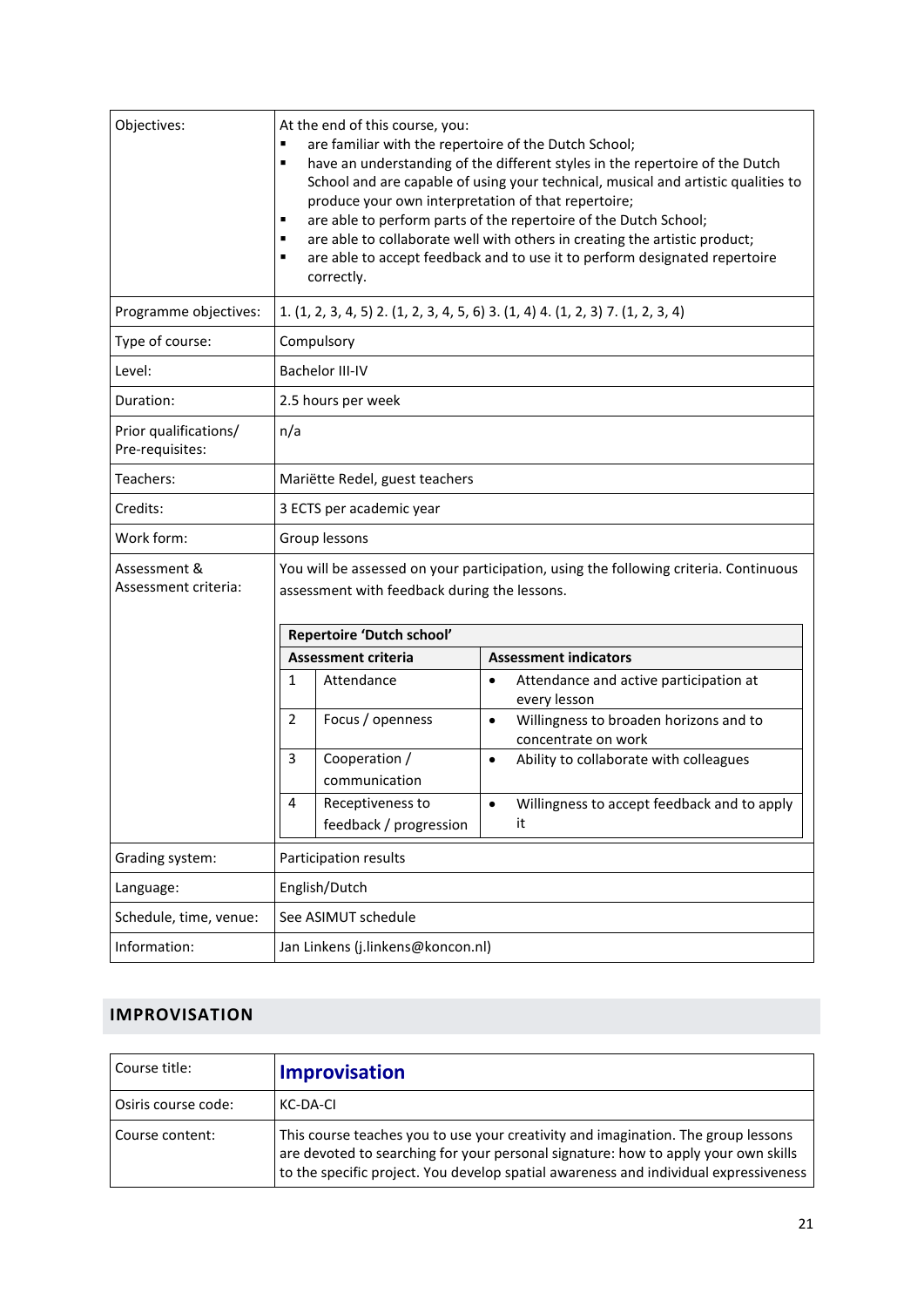|                                          | and learn to produce a performance, jointly or alone, during which you have to<br>make decisions as you perform. You also learn how to apply your improvisational<br>skills during an audition.                                                                                                                                                                                                                                                                                                                                                                                                                                                                                                                                                                                                                                                                                                                                                                                                                                                                                                                                                   |                                            |                                                                            |  |
|------------------------------------------|---------------------------------------------------------------------------------------------------------------------------------------------------------------------------------------------------------------------------------------------------------------------------------------------------------------------------------------------------------------------------------------------------------------------------------------------------------------------------------------------------------------------------------------------------------------------------------------------------------------------------------------------------------------------------------------------------------------------------------------------------------------------------------------------------------------------------------------------------------------------------------------------------------------------------------------------------------------------------------------------------------------------------------------------------------------------------------------------------------------------------------------------------|--------------------------------------------|----------------------------------------------------------------------------|--|
| Objectives:                              | At the end of this course, you:<br>are able to translate your ideas into movement that reflects imagination,<br>٠<br>individuality and inventiveness, using the work process in the studio to develop<br>your own signature<br>are in command of your skills and capable of demonstrating them through<br>٠<br>strength, flexibility, technical ability, musicality, stamina and dynamic ability<br>are capable of research and reflection on movement, particularly while<br>working in the studio<br>are able to apply new insights, knowledge and skills in enhancing your<br>٠<br>creativity<br>are disciplined and capable of managing your own work process in carrying out<br>٠<br>assignments in the studio<br>are capable of clearly articulating artistic ideas, work processes and ambitions<br>to others<br>are able to pursue your artistic goals in consultation with others and are open<br>٠<br>to feedback, but are also willing to provide feedback by watching others and by<br>sharing ideas within the group and with coaches.<br>possess the skills required to employ improvisational techniques during<br>٠<br>auditions. |                                            |                                                                            |  |
| Programme objectives:                    | 1. $(1, 2, 3, 4, 5)$ 2. $(1, 2, 3, 4, 5, 6)$ 3. $(1, 4)$ 4. $(1, 2, 3)$ 5. $(2, 4, 5)$ 6. $(2, 3, 4)$ 7. $(1, 2, 3, 4)$<br>4)                                                                                                                                                                                                                                                                                                                                                                                                                                                                                                                                                                                                                                                                                                                                                                                                                                                                                                                                                                                                                     |                                            |                                                                            |  |
| Type of course:                          |                                                                                                                                                                                                                                                                                                                                                                                                                                                                                                                                                                                                                                                                                                                                                                                                                                                                                                                                                                                                                                                                                                                                                   | Compulsory                                 |                                                                            |  |
| Level:                                   | <b>Bachelor III-IV</b>                                                                                                                                                                                                                                                                                                                                                                                                                                                                                                                                                                                                                                                                                                                                                                                                                                                                                                                                                                                                                                                                                                                            |                                            |                                                                            |  |
| Duration:                                | Several sessions of 2 hours per academic year                                                                                                                                                                                                                                                                                                                                                                                                                                                                                                                                                                                                                                                                                                                                                                                                                                                                                                                                                                                                                                                                                                     |                                            |                                                                            |  |
| Prior qualifications/<br>Pre-requisites: | n/a                                                                                                                                                                                                                                                                                                                                                                                                                                                                                                                                                                                                                                                                                                                                                                                                                                                                                                                                                                                                                                                                                                                                               |                                            |                                                                            |  |
| Teachers:                                | Karine Guizzo, Michael Schumacher, guest teachers                                                                                                                                                                                                                                                                                                                                                                                                                                                                                                                                                                                                                                                                                                                                                                                                                                                                                                                                                                                                                                                                                                 |                                            |                                                                            |  |
| Credits:                                 | 2 ECTS per academic year                                                                                                                                                                                                                                                                                                                                                                                                                                                                                                                                                                                                                                                                                                                                                                                                                                                                                                                                                                                                                                                                                                                          |                                            |                                                                            |  |
| Work form:                               | Group lessons                                                                                                                                                                                                                                                                                                                                                                                                                                                                                                                                                                                                                                                                                                                                                                                                                                                                                                                                                                                                                                                                                                                                     |                                            |                                                                            |  |
| Assessment &<br>Assessment criteria:     | You will be assessed on your participation, using the following criteria. Continuous<br>assessment with feedback during the lessons.                                                                                                                                                                                                                                                                                                                                                                                                                                                                                                                                                                                                                                                                                                                                                                                                                                                                                                                                                                                                              |                                            |                                                                            |  |
|                                          | Improvisation                                                                                                                                                                                                                                                                                                                                                                                                                                                                                                                                                                                                                                                                                                                                                                                                                                                                                                                                                                                                                                                                                                                                     |                                            |                                                                            |  |
|                                          | <b>Assessment criteria</b><br><b>Assessment indicators</b>                                                                                                                                                                                                                                                                                                                                                                                                                                                                                                                                                                                                                                                                                                                                                                                                                                                                                                                                                                                                                                                                                        |                                            |                                                                            |  |
|                                          | 1                                                                                                                                                                                                                                                                                                                                                                                                                                                                                                                                                                                                                                                                                                                                                                                                                                                                                                                                                                                                                                                                                                                                                 | Attendance                                 | Attendance and active participation at<br>$\bullet$<br>every lesson        |  |
|                                          | $\overline{2}$                                                                                                                                                                                                                                                                                                                                                                                                                                                                                                                                                                                                                                                                                                                                                                                                                                                                                                                                                                                                                                                                                                                                    | Focus / openness                           | Willingness to broaden horizons and to<br>$\bullet$<br>concentrate on work |  |
|                                          | 3                                                                                                                                                                                                                                                                                                                                                                                                                                                                                                                                                                                                                                                                                                                                                                                                                                                                                                                                                                                                                                                                                                                                                 | Cooperation /                              | Ability to collaborate with colleagues<br>$\bullet$                        |  |
|                                          |                                                                                                                                                                                                                                                                                                                                                                                                                                                                                                                                                                                                                                                                                                                                                                                                                                                                                                                                                                                                                                                                                                                                                   | communication                              |                                                                            |  |
|                                          | 4                                                                                                                                                                                                                                                                                                                                                                                                                                                                                                                                                                                                                                                                                                                                                                                                                                                                                                                                                                                                                                                                                                                                                 | Receptiveness to<br>feedback / progression | Willingness to receive feedback and to<br>$\bullet$<br>apply it            |  |
| Grading system:                          |                                                                                                                                                                                                                                                                                                                                                                                                                                                                                                                                                                                                                                                                                                                                                                                                                                                                                                                                                                                                                                                                                                                                                   | Participation results                      |                                                                            |  |
| Language:                                | English/Dutch                                                                                                                                                                                                                                                                                                                                                                                                                                                                                                                                                                                                                                                                                                                                                                                                                                                                                                                                                                                                                                                                                                                                     |                                            |                                                                            |  |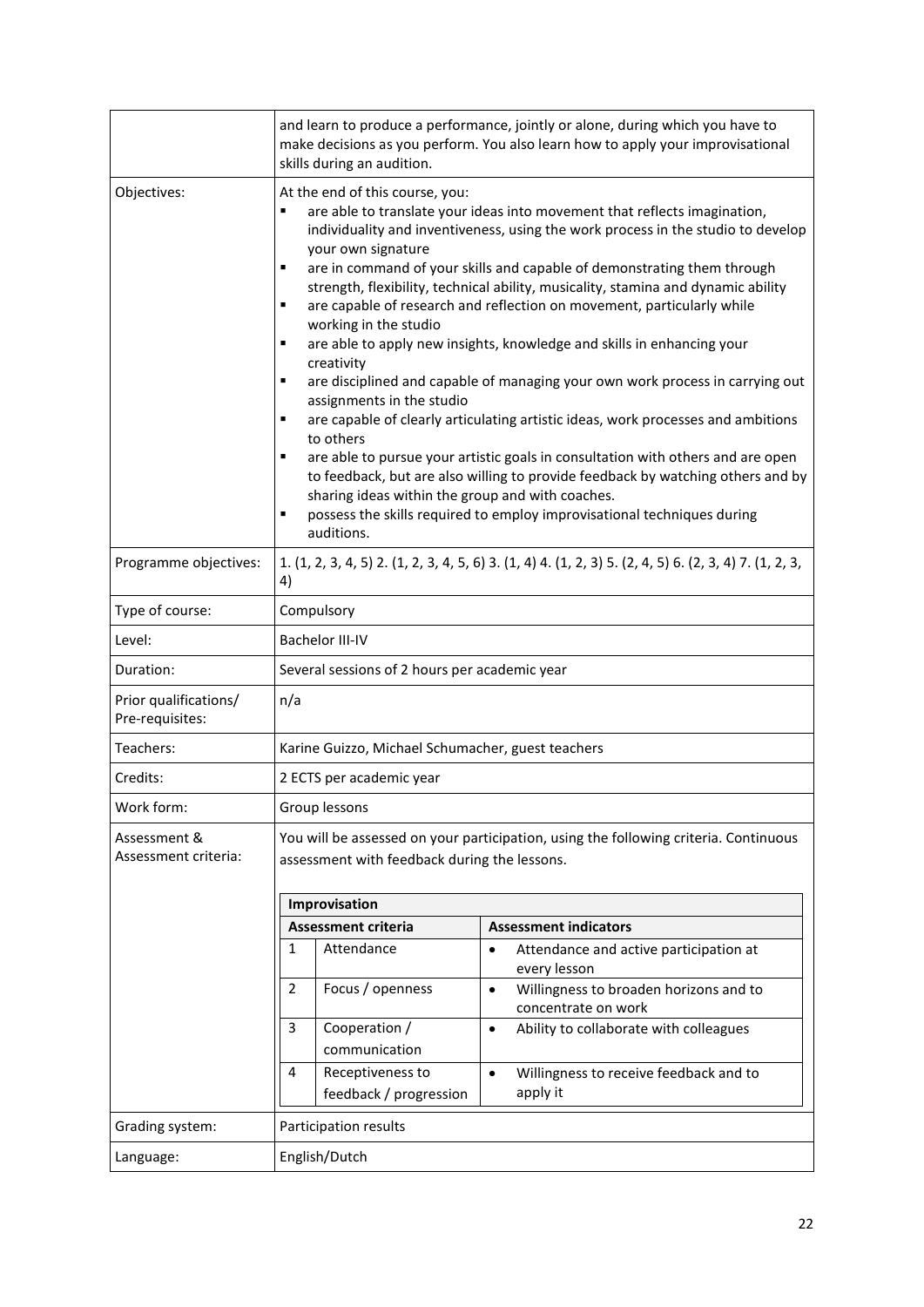| Schedule, time, venue:   See ASIMUT schedule |                                   |
|----------------------------------------------|-----------------------------------|
| Information:                                 | Jan Linkens (j.linkens@koncon.nl) |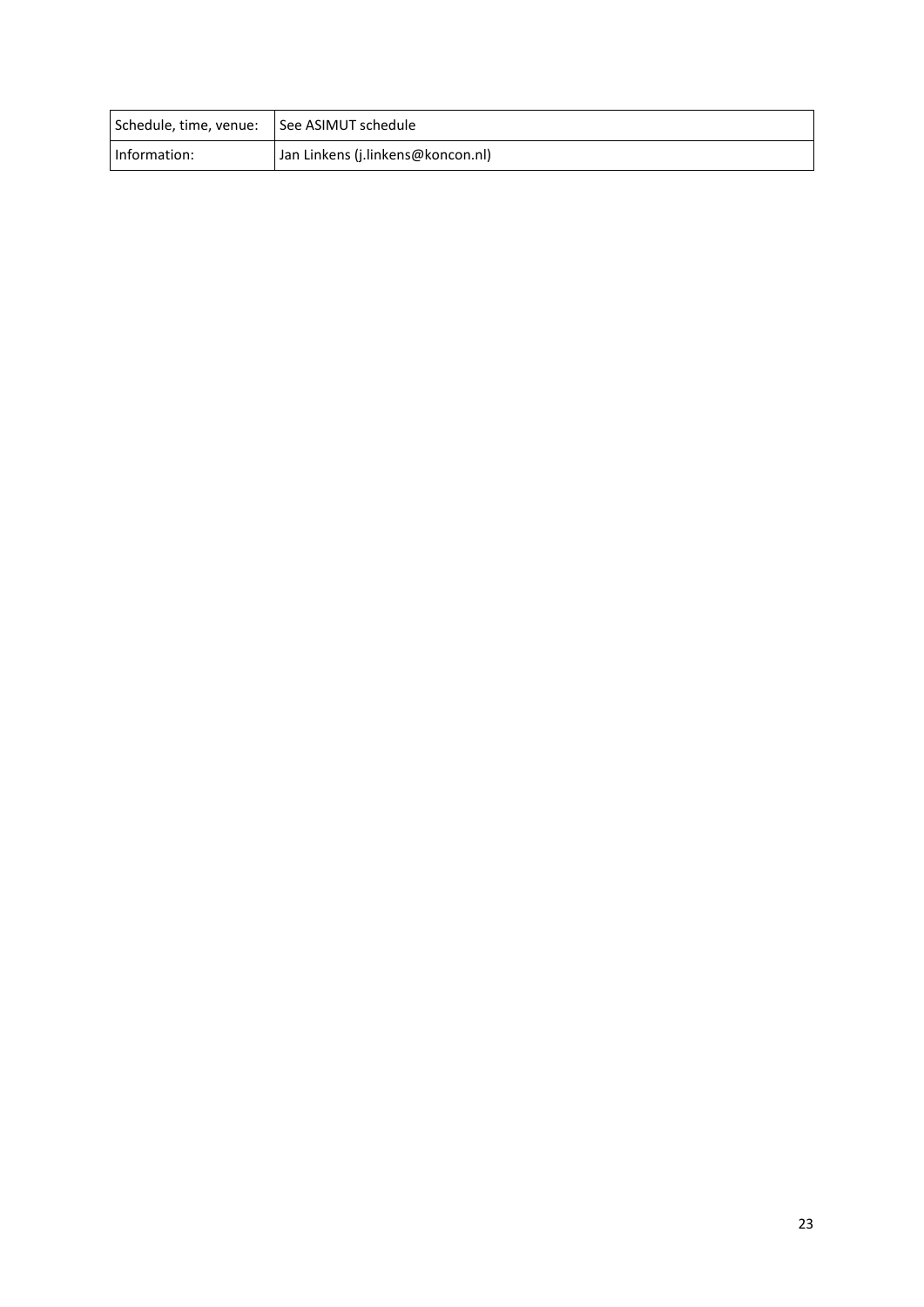## <span id="page-23-0"></span>**PERSONAL PROFESSIONAL PREPARATION**

#### <span id="page-23-1"></span>**STUDY & CAREER PLANNING/GRADUATION INTERVIEW**

| Course title:       | <b>Study &amp; Career Planning / Graduation Interview</b>                                                                                                                                                                                                                                                                                                                                                                                                                                                                                                                                                                                                                                                                                                                |
|---------------------|--------------------------------------------------------------------------------------------------------------------------------------------------------------------------------------------------------------------------------------------------------------------------------------------------------------------------------------------------------------------------------------------------------------------------------------------------------------------------------------------------------------------------------------------------------------------------------------------------------------------------------------------------------------------------------------------------------------------------------------------------------------------------|
| Osiris course code: | KC-DA-CP                                                                                                                                                                                                                                                                                                                                                                                                                                                                                                                                                                                                                                                                                                                                                                 |
| Course content:     | This course is devoted to your future career as a professional dancer. The subjects<br>covered include preparing for auditions for internships and employment, writing a<br>study plan, drafting a CV, producing a promotional video and writing a reflective<br>report for the concluding graduation interview.                                                                                                                                                                                                                                                                                                                                                                                                                                                         |
|                     | Study plan<br>A study plan helps in improving your general study and professional skills, for<br>example in planning and organising your studies, managing and demonstrating the<br>development of your competencies, reflecting on your own methods of learning<br>and working and self-regulation. A key aspect of the course is to identify and<br>discuss obstacles and find solutions for them. The study plan is a tool to help you<br>plan and organise your studies independently. It also provides teachers and the<br>department's management with information about your progress as a student. A<br>Study plan document with guidelines will help you to prepare this.<br>The study plan in Bachelor-III consists of four elements:<br>Personal profile<br>٠ |
|                     | Personal development plan<br>٠<br>Progress report<br>٠                                                                                                                                                                                                                                                                                                                                                                                                                                                                                                                                                                                                                                                                                                                   |
|                     | Final report<br>٠                                                                                                                                                                                                                                                                                                                                                                                                                                                                                                                                                                                                                                                                                                                                                        |
|                     | The study plan in Bachelor-IV consists of three elements:<br>Personal development plan<br>٠<br>Progress report<br>٠<br>Final report<br>٠                                                                                                                                                                                                                                                                                                                                                                                                                                                                                                                                                                                                                                 |
|                     | Group lesson<br>The lessons cover practical aspects that are relevant for the future professional<br>dancer: gathering information about companies and auditions for them; knowledge<br>of internship and employment contracts, as well as other forms of employment<br>relationship such as freelancing or working on specific projects; the rights and<br>obligations in an employment relationship; and learning how to write a CV and<br>complete other documents required during the course, such as a study plan and<br>feedback forms.                                                                                                                                                                                                                            |
|                     | CV/promotional video<br>It is important to have a good CV and a promotional video when applying for an<br>audition. You learn how to write a CV and to select photographs and produce<br>videos that meet the criteria prescribed by the companies you are auditioning for.                                                                                                                                                                                                                                                                                                                                                                                                                                                                                              |
|                     | This course demands an amount of self-study, for example in searching for<br>information about companies, repertoire and announcements of auditions, in<br>ensuring that the study plan is written according to the prescribed format and in<br>editing photos and videos for auditions.                                                                                                                                                                                                                                                                                                                                                                                                                                                                                 |
|                     | <b>GRADUATION INTERVIEW</b><br>After collecting all necessary ECTS credit points, the student is eligible to receive<br>the Bachelor of Dance degree. To finalise the programme, students are required to                                                                                                                                                                                                                                                                                                                                                                                                                                                                                                                                                                |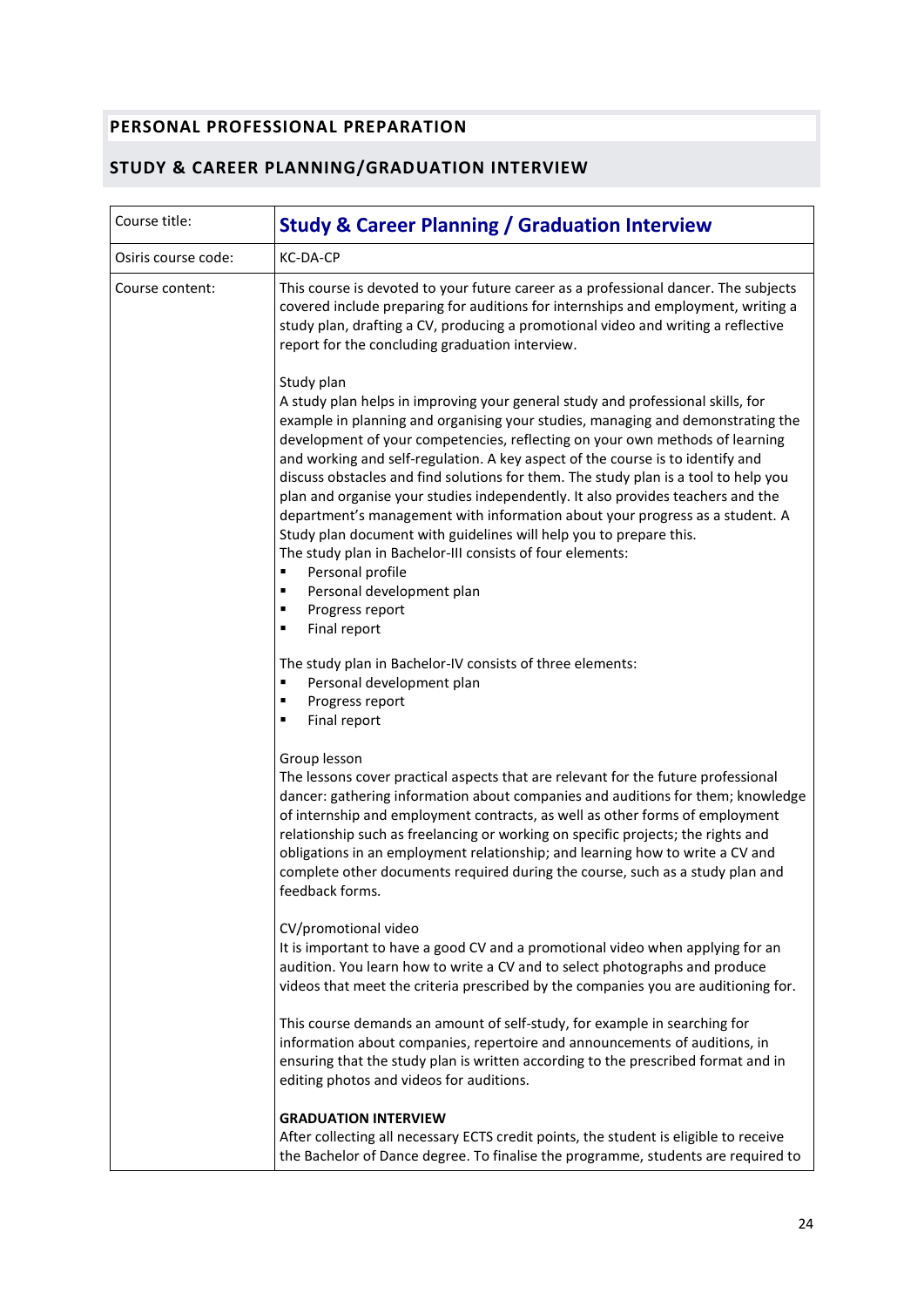|                                          | do a graduation interview with the director, assistant director, a teacher and a<br>guest teacher.                                                                                                                                                                                                                                                                                                                                                                                                                                                                                                                                                                                                                                                                                                                                                                                                                                                                                                                                                                                                                                                                                                                                                                             |
|------------------------------------------|--------------------------------------------------------------------------------------------------------------------------------------------------------------------------------------------------------------------------------------------------------------------------------------------------------------------------------------------------------------------------------------------------------------------------------------------------------------------------------------------------------------------------------------------------------------------------------------------------------------------------------------------------------------------------------------------------------------------------------------------------------------------------------------------------------------------------------------------------------------------------------------------------------------------------------------------------------------------------------------------------------------------------------------------------------------------------------------------------------------------------------------------------------------------------------------------------------------------------------------------------------------------------------|
|                                          | The graduation interview will last 45 minutes and will address the following issues:                                                                                                                                                                                                                                                                                                                                                                                                                                                                                                                                                                                                                                                                                                                                                                                                                                                                                                                                                                                                                                                                                                                                                                                           |
|                                          | - the development of the student during the study based on the written reports,<br>study plan, final reflection report and the internship report of the student.<br>- the performance standard of the student in relation to the professional dance<br>field<br>- the future plans and expectations of the student                                                                                                                                                                                                                                                                                                                                                                                                                                                                                                                                                                                                                                                                                                                                                                                                                                                                                                                                                             |
| Objectives:                              | At the end of this course, you:                                                                                                                                                                                                                                                                                                                                                                                                                                                                                                                                                                                                                                                                                                                                                                                                                                                                                                                                                                                                                                                                                                                                                                                                                                                |
|                                          | Group lesson<br>are able to find accurate information about companies and auditions and are<br>٠<br>familiar with companies worldwide and their varied repertoire;<br>are familiar with the various types of contracts and employment relationships;<br>٠<br>understand the (contractual) rights and obligations in an employment<br>٠<br>relationship;<br>are able to apply new insights and make links between knowledge and skills in<br>٠<br>such a way that they help with your further development and growth in varying<br>and changing circumstances.                                                                                                                                                                                                                                                                                                                                                                                                                                                                                                                                                                                                                                                                                                                  |
|                                          |                                                                                                                                                                                                                                                                                                                                                                                                                                                                                                                                                                                                                                                                                                                                                                                                                                                                                                                                                                                                                                                                                                                                                                                                                                                                                |
|                                          | Study plan<br>are able to establish links between knowledge and skills that develop and<br>٠<br>deepen the work process in such a way that it can be placed in a broader<br>intercultural and international perspective;<br>are able to apply your knowledge in writing the study plan and can clearly<br>٠<br>articulate your experiences in writing;<br>are capable of research and reflection that helps you to identify and analyse<br>٠<br>your own responsibility for the progress with your studies;<br>are disciplined and are capable of managing your own work process and<br>٠<br>possess insight into the constantly changing professional field and your<br>position in it;<br>are able to communicate effectively in an interdisciplinary, intercultural and<br>٠<br>international working environment.<br>CV/promotional video<br>are able to write a CV in the prescribed format and adapt it to the<br>٠<br>requirements specified by companies for participation at an audition;<br>are able to produce a promotional video and adapt it to the requirements<br>٠<br>specified by companies for participation at an audition.<br><b>Graduation interview</b><br>are able to reflect on and evaluate your studies in the Bachelor of Dance;<br>$\blacksquare$ |
|                                          | are able to describe future plans and expectations;<br>٠<br>are open to receiving and giving feedback.<br>٠                                                                                                                                                                                                                                                                                                                                                                                                                                                                                                                                                                                                                                                                                                                                                                                                                                                                                                                                                                                                                                                                                                                                                                    |
| Programme objectives:                    | 1. (4, 5) 2. (5) 3. (1, 2, 3, 4, 5, 6) 4. (1, 2, 3) 5. (1, 2, 4, 5) 6. (1, 2, 3, 4) 7. (1, 2, 3, 4)                                                                                                                                                                                                                                                                                                                                                                                                                                                                                                                                                                                                                                                                                                                                                                                                                                                                                                                                                                                                                                                                                                                                                                            |
| Type of course:                          | Compulsory                                                                                                                                                                                                                                                                                                                                                                                                                                                                                                                                                                                                                                                                                                                                                                                                                                                                                                                                                                                                                                                                                                                                                                                                                                                                     |
| Level:                                   | <b>Bachelor III-IV</b>                                                                                                                                                                                                                                                                                                                                                                                                                                                                                                                                                                                                                                                                                                                                                                                                                                                                                                                                                                                                                                                                                                                                                                                                                                                         |
| Duration:                                | 1.15 hours per week                                                                                                                                                                                                                                                                                                                                                                                                                                                                                                                                                                                                                                                                                                                                                                                                                                                                                                                                                                                                                                                                                                                                                                                                                                                            |
| Prior qualifications/<br>Pre-requisites: | n/a                                                                                                                                                                                                                                                                                                                                                                                                                                                                                                                                                                                                                                                                                                                                                                                                                                                                                                                                                                                                                                                                                                                                                                                                                                                                            |
| Teacher:                                 | Jacq Algra, guest teachers                                                                                                                                                                                                                                                                                                                                                                                                                                                                                                                                                                                                                                                                                                                                                                                                                                                                                                                                                                                                                                                                                                                                                                                                                                                     |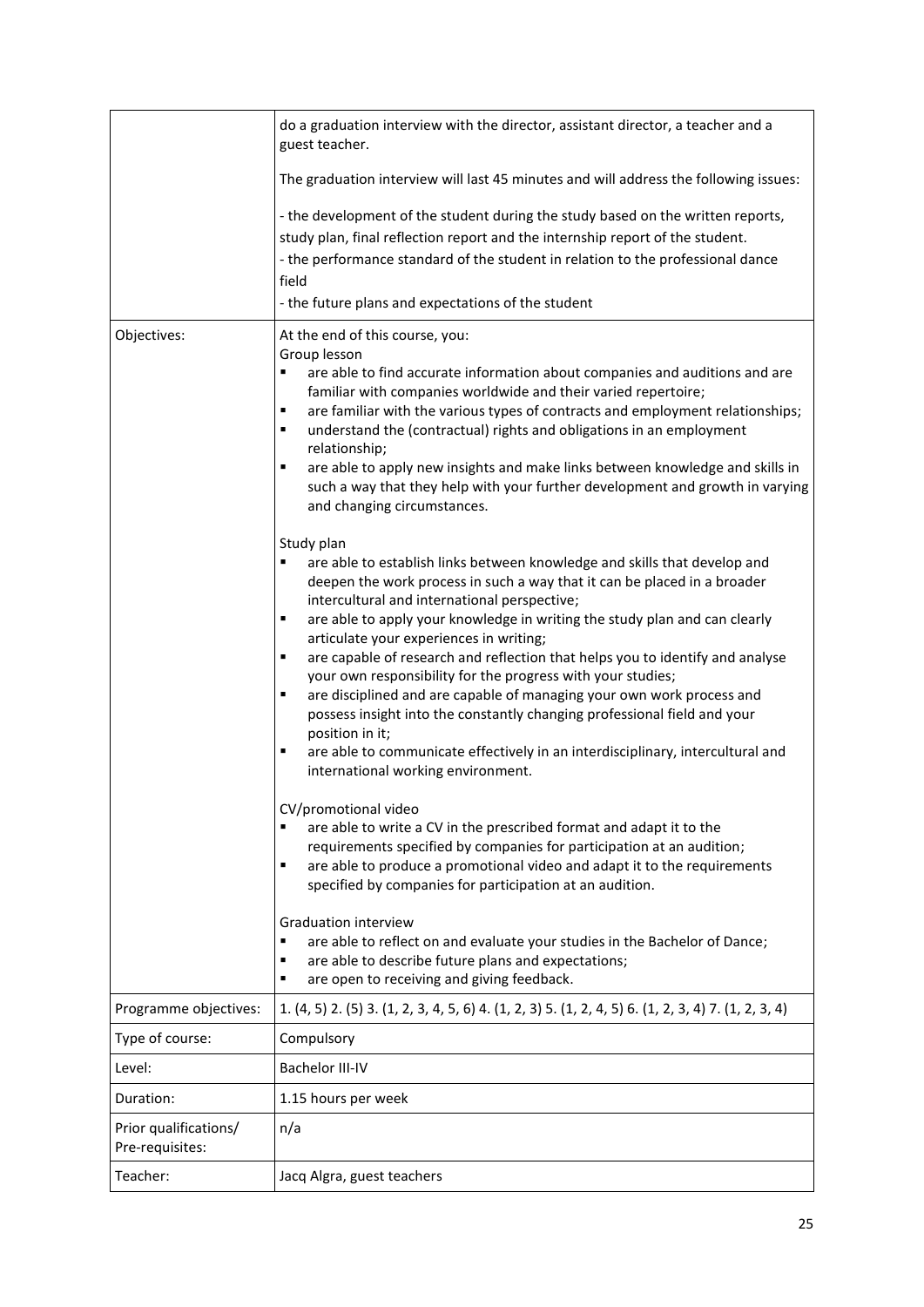| Credits:                             | 2 ECTS per academic year                                                                                                                                                                                                                             |                                                                                     |                                     |                                                                                                                                                                                               |
|--------------------------------------|------------------------------------------------------------------------------------------------------------------------------------------------------------------------------------------------------------------------------------------------------|-------------------------------------------------------------------------------------|-------------------------------------|-----------------------------------------------------------------------------------------------------------------------------------------------------------------------------------------------|
| Literature:                          |                                                                                                                                                                                                                                                      |                                                                                     |                                     |                                                                                                                                                                                               |
| Work form:                           |                                                                                                                                                                                                                                                      | Group lesson and individual coaching                                                |                                     |                                                                                                                                                                                               |
| Assessment &<br>Assessment criteria: | The assessment consists of the following elements:<br>$B-III$ :<br>Group lesson<br>Study plan<br>CV/Promotion video<br>$B-IV:$<br>Study plan<br>CV/Promotion video<br><b>Graduation Interview</b><br>You will be assessed on the following criteria: |                                                                                     |                                     |                                                                                                                                                                                               |
|                                      |                                                                                                                                                                                                                                                      |                                                                                     |                                     | <b>Study &amp; Career Planning/Graduation Interview - Group lesson</b>                                                                                                                        |
|                                      |                                                                                                                                                                                                                                                      | <b>Assessment criteria</b>                                                          |                                     | <b>Assessment indicators</b>                                                                                                                                                                  |
|                                      | 1                                                                                                                                                                                                                                                    | Attendance                                                                          | $\bullet$                           | Attendance and active participation at<br>every lesson                                                                                                                                        |
|                                      | 2                                                                                                                                                                                                                                                    | Focus / openness                                                                    | $\bullet$                           | Willingness to broaden horizons and to<br>concentrate on work                                                                                                                                 |
|                                      | 3                                                                                                                                                                                                                                                    | Cooperation /<br>communication                                                      | $\bullet$                           | Ability to collaborate with colleagues                                                                                                                                                        |
|                                      | 4                                                                                                                                                                                                                                                    | Receptiveness to<br>feedback / progression                                          | $\bullet$                           | Willingness to receive feedback and to<br>apply it                                                                                                                                            |
|                                      |                                                                                                                                                                                                                                                      | Study & Career Planning/Graduation Interview - Study plan                           |                                     |                                                                                                                                                                                               |
|                                      |                                                                                                                                                                                                                                                      | <b>Assessment criteria</b>                                                          |                                     | <b>Assessment indicators</b>                                                                                                                                                                  |
|                                      | 1                                                                                                                                                                                                                                                    | Correspondence with<br>the formal<br>requirements specified<br>in the form provided | $\bullet$<br>$\bullet$              | Deadline (date)<br>Length (number of words)                                                                                                                                                   |
|                                      | $\overline{2}$                                                                                                                                                                                                                                       | Structure                                                                           | $\bullet$                           | Is arranged in accordance with the specified<br>guidelines: observation-interpretation-<br>evaluation                                                                                         |
|                                      | 3                                                                                                                                                                                                                                                    | Vocabulary                                                                          | $\bullet$<br>$\bullet$              | Ability to use professional terminology<br>relating to dance forms correctly<br>Ability to formulate clearly and<br>transparently                                                             |
|                                      | 4                                                                                                                                                                                                                                                    | Insight into studies and<br>personal development                                    | $\bullet$                           | Ability to describe development, progress<br>and results                                                                                                                                      |
|                                      | 5                                                                                                                                                                                                                                                    | Quality/Reflection/<br>Feedback                                                     | $\bullet$<br>$\bullet$<br>$\bullet$ | Ability to reflect on the study programme<br>Ability to reflect on the personal<br>perspective on the study programme<br>Ability to formulate learning objectives on<br>the basis of feedback |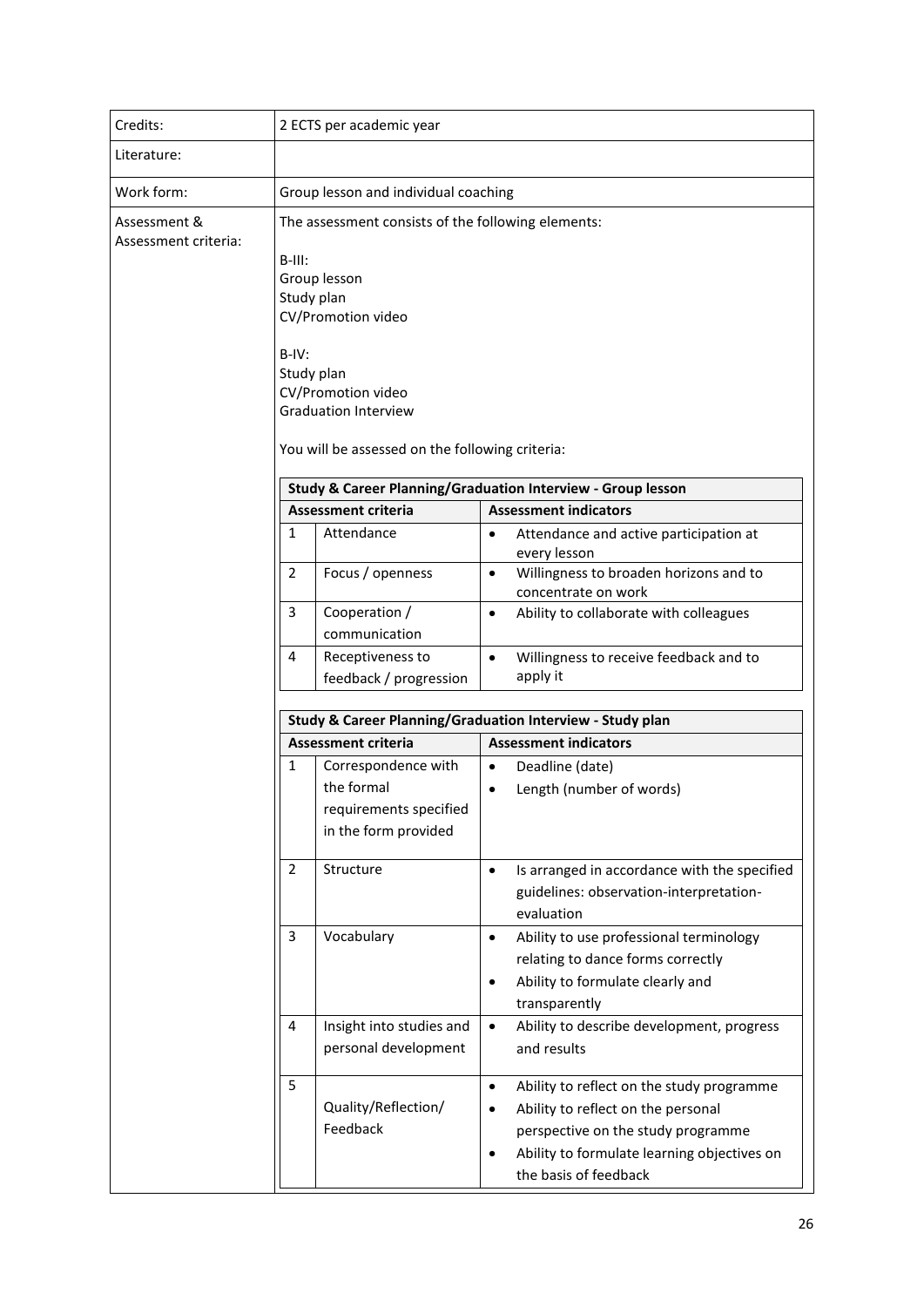| Study & Career Planning/Graduation Interview - CV/Promotional video |                                                                                                                                                                |                            |                                                                                                     |
|---------------------------------------------------------------------|----------------------------------------------------------------------------------------------------------------------------------------------------------------|----------------------------|-----------------------------------------------------------------------------------------------------|
|                                                                     |                                                                                                                                                                | <b>Assessment criteria</b> | <b>Assessment indicators</b>                                                                        |
|                                                                     | $\mathbf{1}$                                                                                                                                                   | Correspondence with        | Deadline (date)<br>$\bullet$                                                                        |
|                                                                     |                                                                                                                                                                | the formal                 | Length (number of words)<br>$\bullet$                                                               |
|                                                                     |                                                                                                                                                                | requirements specified     |                                                                                                     |
|                                                                     |                                                                                                                                                                | in the form provided       |                                                                                                     |
|                                                                     | 2                                                                                                                                                              | Structure                  | Is arranged in accordance with the specified<br>$\bullet$<br>guidelines                             |
|                                                                     | 3                                                                                                                                                              | Cooperation /              | Ability to adapt to the requirements of the<br>$\bullet$                                            |
|                                                                     |                                                                                                                                                                | communication              | auditions and companies                                                                             |
|                                                                     | 4                                                                                                                                                              | Receptiveness to           | $\bullet$<br>Willingness to accept feedback and to apply                                            |
|                                                                     |                                                                                                                                                                | feedback / progression     | it                                                                                                  |
|                                                                     |                                                                                                                                                                | <b>Assessment criteria</b> | Study & Career Planning/Graduation Interview - Graduation interview<br><b>Assessment indicators</b> |
|                                                                     | 1                                                                                                                                                              | Attendance                 | Attendance and active participation at the<br>$\bullet$<br>interview                                |
|                                                                     | 2                                                                                                                                                              | Cooperation/               | Ability to reflect on the studies and<br>$\bullet$                                                  |
|                                                                     |                                                                                                                                                                | communication              | development                                                                                         |
|                                                                     |                                                                                                                                                                |                            | Ability to clearly formulate with the correct<br>$\bullet$<br>vocabulary                            |
|                                                                     | 3                                                                                                                                                              | Receptiveness for          | Willingness to accept feedback and to apply<br>$\bullet$                                            |
|                                                                     |                                                                                                                                                                | feedback                   | it                                                                                                  |
|                                                                     | 4                                                                                                                                                              | Personal perspective       | $\bullet$<br>Has insight into future perspective and<br>career opportunities                        |
|                                                                     | The Group lesson, Study Plan and CV/Promotional video assessments need to be<br>passed, and the graduation interview needs to be completed to pass the course. |                            |                                                                                                     |
| Grading system:                                                     | Numeric results<br>The average of the results of the assessments will be entered in Osiris.                                                                    |                            |                                                                                                     |
| Language:                                                           | English/Dutch                                                                                                                                                  |                            |                                                                                                     |
| Schedule, time, venue:                                              | See ASIMUT schedule                                                                                                                                            |                            |                                                                                                     |
| Information:                                                        | Jan Linkens (j.linkens@koncon.nl)                                                                                                                              |                            |                                                                                                     |

## <span id="page-26-0"></span>**CREATING A SOLO**

| Course title:       | <b>Creating a Solo</b>                                                                                                                                                                                                                                                                                              |
|---------------------|---------------------------------------------------------------------------------------------------------------------------------------------------------------------------------------------------------------------------------------------------------------------------------------------------------------------|
| Osiris course code: | KC-DA-SO                                                                                                                                                                                                                                                                                                            |
| Course content:     | In this course, your personal creativity and artistic ability are stimulated and<br>developed by creating your own solo. You also improve your reflective and<br>research skills. You learn to describe the concept of your solo, to pitch the concept<br>and to work independently on the performance of the solo. |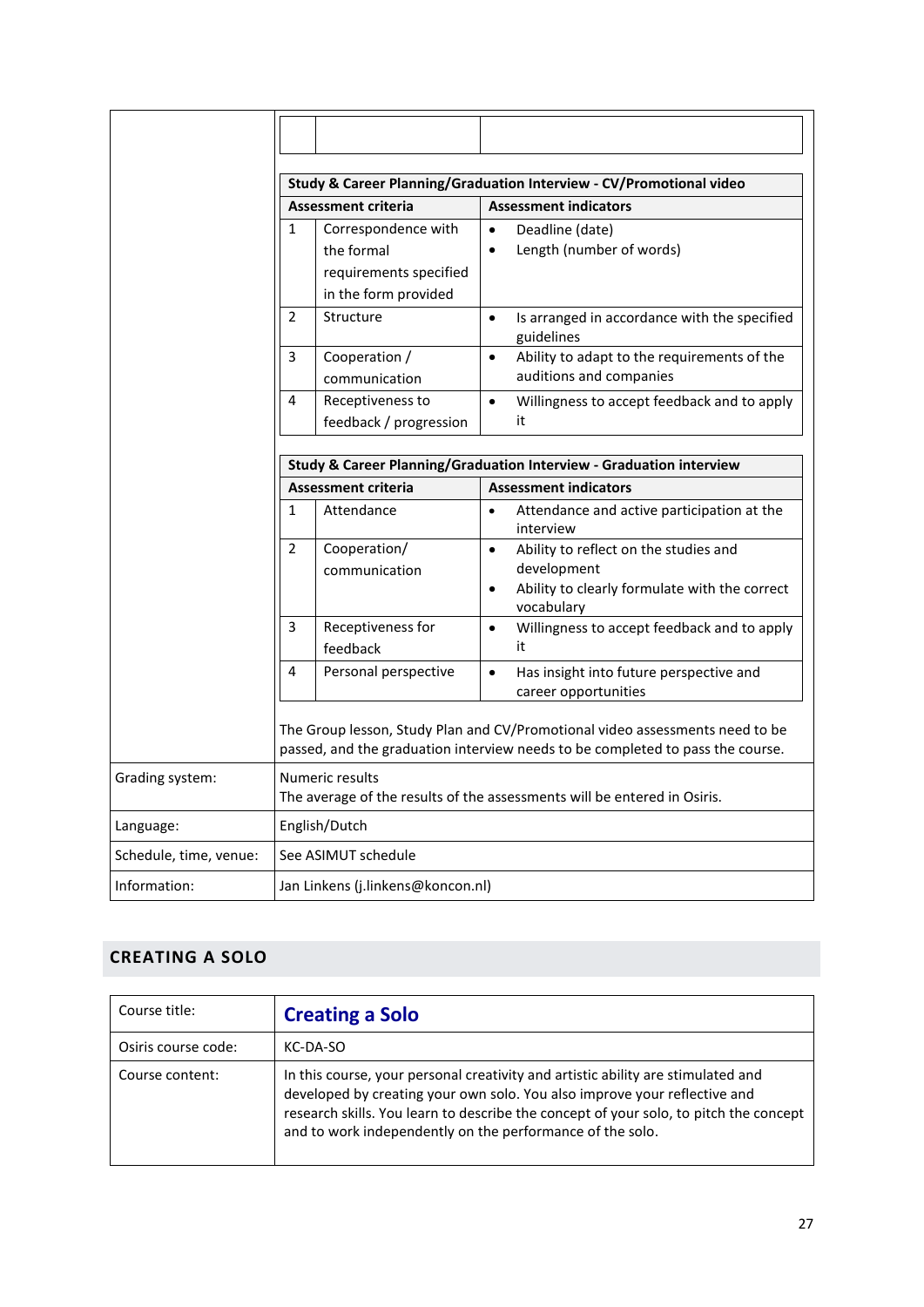|                                         | A self-created solo is an important element in the audition process, reflecting the<br>importance of creativity for the professional dancer.                                                                                                                                                                                                                                                                                                                                                                                                                                                                                                                   |  |
|-----------------------------------------|----------------------------------------------------------------------------------------------------------------------------------------------------------------------------------------------------------------------------------------------------------------------------------------------------------------------------------------------------------------------------------------------------------------------------------------------------------------------------------------------------------------------------------------------------------------------------------------------------------------------------------------------------------------|--|
|                                         | There are several stages in the development of the solo:                                                                                                                                                                                                                                                                                                                                                                                                                                                                                                                                                                                                       |  |
|                                         | 1. Writing a concept:<br>You introduce the concept at an interview with the external teachers/coaches,<br>using a specific format to describe the concept, the source of your inspiration and<br>the planned creative process in clear and articulate terms.                                                                                                                                                                                                                                                                                                                                                                                                   |  |
|                                         | 2. Work process in the studio:<br>The external teachers/coaches work with you in the studio.<br>Hours are set aside in the timetable for self-study.                                                                                                                                                                                                                                                                                                                                                                                                                                                                                                           |  |
|                                         | 3. Presentation of the solo:<br>The performance is preceded by an oral presentation (a pitch) in which you<br>explain the underlying concept of the solo in English. The length of the solo is not<br>shorter than two minutes and not longer than three minutes.                                                                                                                                                                                                                                                                                                                                                                                              |  |
|                                         | Students in BIV are expected to produce a higher level concept and solo, showing<br>a deeper understanding of the working process in the studio.                                                                                                                                                                                                                                                                                                                                                                                                                                                                                                               |  |
| Objectives:                             | At the end of this course, you:<br>can use the working process in the studio as well as your research and<br>٠<br>reflective capabilities to create an original concept, resulting in an individual<br>interpretation and signature;<br>know how to translate ideas in movement using physical effort, individuality<br>٠<br>and inventiveness;<br>can write your concept in a clear format;<br>٠<br>can present your concept verbally;<br>٠<br>know how to communicate and collaborate with others;<br>٠<br>know how to work in the studio and be self-disciplined;<br>٠<br>can create and execute a solo, which you can use for professional auditions.<br>٠ |  |
| Programme objectives:                   | 1. $(1, 2, 3)$ 2. $(1)$ 3. $(1)$ 4. $(2)$ 5. $(2)$ 6. $(2)$ 7. $(1, 4)$                                                                                                                                                                                                                                                                                                                                                                                                                                                                                                                                                                                        |  |
| Type of course:                         | Compulsory                                                                                                                                                                                                                                                                                                                                                                                                                                                                                                                                                                                                                                                     |  |
| Level:                                  | <b>Bachelor III-IV</b>                                                                                                                                                                                                                                                                                                                                                                                                                                                                                                                                                                                                                                         |  |
| Duration:                               | 2 hours per week                                                                                                                                                                                                                                                                                                                                                                                                                                                                                                                                                                                                                                               |  |
| Prior qualifications/<br>prerequisites: | n/a                                                                                                                                                                                                                                                                                                                                                                                                                                                                                                                                                                                                                                                            |  |
| Teachers:                               | Jerome Meyer, Isabelle Chaffaud, guest teachers                                                                                                                                                                                                                                                                                                                                                                                                                                                                                                                                                                                                                |  |
| Credits:                                | 2 ECTS per academic year                                                                                                                                                                                                                                                                                                                                                                                                                                                                                                                                                                                                                                       |  |
| Literature:                             |                                                                                                                                                                                                                                                                                                                                                                                                                                                                                                                                                                                                                                                                |  |
| Work form:                              | Group lessons and individual coaching                                                                                                                                                                                                                                                                                                                                                                                                                                                                                                                                                                                                                          |  |
| Assessment &<br>Assessment criteria:    | Written concept: the student writes a concept for creating a solo. This<br>1.<br>concept is discussed with the coaches at the beginning of the course and is<br>evaluated and reflected in the sessions with the coaches on the development<br>of the solo. On the deadline that is set in the format, you send the concept to<br>the teacher/study guidance. The written concept will be sent to the<br>examiners before the exams take place. You will be assessed on the following<br>criteria:                                                                                                                                                             |  |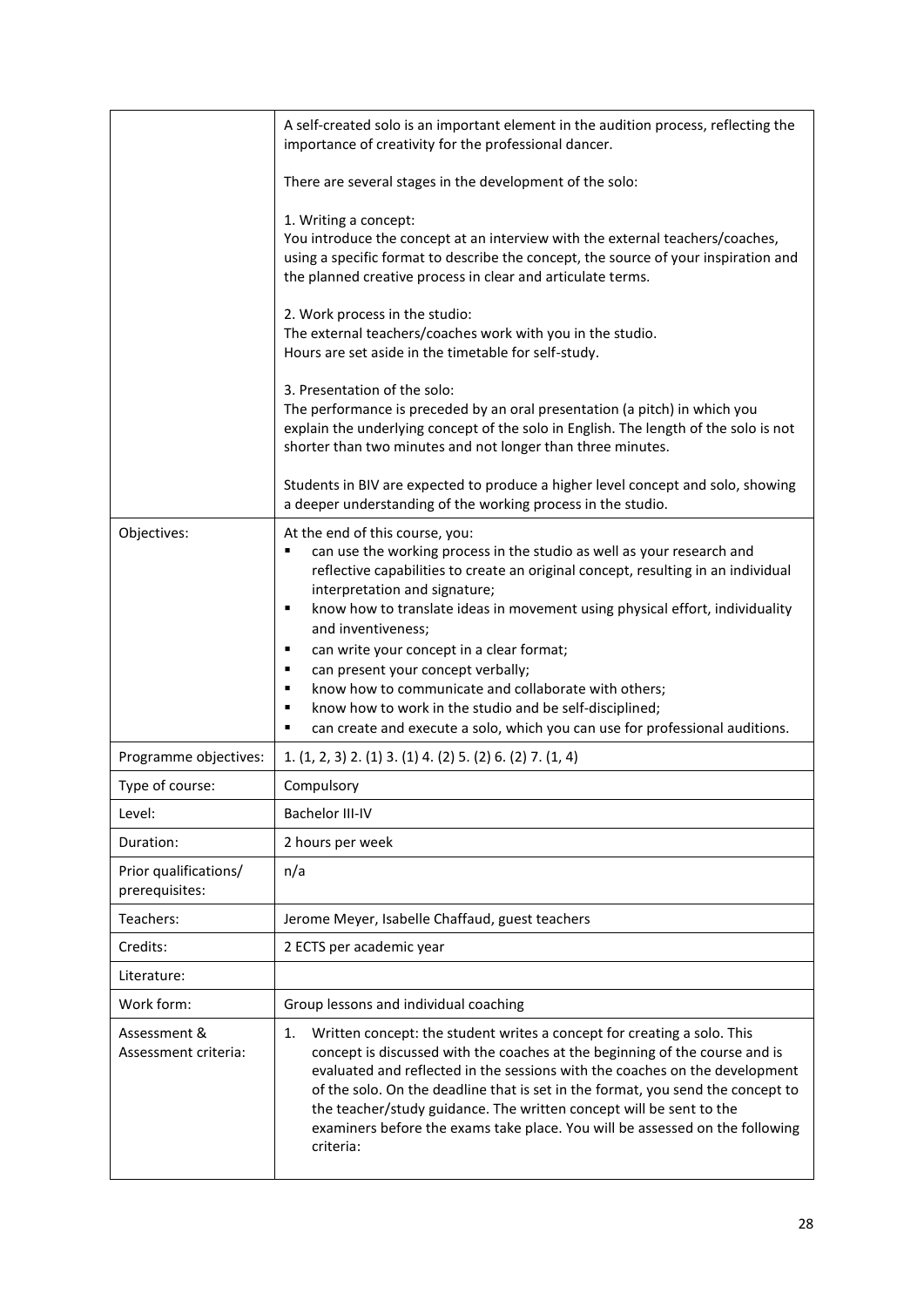| Creating a Solo - Written concept |                                                                                        |                              |                                                                                                                                                                                           |  |
|-----------------------------------|----------------------------------------------------------------------------------------|------------------------------|-------------------------------------------------------------------------------------------------------------------------------------------------------------------------------------------|--|
| <b>Assessment criteria</b>        |                                                                                        | <b>Assessment indicators</b> |                                                                                                                                                                                           |  |
| 1                                 | Correspondence with<br>the formal<br>requirements<br>specified in the form<br>provided | ٠<br>$\bullet$               | Deadline (date)<br>Length (number of words)                                                                                                                                               |  |
| 2                                 | Structure                                                                              | $\bullet$                    | Is arranged in accordance with the<br>specified guidelines: observation-<br>interpretation-evaluation                                                                                     |  |
| 3                                 | Vocabulary                                                                             | $\bullet$                    | Ability to formulate clearly and<br>transparently                                                                                                                                         |  |
| 4                                 | Insight into studies<br>and personal<br>development                                    | $\bullet$                    | Ability to describe development, progress<br>and results                                                                                                                                  |  |
| 5                                 | Quality/Reflection/<br>Feedback                                                        | $\bullet$                    | Ability to reflect on the constant given<br>feedback by coaches to transform the<br>written concept into movement<br>Ability to formulate learning objectives on<br>the basis of feedback |  |

2. Pitching the solo: the student introduces himself/herself and the concept of the solo in a pitch, explaining the choice of music and the inspiration for the work to the examiners in English. Assessments 2 and 3 are part of the Classical & Modern Exam in March/April. You will be assessed on the following criteria:

|                | Classical & Modern Exam - Pitch Solo |                                                                                                           |  |  |  |
|----------------|--------------------------------------|-----------------------------------------------------------------------------------------------------------|--|--|--|
|                | Assessment criteria                  | <b>Assessment indicators</b>                                                                              |  |  |  |
|                | Concept                              | The concept is clearly described and<br>displays originality                                              |  |  |  |
| $\mathfrak{p}$ | Structure                            | Coherence of the narrative                                                                                |  |  |  |
| 3              | Persuasiveness                       | Conviction<br>Authenticity<br>$\bullet$                                                                   |  |  |  |
| 4              | Presentation                         | Stage personality and presentation<br>$\bullet$<br>Use of voice and intonation<br>Inspiration/originality |  |  |  |

3. Performing the solo: presentation of the solo in a stage setting. Assessments 2 and 3 are part of the Classical & Modern Exam in March/April. You will be assessed on the following criteria:

| Classical & Modern Exam - Presentation creating a solo in a stage setting |         |                                                                                  |  |  |
|---------------------------------------------------------------------------|---------|----------------------------------------------------------------------------------|--|--|
| <b>Assessment criteria</b>                                                |         | <b>Assessment indicators</b>                                                     |  |  |
|                                                                           | Concept | The concept clearly comes through in the<br>performance and displays originality |  |  |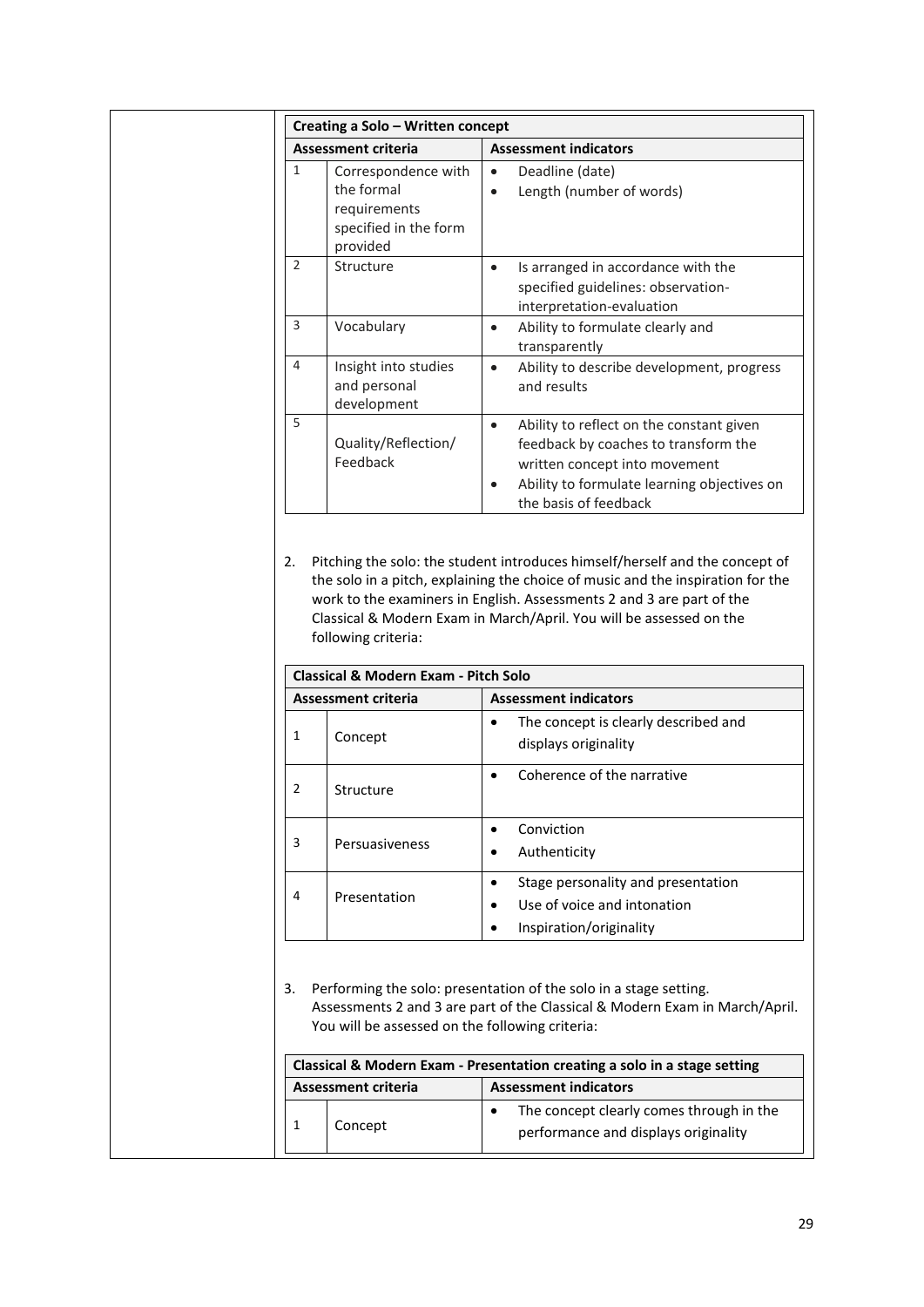|                        | $\overline{2}$                                                                             | <b>Technical control</b>          | Placement<br>٠<br>Coordination and stability<br>$\bullet$<br>Strength, breathing<br>$\bullet$<br>Use of physical capabilities<br>$\bullet$<br>Virtuosity and dynamic capability<br>Quality of the above elements                                                                                                                |
|------------------------|--------------------------------------------------------------------------------------------|-----------------------------------|---------------------------------------------------------------------------------------------------------------------------------------------------------------------------------------------------------------------------------------------------------------------------------------------------------------------------------|
|                        | 3                                                                                          | Artistic qualities                | Stage personality and presentation<br>$\bullet$<br>Creativity<br>Use of space<br>$\bullet$                                                                                                                                                                                                                                      |
|                        | 4                                                                                          | Musicality                        | Dynamic<br>$\bullet$<br>Feel for rhythm<br><b>Musical phrasing</b><br>Musical interpretation<br>$\bullet$                                                                                                                                                                                                                       |
|                        | 5                                                                                          | Individual signature              | Originality<br>$\bullet$                                                                                                                                                                                                                                                                                                        |
|                        | <b>Assessors:</b>                                                                          |                                   | The Classical & Modern Exam is assessed by a committee of examiners consisting<br>of teachers and external experts from the national and international professional<br>field. Feedback about this element can be discussed in the study progress<br>evaluation interview with the student at the end of the examination period. |
| Grading system:        | Numeric result<br>The average of the results of the assessments will be entered in Osiris. |                                   |                                                                                                                                                                                                                                                                                                                                 |
| Language:              | English/Dutch                                                                              |                                   |                                                                                                                                                                                                                                                                                                                                 |
| Schedule, time, venue: | See ASIMUT schedule                                                                        |                                   |                                                                                                                                                                                                                                                                                                                                 |
| Information:           |                                                                                            | Jan Linkens (j.linkens@koncon.nl) |                                                                                                                                                                                                                                                                                                                                 |

## <span id="page-29-0"></span>**DANCE NOW – DISCOURSE**

| Course title:       | <b>Dance Now - Discourse</b>                                                                                                                                                                                                                                                                                                                                                                                                                                                                                                                                                                                                                                                                                                                                                                                                                                               |
|---------------------|----------------------------------------------------------------------------------------------------------------------------------------------------------------------------------------------------------------------------------------------------------------------------------------------------------------------------------------------------------------------------------------------------------------------------------------------------------------------------------------------------------------------------------------------------------------------------------------------------------------------------------------------------------------------------------------------------------------------------------------------------------------------------------------------------------------------------------------------------------------------------|
| Osiris course code: | KC-DA-DH                                                                                                                                                                                                                                                                                                                                                                                                                                                                                                                                                                                                                                                                                                                                                                                                                                                                   |
| Course content:     | In this course you develop analytical, reflective and communicative competencies<br>that yield a broad perspective on the contemporary dance field and a good grasp<br>of the vocabulary required to share it with colleagues and the public. You do this<br>by watching recordings of choreographies and dance films in a group and<br>reflecting on them. You also study prescribed texts (books, magazines,<br>newspapers) and conduct your own research on internet and in libraries. You also<br>write reviews of live dance performances that have been selected by the teacher.<br>The guidelines and deadlines are announced and explained in advance. The<br>content of this course is linked to the current programming in the theatres, and to<br>the curriculum and the related projects and productions. The course concludes<br>with the Remakes assignment. |
| Objectives:         | At the end of this course, you:<br>have insight into various dance forms (classical/neo-classical/modern ballet;<br>modern/post-modern dance; flamenco/Kathak/urban dance, etc.), which you                                                                                                                                                                                                                                                                                                                                                                                                                                                                                                                                                                                                                                                                                |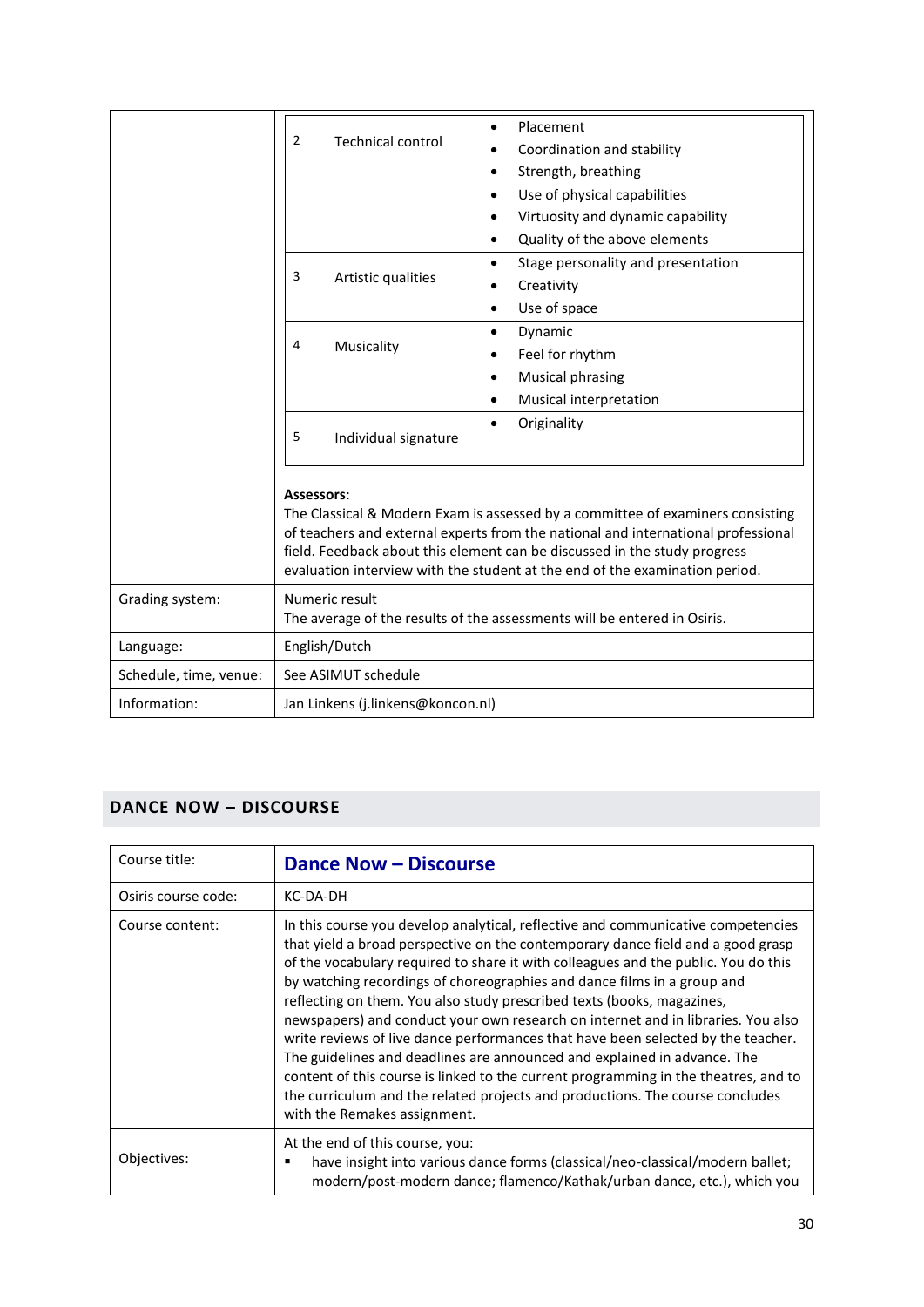|                                          | will have studied through live productions, recorded productions or dance<br>films, together with other sources (programmes, interviews and reviews in<br>newspapers and journals, professional literature, websites of dance<br>companies, YouTube and social media);<br>are familiar with the characteristics of various styles and working methods of<br>٠<br>important choreographers and companies in the Netherlands and abroad and<br>are able to use this knowledge as the starting point for further research into<br>the subject;<br>are able to analyse, reflect upon and interpret specific dance artworks and<br>٠<br>give your personal reflections on the interrelationship between dance, music<br>and staging (decor, lighting, film/technology) in a choreography and how they<br>convey meaning; you are also able to write a clear and coherent report on<br>this using correct academic terminology and engage in an open and<br>professional dialogue with colleagues and the public;<br>possess the skills to use these competencies to position yourself in the<br>٠<br>national and international dance field. |                                            |           |                                                                                                                                                 |  |
|------------------------------------------|-----------------------------------------------------------------------------------------------------------------------------------------------------------------------------------------------------------------------------------------------------------------------------------------------------------------------------------------------------------------------------------------------------------------------------------------------------------------------------------------------------------------------------------------------------------------------------------------------------------------------------------------------------------------------------------------------------------------------------------------------------------------------------------------------------------------------------------------------------------------------------------------------------------------------------------------------------------------------------------------------------------------------------------------------------------------------------------------------------------------------------------------|--------------------------------------------|-----------|-------------------------------------------------------------------------------------------------------------------------------------------------|--|
| Programme objectives:                    |                                                                                                                                                                                                                                                                                                                                                                                                                                                                                                                                                                                                                                                                                                                                                                                                                                                                                                                                                                                                                                                                                                                                         |                                            |           | 1. $(4, 5)$ 2. $(5)$ 3. $(1, 2, 3, 4, 5, 6)$ 4. $(1, 2, 3)$ 5. $(1, 2, 4, 5)$ 6. $(1, 2, 3, 4)$ 7. $(1, 2, 3, 4)$                               |  |
| Type of course:                          |                                                                                                                                                                                                                                                                                                                                                                                                                                                                                                                                                                                                                                                                                                                                                                                                                                                                                                                                                                                                                                                                                                                                         | Compulsory                                 |           |                                                                                                                                                 |  |
| Level:                                   |                                                                                                                                                                                                                                                                                                                                                                                                                                                                                                                                                                                                                                                                                                                                                                                                                                                                                                                                                                                                                                                                                                                                         | <b>Bachelor III</b>                        |           |                                                                                                                                                 |  |
| Duration:                                |                                                                                                                                                                                                                                                                                                                                                                                                                                                                                                                                                                                                                                                                                                                                                                                                                                                                                                                                                                                                                                                                                                                                         | 1.5 hours per week                         |           |                                                                                                                                                 |  |
| Prior qualifications/<br>Pre-requisites: | n/a                                                                                                                                                                                                                                                                                                                                                                                                                                                                                                                                                                                                                                                                                                                                                                                                                                                                                                                                                                                                                                                                                                                                     |                                            |           |                                                                                                                                                 |  |
| Teachers:                                |                                                                                                                                                                                                                                                                                                                                                                                                                                                                                                                                                                                                                                                                                                                                                                                                                                                                                                                                                                                                                                                                                                                                         | Jacq. Algra                                |           |                                                                                                                                                 |  |
| Credits:                                 | 3 ECTS                                                                                                                                                                                                                                                                                                                                                                                                                                                                                                                                                                                                                                                                                                                                                                                                                                                                                                                                                                                                                                                                                                                                  |                                            |           |                                                                                                                                                 |  |
| Literature:                              |                                                                                                                                                                                                                                                                                                                                                                                                                                                                                                                                                                                                                                                                                                                                                                                                                                                                                                                                                                                                                                                                                                                                         |                                            |           |                                                                                                                                                 |  |
| Work form:                               | Group lessons                                                                                                                                                                                                                                                                                                                                                                                                                                                                                                                                                                                                                                                                                                                                                                                                                                                                                                                                                                                                                                                                                                                           |                                            |           |                                                                                                                                                 |  |
| Assessment &<br>Assessment criteria:     | The assessment consists of the following three elements:<br>Participation<br>1.<br>Oral or written response to visual or written materials and research themes<br>raised during the lessons<br>You will be assessed on the following criteria:                                                                                                                                                                                                                                                                                                                                                                                                                                                                                                                                                                                                                                                                                                                                                                                                                                                                                          |                                            |           |                                                                                                                                                 |  |
|                                          |                                                                                                                                                                                                                                                                                                                                                                                                                                                                                                                                                                                                                                                                                                                                                                                                                                                                                                                                                                                                                                                                                                                                         | Dance Now - Discourse - Participation      |           |                                                                                                                                                 |  |
|                                          |                                                                                                                                                                                                                                                                                                                                                                                                                                                                                                                                                                                                                                                                                                                                                                                                                                                                                                                                                                                                                                                                                                                                         | <b>Assessment criteria</b>                 |           | <b>Assessment indicators</b>                                                                                                                    |  |
|                                          | 1                                                                                                                                                                                                                                                                                                                                                                                                                                                                                                                                                                                                                                                                                                                                                                                                                                                                                                                                                                                                                                                                                                                                       | Attendance                                 | $\bullet$ | Attendance at all lessons and visits to<br>performances in theatres                                                                             |  |
|                                          | $\overline{2}$                                                                                                                                                                                                                                                                                                                                                                                                                                                                                                                                                                                                                                                                                                                                                                                                                                                                                                                                                                                                                                                                                                                          | Focus / openness                           | $\bullet$ | Willingness to broaden horizons and to<br>concentrate during viewing/reading                                                                    |  |
|                                          | 3                                                                                                                                                                                                                                                                                                                                                                                                                                                                                                                                                                                                                                                                                                                                                                                                                                                                                                                                                                                                                                                                                                                                       | Cooperation /<br>communication             | $\bullet$ | Ability to collaborate with colleagues and<br>to present results of research                                                                    |  |
|                                          | 4                                                                                                                                                                                                                                                                                                                                                                                                                                                                                                                                                                                                                                                                                                                                                                                                                                                                                                                                                                                                                                                                                                                                       | Receptiveness to<br>feedback / progression | $\bullet$ | Willingness to accept feedback and to<br>apply it                                                                                               |  |
|                                          | 2.                                                                                                                                                                                                                                                                                                                                                                                                                                                                                                                                                                                                                                                                                                                                                                                                                                                                                                                                                                                                                                                                                                                                      | Reviews (x3)                               |           | Written reviews of three live dance productions you have attended, in the<br>prescribed format. You will be assessed on the following criteria: |  |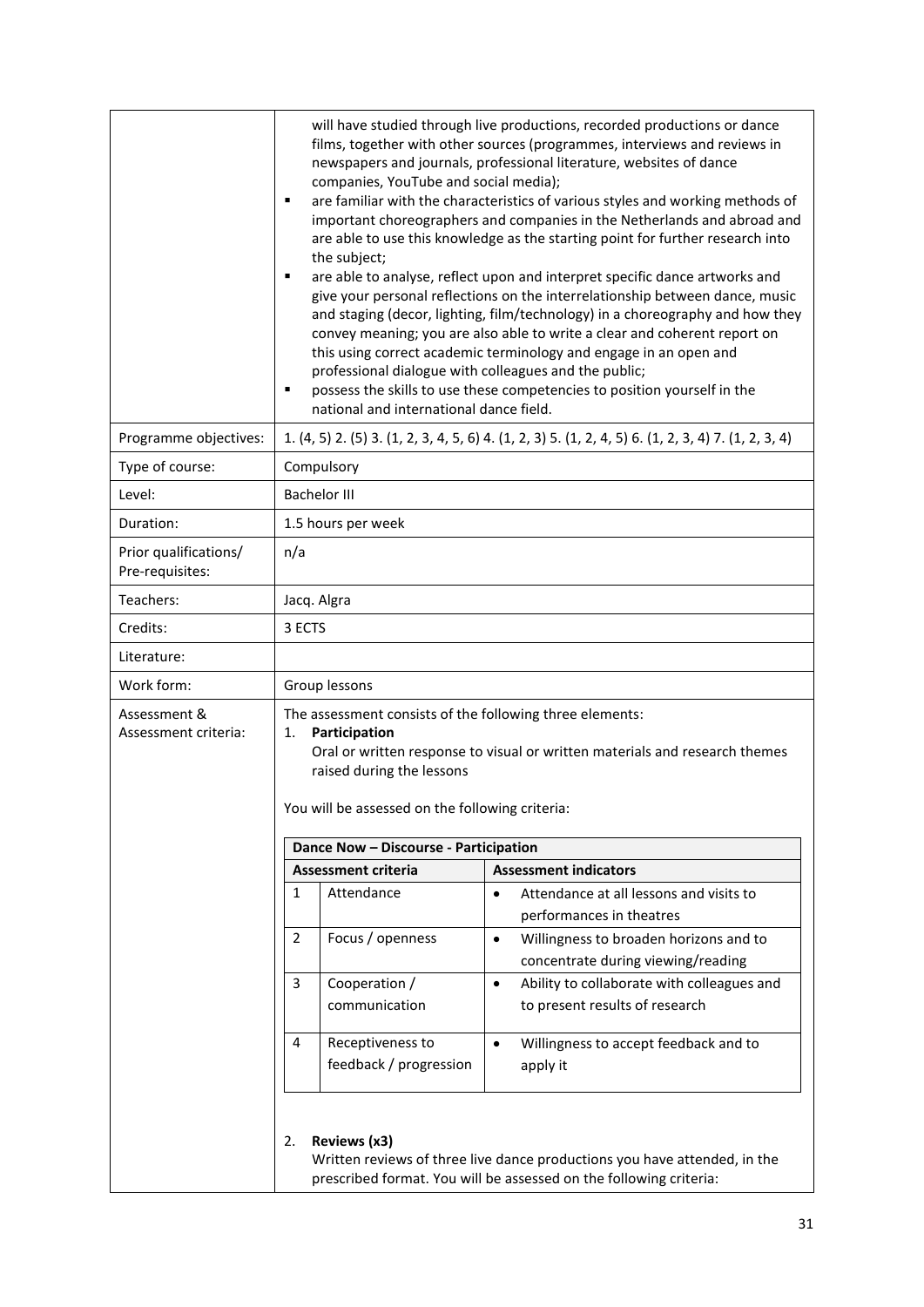| <b>Assessment criteria</b>                                                                          | <b>Assessment indicators</b>                                                                                                                                                                                                                                                                                   |  |  |
|-----------------------------------------------------------------------------------------------------|----------------------------------------------------------------------------------------------------------------------------------------------------------------------------------------------------------------------------------------------------------------------------------------------------------------|--|--|
| $\mathbf{1}$<br>Correspondence with<br>the formal<br>requirements specified<br>in the form provided | Deadline (date)<br>$\bullet$<br>Length (number of words)<br>$\bullet$                                                                                                                                                                                                                                          |  |  |
| $\overline{2}$<br>Structure                                                                         | Arranged according to the prescribed<br>$\bullet$<br>guidelines: observation-interpretation-<br>evaluation<br>Description of elements: dance-music-<br>$\bullet$<br>staging-interrelationships                                                                                                                 |  |  |
| 3<br>Vocabulary                                                                                     | Ability to use the professional terminology<br>$\bullet$<br>relating to dance forms correctly<br>Ability to describe movement in detail<br>$\bullet$                                                                                                                                                           |  |  |
| 4<br>Interpretation /<br>understanding of<br>concept and theme                                      | Ability to describe the theme and concept<br>$\bullet$<br>Use of external sources<br>$\bullet$                                                                                                                                                                                                                 |  |  |
| 5<br>Personal impression /<br>insight into quality                                                  | $\bullet$<br>Ability to present a personal perspective<br>on the dance artwork<br>Possession of insight into the level and<br>$\bullet$<br>position of the choreography /<br>choreographer / company in the dance<br>sector<br>Understanding of the skills required as a<br>dancer in the productions attended |  |  |

|        | Dance Now - Discourse - Remakes                                                     |           |                                                                                                                                                                          |  |  |
|--------|-------------------------------------------------------------------------------------|-----------|--------------------------------------------------------------------------------------------------------------------------------------------------------------------------|--|--|
|        | <b>Assessment criteria</b>                                                          |           | <b>Assessment indicators</b>                                                                                                                                             |  |  |
| 1      | Correspondence with<br>the formal<br>requirements specified<br>in the form provided | ٠         | Deadline (date)<br>Length (number of words)                                                                                                                              |  |  |
| 2<br>3 | Structure                                                                           |           | Arranged according to the prescribed<br>guidelines: observation-interpretation-<br>evaluation<br>Description of the elements: dance-music-<br>staging-interrelationships |  |  |
|        | Vocabulary                                                                          | $\bullet$ | Ability to use the professional terminology<br>relating to dance forms correctly                                                                                         |  |  |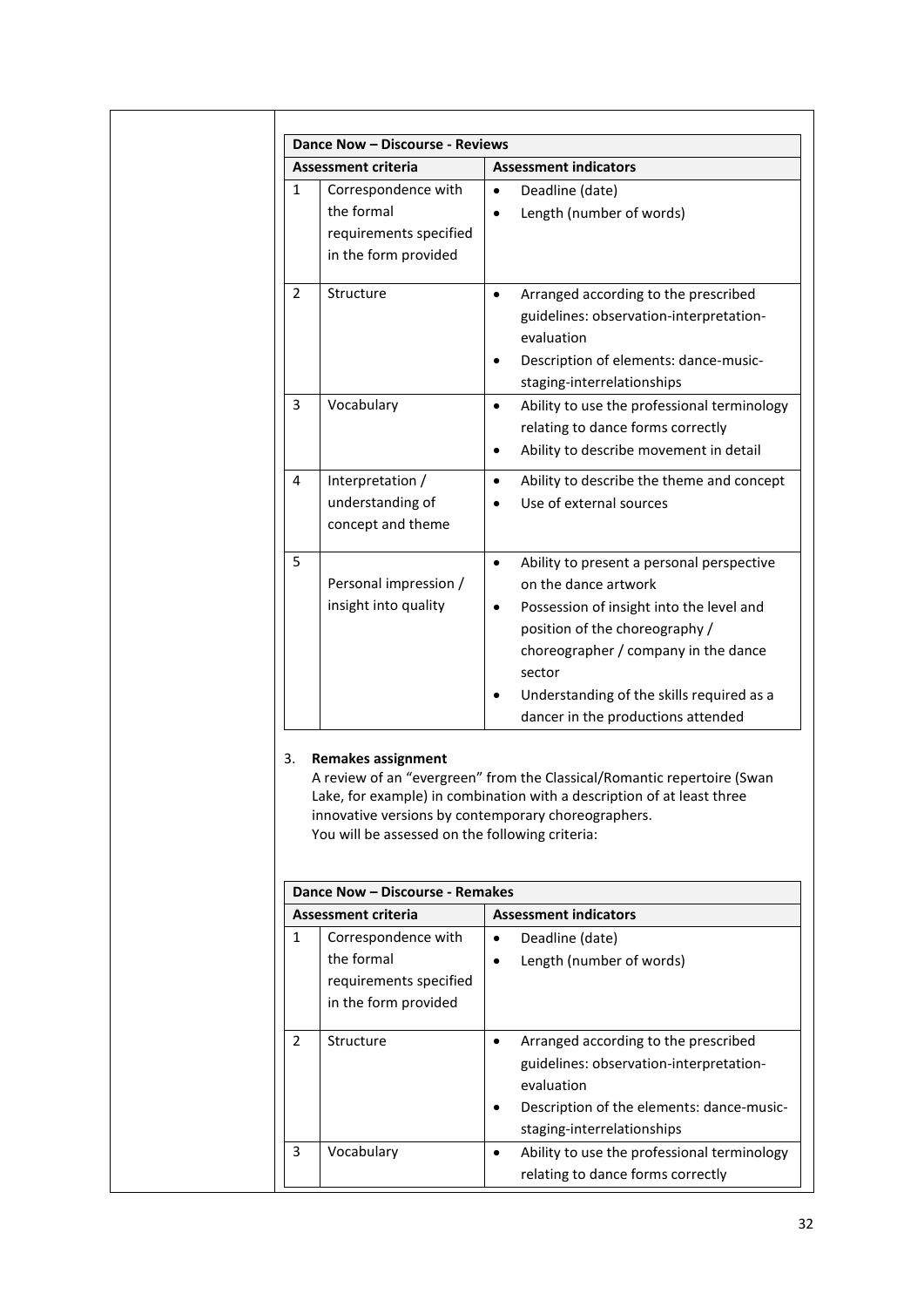|                        |                                                                                                     |                                                           | Ability to describe movement in detail<br>$\bullet$                                                                                                                                                                                                                                                                                                                                                                                                                                                                              |
|------------------------|-----------------------------------------------------------------------------------------------------|-----------------------------------------------------------|----------------------------------------------------------------------------------------------------------------------------------------------------------------------------------------------------------------------------------------------------------------------------------------------------------------------------------------------------------------------------------------------------------------------------------------------------------------------------------------------------------------------------------|
|                        | 4                                                                                                   | Interpretation /<br>understanding of<br>concept and theme | Ability to describe theme and concept<br>$\bullet$<br>Use of external sources                                                                                                                                                                                                                                                                                                                                                                                                                                                    |
|                        | 5<br>6                                                                                              | Personal opinion/<br>insight into quality<br>Distinctive  | Ability to an offer a personal perspective<br>$\bullet$<br>on the dance artwork<br>Possession of insight into the level and<br>٠<br>position of the choreography /<br>choreographer / company within the<br>dance sector<br>Understanding of the skills required as a<br>dancer in the production attended<br>Understanding of the differences and<br>$\bullet$<br>similarities between the original and the<br>remakes<br>Ability to provide an argued assessment of<br>$\bullet$<br>the concept and quality of the productions |
|                        |                                                                                                     |                                                           | attended                                                                                                                                                                                                                                                                                                                                                                                                                                                                                                                         |
|                        | Assessors:                                                                                          | of Repertoire.                                            | The Participation and Reviews assignments are assessed by the teacher of the<br>course. The Remakes assignment is assessed by the course teacher and a teacher                                                                                                                                                                                                                                                                                                                                                                   |
| Grading system:        | Qualifying result<br>The average of the results of the three assessments will be entered in Osiris. |                                                           |                                                                                                                                                                                                                                                                                                                                                                                                                                                                                                                                  |
| Language:              | English / Dutch                                                                                     |                                                           |                                                                                                                                                                                                                                                                                                                                                                                                                                                                                                                                  |
| Schedule, time, venue: |                                                                                                     | See ASIMUT schedule                                       |                                                                                                                                                                                                                                                                                                                                                                                                                                                                                                                                  |
| Information:           |                                                                                                     | Jacq. Algra (j.algra@koncon.nl)                           |                                                                                                                                                                                                                                                                                                                                                                                                                                                                                                                                  |

# <span id="page-32-0"></span>**DANCE NOW – PORTFOLIO**

| Course title:       | <b>Dance Now - Portfolio</b>                                                                                                                                                                                                                                                                                                                                                                                                                                                                      |
|---------------------|---------------------------------------------------------------------------------------------------------------------------------------------------------------------------------------------------------------------------------------------------------------------------------------------------------------------------------------------------------------------------------------------------------------------------------------------------------------------------------------------------|
| Osiris course code: | KC-DA-WV                                                                                                                                                                                                                                                                                                                                                                                                                                                                                          |
| Course content:     | The Dance Now – Portfolio course is designed to further improve your analytical,<br>reflective and communicative skills in relation to dance productions and enable<br>you to form a clear perspective on the national and international dance world and<br>to learn the professional vocabulary required to share it with colleagues and the<br>public.                                                                                                                                          |
|                     | You choose eight dance productions in theatres and write reviews of them on the<br>basis of guidelines and deadlines provided at the start of the academic year. The<br>reviews cover a wide range of styles (classical/contemporary), choreographers<br>(established / newcomers), companies (Netherlands/abroad) and venues<br>(large/small theatres, festivals). Students who do an internship write a maximum<br>of three reviews of productions of the company in which they dance (together |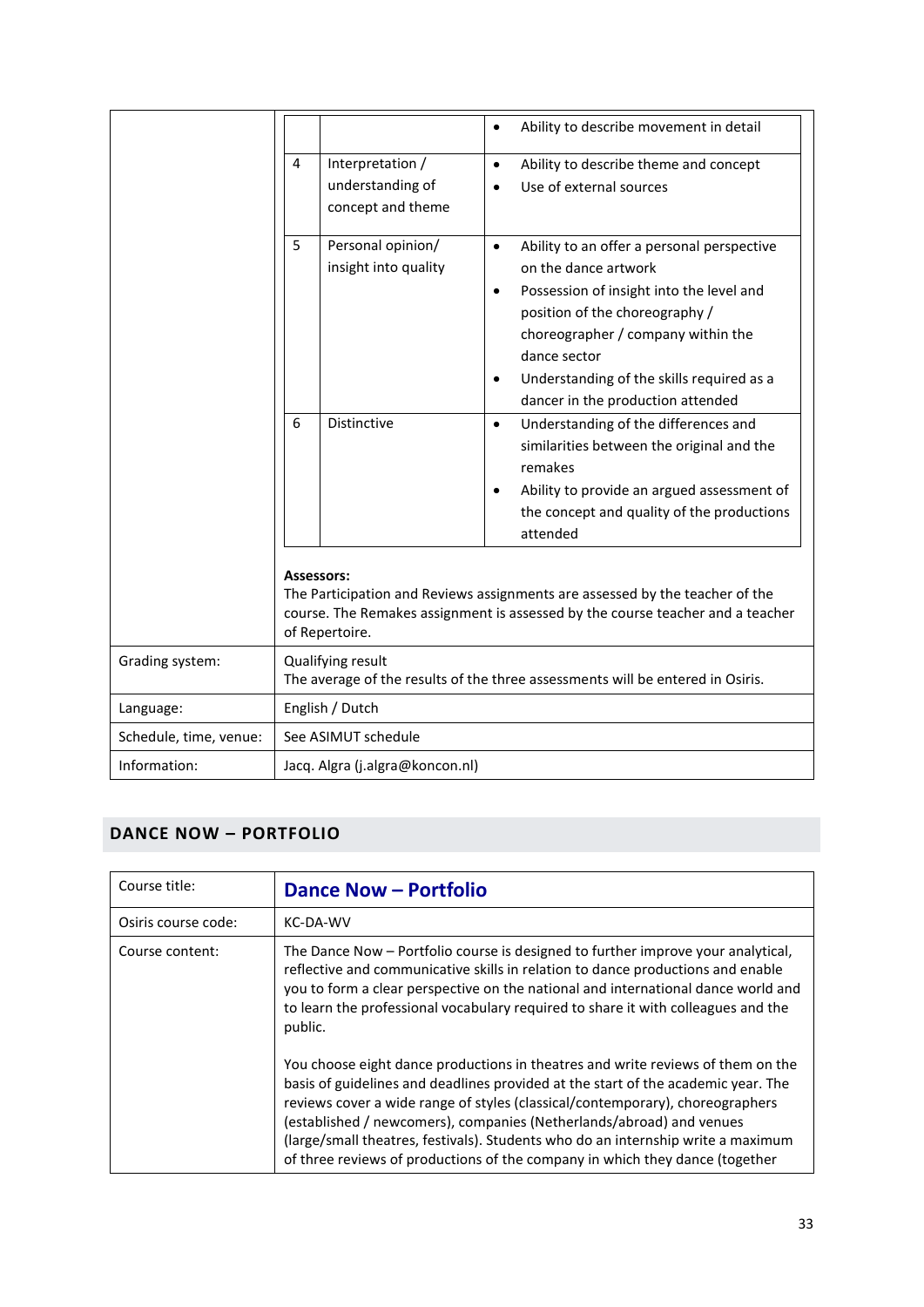|                                          | with five reviews of productions elsewhere). The portfolio is completed with an<br>overall evaluation of the productions that you have reviewed.                                                                                                                                                                                                                                                                                                                                                                                                                                                                                                                                                                                                                                                                                                                                                                                                                                                                                                                                                                                                                                                                                                                                                     |                                                                                                                   |                                                                                                                                                                                                    |  |  |
|------------------------------------------|------------------------------------------------------------------------------------------------------------------------------------------------------------------------------------------------------------------------------------------------------------------------------------------------------------------------------------------------------------------------------------------------------------------------------------------------------------------------------------------------------------------------------------------------------------------------------------------------------------------------------------------------------------------------------------------------------------------------------------------------------------------------------------------------------------------------------------------------------------------------------------------------------------------------------------------------------------------------------------------------------------------------------------------------------------------------------------------------------------------------------------------------------------------------------------------------------------------------------------------------------------------------------------------------------|-------------------------------------------------------------------------------------------------------------------|----------------------------------------------------------------------------------------------------------------------------------------------------------------------------------------------------|--|--|
| Objectives:                              | At the end of this course, you:<br>have insight into the various dance forms (classical/neo-classical/modern<br>ballet; modern/post-modern dance; flamenco/Kathak/urban dance, etc.) that<br>you have learned about by studying live performances, filmed recordings or<br>dance films and other sources (programmes, interviews and reviews in<br>newspapers and journals, professional literature, company websites, YouTube<br>and social media);<br>are familiar with the characteristics of the various styles and working methods<br>of leading choreographers and companies in the Netherlands and abroad and<br>are able to use that knowledge as the starting point for further research into<br>the subject;<br>are able to analyse and interpret specific dance artworks and give your<br>٠<br>personal reflections on the interrelationship between dance, music and<br>staging (decor, lighting, film/technology) in a choreography and how they<br>convey meaning; you are also able to write a clear and coherent report on<br>this using correct academic terminology and engage in an open and<br>professional dialogue with colleagues and the public;<br>possess the skills to use these competencies to position yourself in the<br>٠<br>national and international dance field. |                                                                                                                   |                                                                                                                                                                                                    |  |  |
| Programme objectives:                    |                                                                                                                                                                                                                                                                                                                                                                                                                                                                                                                                                                                                                                                                                                                                                                                                                                                                                                                                                                                                                                                                                                                                                                                                                                                                                                      |                                                                                                                   | 1. (4, 5) 2. (5) 3. (1, 2, 3, 4, 5, 6) 4. (1, 2, 3) 5. (1, 2, 4, 5) 6. (1, .2, 3, 4) 7. (1, 2, 3, 4)                                                                                               |  |  |
| Type of course:                          |                                                                                                                                                                                                                                                                                                                                                                                                                                                                                                                                                                                                                                                                                                                                                                                                                                                                                                                                                                                                                                                                                                                                                                                                                                                                                                      | Compulsory                                                                                                        |                                                                                                                                                                                                    |  |  |
| Level:                                   |                                                                                                                                                                                                                                                                                                                                                                                                                                                                                                                                                                                                                                                                                                                                                                                                                                                                                                                                                                                                                                                                                                                                                                                                                                                                                                      | <b>Bachelor IV</b>                                                                                                |                                                                                                                                                                                                    |  |  |
| Duration:                                |                                                                                                                                                                                                                                                                                                                                                                                                                                                                                                                                                                                                                                                                                                                                                                                                                                                                                                                                                                                                                                                                                                                                                                                                                                                                                                      | 1 hour per week                                                                                                   |                                                                                                                                                                                                    |  |  |
| Prior qualifications/<br>Pre-requisites: |                                                                                                                                                                                                                                                                                                                                                                                                                                                                                                                                                                                                                                                                                                                                                                                                                                                                                                                                                                                                                                                                                                                                                                                                                                                                                                      | Complete course Dance Now-Discourse                                                                               |                                                                                                                                                                                                    |  |  |
| Teachers:                                | Jacq. Algra                                                                                                                                                                                                                                                                                                                                                                                                                                                                                                                                                                                                                                                                                                                                                                                                                                                                                                                                                                                                                                                                                                                                                                                                                                                                                          |                                                                                                                   |                                                                                                                                                                                                    |  |  |
| Credits:                                 | 2 ECTS                                                                                                                                                                                                                                                                                                                                                                                                                                                                                                                                                                                                                                                                                                                                                                                                                                                                                                                                                                                                                                                                                                                                                                                                                                                                                               |                                                                                                                   |                                                                                                                                                                                                    |  |  |
| Literature:                              |                                                                                                                                                                                                                                                                                                                                                                                                                                                                                                                                                                                                                                                                                                                                                                                                                                                                                                                                                                                                                                                                                                                                                                                                                                                                                                      |                                                                                                                   |                                                                                                                                                                                                    |  |  |
| Work form:                               | Individual coaching                                                                                                                                                                                                                                                                                                                                                                                                                                                                                                                                                                                                                                                                                                                                                                                                                                                                                                                                                                                                                                                                                                                                                                                                                                                                                  |                                                                                                                   |                                                                                                                                                                                                    |  |  |
| Assessment &<br>Assessment criteria:     | Reviews & Portfolio:<br>1. You must submit eight written reviews according to the given guidelines. You<br>will be assessed on the following criteria:                                                                                                                                                                                                                                                                                                                                                                                                                                                                                                                                                                                                                                                                                                                                                                                                                                                                                                                                                                                                                                                                                                                                               |                                                                                                                   |                                                                                                                                                                                                    |  |  |
|                                          |                                                                                                                                                                                                                                                                                                                                                                                                                                                                                                                                                                                                                                                                                                                                                                                                                                                                                                                                                                                                                                                                                                                                                                                                                                                                                                      | Dance Now - Portfolio - Reviews                                                                                   |                                                                                                                                                                                                    |  |  |
|                                          | 1                                                                                                                                                                                                                                                                                                                                                                                                                                                                                                                                                                                                                                                                                                                                                                                                                                                                                                                                                                                                                                                                                                                                                                                                                                                                                                    | <b>Assessment criteria</b><br>Correspondence with<br>the formal<br>requirements specified<br>in the form provided | <b>Assessment indicators</b><br>Deadline (date)<br>$\bullet$<br>Length (number of words)                                                                                                           |  |  |
|                                          | 2                                                                                                                                                                                                                                                                                                                                                                                                                                                                                                                                                                                                                                                                                                                                                                                                                                                                                                                                                                                                                                                                                                                                                                                                                                                                                                    | Structure                                                                                                         | Arranged according to the prescribed<br>$\bullet$<br>guidelines: observation-interpretation-<br>evaluation<br>Description of the elements: dance-music-<br>$\bullet$<br>staging-interrelationships |  |  |
|                                          | 3                                                                                                                                                                                                                                                                                                                                                                                                                                                                                                                                                                                                                                                                                                                                                                                                                                                                                                                                                                                                                                                                                                                                                                                                                                                                                                    | Vocabulary                                                                                                        | Ability to use the professional terminology<br>$\bullet$<br>relating to dance forms correctly                                                                                                      |  |  |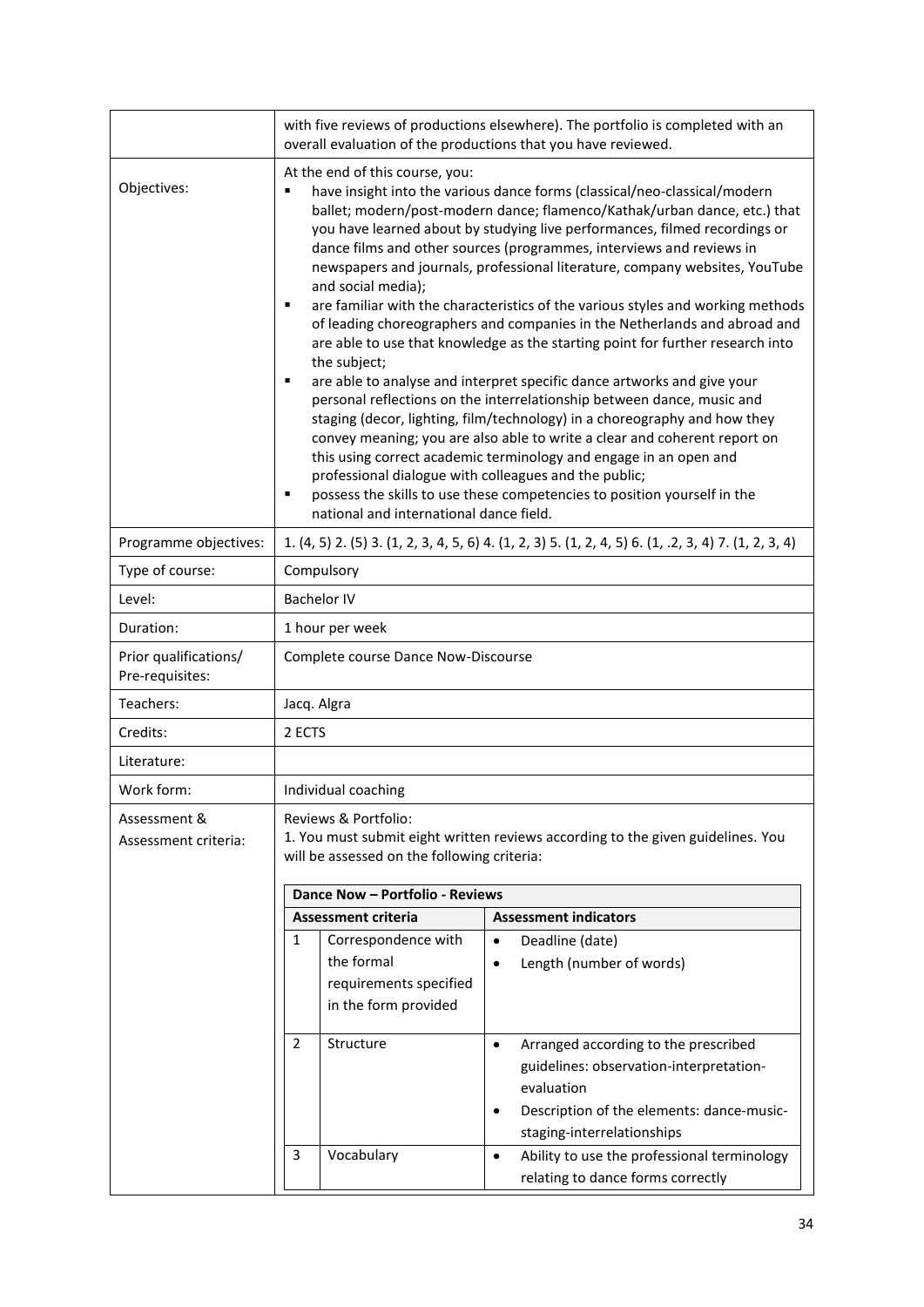|                        |                |                                                  | $\bullet$ | Ability to describe movement in detail                                                                                                             |
|------------------------|----------------|--------------------------------------------------|-----------|----------------------------------------------------------------------------------------------------------------------------------------------------|
|                        | 4              | Interpretation/                                  | $\bullet$ | Ability to describe theme and concept                                                                                                              |
|                        |                | understanding of                                 | $\bullet$ | Use of external sources                                                                                                                            |
|                        |                | concept and theme                                |           |                                                                                                                                                    |
|                        |                |                                                  |           |                                                                                                                                                    |
|                        | 5              | Personal opinion /                               | $\bullet$ | Ability to provide a personal perspective                                                                                                          |
|                        |                | insight into quality                             |           | on the dance artwork                                                                                                                               |
|                        |                |                                                  | $\bullet$ | Possession of insight into the level and                                                                                                           |
|                        |                |                                                  |           | position of the choreography /                                                                                                                     |
|                        |                |                                                  |           | choreographer / company in the dance                                                                                                               |
|                        |                |                                                  |           | sector                                                                                                                                             |
|                        |                |                                                  |           | Understanding of the skills needed by the                                                                                                          |
|                        |                |                                                  |           | dancer in the productions attended                                                                                                                 |
|                        |                |                                                  |           | 2. You must compare and discuss the eight productions and your reviews in a<br>portfolio document. You will be assessed on the following criteria: |
|                        |                | Dance Now - Portfolio - Composition of portfolio |           |                                                                                                                                                    |
|                        |                | <b>Assessment criteria</b>                       |           | <b>Assessment indicators</b>                                                                                                                       |
|                        | $\mathbf{1}$   | Selection                                        | $\bullet$ | The diversity of the selected productions                                                                                                          |
|                        |                |                                                  |           | (in terms of style, choreographers,                                                                                                                |
|                        |                |                                                  |           | companies and venues)                                                                                                                              |
|                        | $\overline{2}$ | Point of view                                    | $\bullet$ | The quality of the concluding evaluation in                                                                                                        |
|                        |                |                                                  |           | terms of insight into the position of the                                                                                                          |
|                        |                |                                                  |           | relevant productions / choreographers /                                                                                                            |
|                        |                |                                                  |           | companies in the dance sector                                                                                                                      |
| Grading system:        |                | Qualifying result                                |           |                                                                                                                                                    |
|                        |                |                                                  |           | The average of the results of the assessments will be entered in Osiris.                                                                           |
| Language:              |                | English / Dutch                                  |           |                                                                                                                                                    |
| Schedule, time, venue: |                | See ASIMUT schedule                              |           |                                                                                                                                                    |

# <span id="page-34-0"></span>**INTERNAL/EXTERNAL INTERNSHIP REPORT**

| Course title:       | <b>Internal/External Internship Report</b>                                                                                                                                                                                                                                                        |
|---------------------|---------------------------------------------------------------------------------------------------------------------------------------------------------------------------------------------------------------------------------------------------------------------------------------------------|
| Osiris course code: | KC-DA-IS                                                                                                                                                                                                                                                                                          |
| Course content:     | In the final year of the Bachelor of Dance programme you seek an internship with a<br>professional dance company, production company or with an ad hoc production<br>through auditioning or take part in an exchange programme with one of the<br>partner academies in the Netherlands or abroad. |
|                     | You have to find and choose an internship placement yourself.                                                                                                                                                                                                                                     |
|                     | The purpose of the internship is to bring together your technical skills and stage<br>presentation, with a focus on the further development of your artistry and                                                                                                                                  |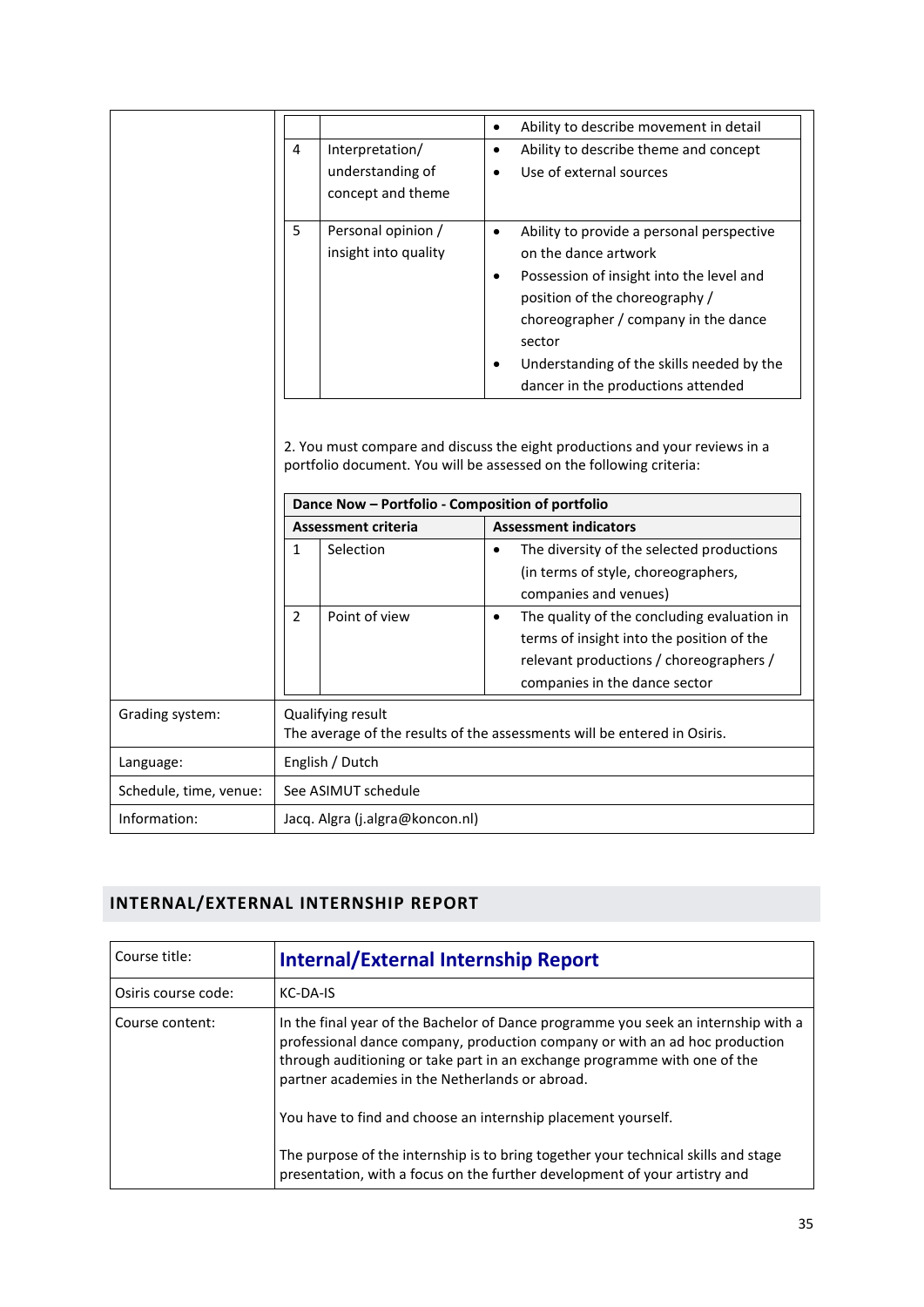|                                          | professionalism in the work field. During the internship you are introduced to many<br>other aspects of professional practice such as contract negotiation and appraisal<br>reviews and learn about financial issues and commercial agreements. During the<br>internship, you receive guidance from internship supervisors from the programme,<br>who visit you at the workplace, and from the company/project providing the<br>internship. The length of the internship depends on the company/project<br>concerned.<br>At the end of the internship, you write a reflective report in which you describe<br>your personal development, your experiences with the internship and participation<br>in productions, contract negotiations, the supervision and the feedback you<br>received. You will receive a specific format for writing this report.<br>Preparation for the internship is provided in the course on Career Planning in the<br>first year. |                                                                             |  |  |  |  |
|------------------------------------------|--------------------------------------------------------------------------------------------------------------------------------------------------------------------------------------------------------------------------------------------------------------------------------------------------------------------------------------------------------------------------------------------------------------------------------------------------------------------------------------------------------------------------------------------------------------------------------------------------------------------------------------------------------------------------------------------------------------------------------------------------------------------------------------------------------------------------------------------------------------------------------------------------------------------------------------------------------------|-----------------------------------------------------------------------------|--|--|--|--|
| Objectives:                              | At the end of the course, you:<br>are familiar with the day-to-day work process of a dance company: the daily<br>routine of lessons, rehearsals, working with choreographers, directors, ballet<br>masters and colleagues, handling costumes and make-up and every other<br>aspect of working in a dance company, all in preparation for a career as a<br>professional dancer;<br>have gained experience in participating in productions, the creative process in<br>П<br>the studio and working in a group;<br>are able to negotiate a contract, including the financial aspects;<br>٠<br>can function at the highest professional level and have a clear sense of your<br>٠<br>own level in relation to professional standards;<br>are able to write a clear and structured report of your internship, using the<br>٠<br>appropriate vocabulary.                                                                                                           |                                                                             |  |  |  |  |
| Programme objectives:                    | 1. (1, 2, 3, 4, 5) 2. (1, 2, 3, 4, 5, 6) 3. (1, 4) 5. (2, 4, 5) 6. (2, 3, 4) 7. (1, 2, 3, 4)                                                                                                                                                                                                                                                                                                                                                                                                                                                                                                                                                                                                                                                                                                                                                                                                                                                                 |                                                                             |  |  |  |  |
| Type of course:                          | Compulsory                                                                                                                                                                                                                                                                                                                                                                                                                                                                                                                                                                                                                                                                                                                                                                                                                                                                                                                                                   |                                                                             |  |  |  |  |
| Level:                                   | <b>Bachelor IV</b>                                                                                                                                                                                                                                                                                                                                                                                                                                                                                                                                                                                                                                                                                                                                                                                                                                                                                                                                           |                                                                             |  |  |  |  |
| Duration:                                | 2 hours per/week                                                                                                                                                                                                                                                                                                                                                                                                                                                                                                                                                                                                                                                                                                                                                                                                                                                                                                                                             |                                                                             |  |  |  |  |
| Prior qualifications/<br>Pre-requisites: | n/a                                                                                                                                                                                                                                                                                                                                                                                                                                                                                                                                                                                                                                                                                                                                                                                                                                                                                                                                                          |                                                                             |  |  |  |  |
| Teachers:                                | Guest teachers                                                                                                                                                                                                                                                                                                                                                                                                                                                                                                                                                                                                                                                                                                                                                                                                                                                                                                                                               |                                                                             |  |  |  |  |
| Credits:                                 | 2 ECTS                                                                                                                                                                                                                                                                                                                                                                                                                                                                                                                                                                                                                                                                                                                                                                                                                                                                                                                                                       |                                                                             |  |  |  |  |
| Work form:                               | Internship, written report.                                                                                                                                                                                                                                                                                                                                                                                                                                                                                                                                                                                                                                                                                                                                                                                                                                                                                                                                  |                                                                             |  |  |  |  |
| Assessment &<br>Assessment criteria:     | The assessment is based on the report written by the student at the end of the<br>internship and the feedback from the internship supervisor of the company/project<br>with which you did the internship.<br>1. Internship reflective report<br>The student receives a form for the report, which includes questions about their<br>personal impression of the internship, an overview of the work they did,<br>professional preparation, etc. You will be assessed on the following criteria:                                                                                                                                                                                                                                                                                                                                                                                                                                                               |                                                                             |  |  |  |  |
|                                          | Internship - Report                                                                                                                                                                                                                                                                                                                                                                                                                                                                                                                                                                                                                                                                                                                                                                                                                                                                                                                                          |                                                                             |  |  |  |  |
|                                          | Assessment criteria                                                                                                                                                                                                                                                                                                                                                                                                                                                                                                                                                                                                                                                                                                                                                                                                                                                                                                                                          | <b>Assessment indicators</b>                                                |  |  |  |  |
|                                          | 1. Structure of the report                                                                                                                                                                                                                                                                                                                                                                                                                                                                                                                                                                                                                                                                                                                                                                                                                                                                                                                                   | Clearly and transparently written<br>$\bullet$<br>Length<br>$\bullet$       |  |  |  |  |
|                                          | 2. Content and activities                                                                                                                                                                                                                                                                                                                                                                                                                                                                                                                                                                                                                                                                                                                                                                                                                                                                                                                                    | Overview of daily activities<br>$\bullet$<br>Overview of repertoire learned |  |  |  |  |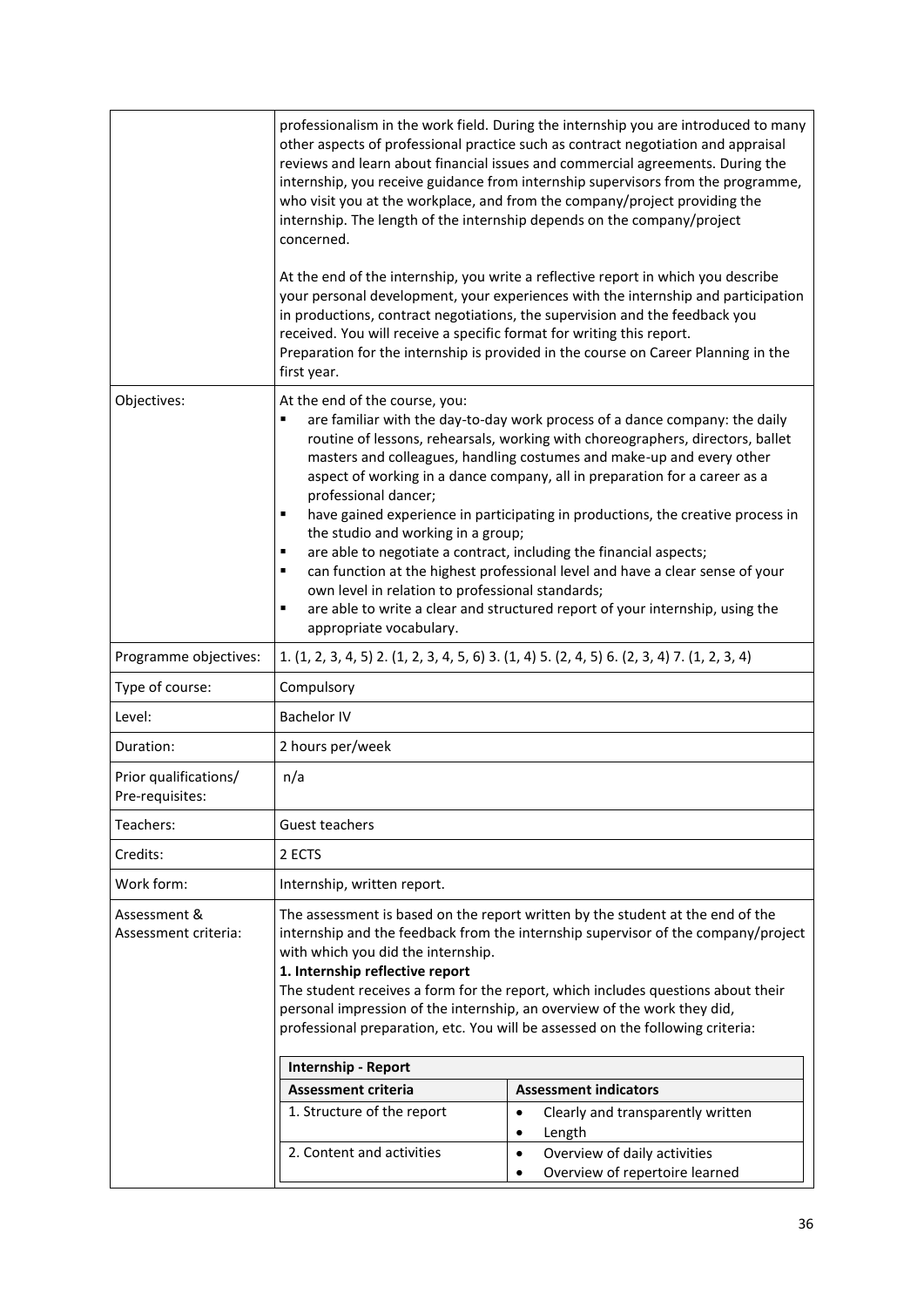|                            |        | Overview of repertoire danced                                                                                                                                                                                                                                                                                                            |
|----------------------------|--------|------------------------------------------------------------------------------------------------------------------------------------------------------------------------------------------------------------------------------------------------------------------------------------------------------------------------------------------|
| 3. Analysis and reflection | ٠<br>٠ | Clear and transparent description of<br>your objectives, with an analysis of<br>your strengths and weaknesses.<br>Clear and transparent description of<br>the significance of the internship for<br>your further development as a future<br>professional dancer<br>Reflection on the supervision by the<br>department and by the company |

#### **2. Feedback from internship supervisor of company/project:**

The internship supervisor of the company/project informs the department and the student about how the intern functioned. You will be assessed on the following criteria:

| <b>Assessment indicators</b><br><b>Assessment criteria</b><br>1. Functioning in general<br>Motivation<br>$\bullet$<br>Awareness<br>Creativity, curiosity<br>Effort/involvement<br>٠<br>2. Craftsmanship<br><b>Technical control</b><br>$\bullet$<br>Musicality<br>Artistic qualities<br>Bringing those elements together<br>$\bullet$<br>3. Collaboration with others<br>Interaction with colleagues<br>$\bullet$<br>Interaction with ballet masters,<br>$\bullet$<br>choreographers, artistic directors |  |
|----------------------------------------------------------------------------------------------------------------------------------------------------------------------------------------------------------------------------------------------------------------------------------------------------------------------------------------------------------------------------------------------------------------------------------------------------------------------------------------------------------|--|
|                                                                                                                                                                                                                                                                                                                                                                                                                                                                                                          |  |
|                                                                                                                                                                                                                                                                                                                                                                                                                                                                                                          |  |
|                                                                                                                                                                                                                                                                                                                                                                                                                                                                                                          |  |
|                                                                                                                                                                                                                                                                                                                                                                                                                                                                                                          |  |
|                                                                                                                                                                                                                                                                                                                                                                                                                                                                                                          |  |
|                                                                                                                                                                                                                                                                                                                                                                                                                                                                                                          |  |
|                                                                                                                                                                                                                                                                                                                                                                                                                                                                                                          |  |
|                                                                                                                                                                                                                                                                                                                                                                                                                                                                                                          |  |
|                                                                                                                                                                                                                                                                                                                                                                                                                                                                                                          |  |
|                                                                                                                                                                                                                                                                                                                                                                                                                                                                                                          |  |
|                                                                                                                                                                                                                                                                                                                                                                                                                                                                                                          |  |
|                                                                                                                                                                                                                                                                                                                                                                                                                                                                                                          |  |
| 4. Development during the<br>Artistic development<br>$\bullet$                                                                                                                                                                                                                                                                                                                                                                                                                                           |  |
| Career potential<br>internship<br>٠                                                                                                                                                                                                                                                                                                                                                                                                                                                                      |  |
| 5. Feedback<br>Open to feedback<br>$\bullet$                                                                                                                                                                                                                                                                                                                                                                                                                                                             |  |
| Understanding of the feedback:                                                                                                                                                                                                                                                                                                                                                                                                                                                                           |  |
| qualities and points of development                                                                                                                                                                                                                                                                                                                                                                                                                                                                      |  |
| Reflection on feedback                                                                                                                                                                                                                                                                                                                                                                                                                                                                                   |  |

Both assessments will need to be passed to pass the course.

Grading system: Pass/Fail

Language: **English/Dutch**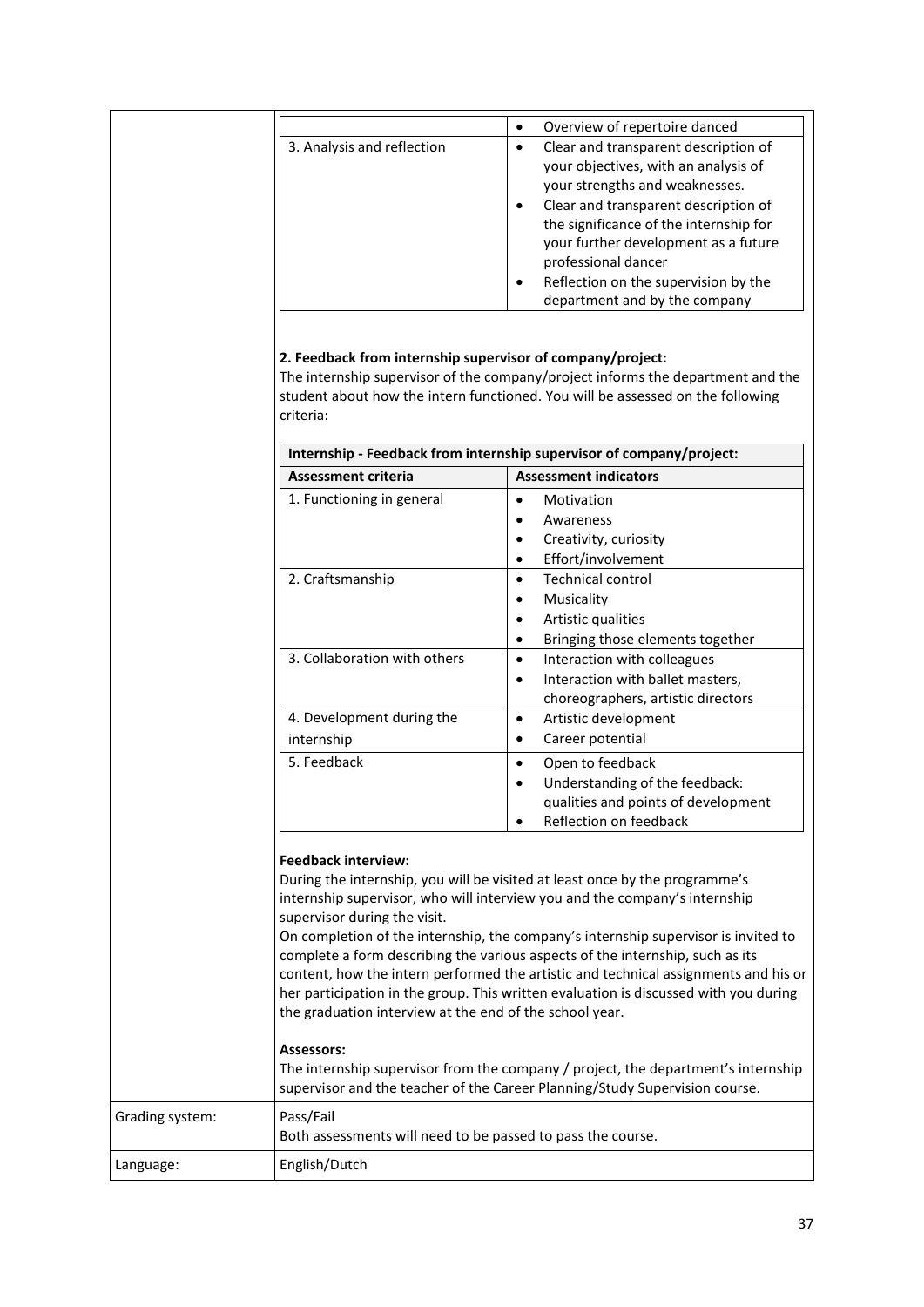| Schedule, time, venue: See ASIMUT schedule |                                 |
|--------------------------------------------|---------------------------------|
| Information:                               | Jan Linkens: linkensj@koncon.nl |

# <span id="page-37-0"></span>**WORKSHOPS/MASTERCLASSES**

| Course title:                            | <b>Workshops/Masterclasses</b>                                                                                                                                                                                                                                                                                                                                                                                                                                                                                |                                                                                                                                                                                                                                                                                                                                                                                                                                                                                                                                                                                                   |           |                                                                           |  |  |
|------------------------------------------|---------------------------------------------------------------------------------------------------------------------------------------------------------------------------------------------------------------------------------------------------------------------------------------------------------------------------------------------------------------------------------------------------------------------------------------------------------------------------------------------------------------|---------------------------------------------------------------------------------------------------------------------------------------------------------------------------------------------------------------------------------------------------------------------------------------------------------------------------------------------------------------------------------------------------------------------------------------------------------------------------------------------------------------------------------------------------------------------------------------------------|-----------|---------------------------------------------------------------------------|--|--|
| Osiris course code:                      |                                                                                                                                                                                                                                                                                                                                                                                                                                                                                                               | KC-DA-MC                                                                                                                                                                                                                                                                                                                                                                                                                                                                                                                                                                                          |           |                                                                           |  |  |
| Course content:                          |                                                                                                                                                                                                                                                                                                                                                                                                                                                                                                               | In this course, international guest teachers and choreographers give workshops and<br>masterclasses in various subjects, including academic theatre dance (classical<br>ballet), classical, neo-classical and modern repertoire. You are introduced to the<br>various methods and styles of teaching and the different approaches; learn a wide<br>variety of techniques and styles; and are taught how to respond flexibly and openly<br>in a variety of situations.<br>Workshops can also be devoted to specific themes, discussions with a professional<br>or exploration of a specific skill. |           |                                                                           |  |  |
| Objectives:                              | At the end of the course, you:<br>have an understanding of different teaching methods and styles and working<br>П<br>methods employed by choreographers;<br>are adaptable and are open and flexible towards teachers/choreographers;<br>٠<br>are able to apply your knowledge and skills to contribute to the development<br>Ξ<br>of the artistry in the assignments;<br>are able to apply the various working methods;<br>٠<br>are able to treat the various working methods with respect.<br>$\blacksquare$ |                                                                                                                                                                                                                                                                                                                                                                                                                                                                                                                                                                                                   |           |                                                                           |  |  |
| Programme objectives:                    |                                                                                                                                                                                                                                                                                                                                                                                                                                                                                                               | 1. $(1, 2, 3, 4, 5)$ 2. $(1, 2, 3, 4, 5, 6)$ 3. $(1, 4)$ 4. $(1, 2, 3)$ 7. $(1, 2, 3, 4)$                                                                                                                                                                                                                                                                                                                                                                                                                                                                                                         |           |                                                                           |  |  |
| Type of course:                          |                                                                                                                                                                                                                                                                                                                                                                                                                                                                                                               | Compulsory                                                                                                                                                                                                                                                                                                                                                                                                                                                                                                                                                                                        |           |                                                                           |  |  |
| Level:                                   | <b>Bachelor III-IV</b>                                                                                                                                                                                                                                                                                                                                                                                                                                                                                        |                                                                                                                                                                                                                                                                                                                                                                                                                                                                                                                                                                                                   |           |                                                                           |  |  |
| Duration:                                | 3 hours per week                                                                                                                                                                                                                                                                                                                                                                                                                                                                                              |                                                                                                                                                                                                                                                                                                                                                                                                                                                                                                                                                                                                   |           |                                                                           |  |  |
| Prior qualifications/<br>Pre-requisites: |                                                                                                                                                                                                                                                                                                                                                                                                                                                                                                               |                                                                                                                                                                                                                                                                                                                                                                                                                                                                                                                                                                                                   |           |                                                                           |  |  |
| Teachers:                                |                                                                                                                                                                                                                                                                                                                                                                                                                                                                                                               | Guest teachers                                                                                                                                                                                                                                                                                                                                                                                                                                                                                                                                                                                    |           |                                                                           |  |  |
| Credits:                                 |                                                                                                                                                                                                                                                                                                                                                                                                                                                                                                               | 3 ECTS per academic per year                                                                                                                                                                                                                                                                                                                                                                                                                                                                                                                                                                      |           |                                                                           |  |  |
| Work form:                               |                                                                                                                                                                                                                                                                                                                                                                                                                                                                                                               | Group lesson                                                                                                                                                                                                                                                                                                                                                                                                                                                                                                                                                                                      |           |                                                                           |  |  |
| Assessment &<br>Assessment criteria:     |                                                                                                                                                                                                                                                                                                                                                                                                                                                                                                               |                                                                                                                                                                                                                                                                                                                                                                                                                                                                                                                                                                                                   |           | You will be assessed on your participation, using the following criteria: |  |  |
|                                          |                                                                                                                                                                                                                                                                                                                                                                                                                                                                                                               | Workshops/masterclasses                                                                                                                                                                                                                                                                                                                                                                                                                                                                                                                                                                           |           |                                                                           |  |  |
|                                          |                                                                                                                                                                                                                                                                                                                                                                                                                                                                                                               | <b>Assessment criteria</b>                                                                                                                                                                                                                                                                                                                                                                                                                                                                                                                                                                        |           | <b>Assessment indicators</b>                                              |  |  |
|                                          | 1                                                                                                                                                                                                                                                                                                                                                                                                                                                                                                             | Attendance                                                                                                                                                                                                                                                                                                                                                                                                                                                                                                                                                                                        | $\bullet$ | Attendance and active participation at<br>every lesson                    |  |  |
|                                          | $\overline{2}$                                                                                                                                                                                                                                                                                                                                                                                                                                                                                                | Focus / openness                                                                                                                                                                                                                                                                                                                                                                                                                                                                                                                                                                                  | $\bullet$ | Willingness to broaden horizons and to<br>concentrate on the work         |  |  |
|                                          | 3                                                                                                                                                                                                                                                                                                                                                                                                                                                                                                             | Cooperation /<br>communication                                                                                                                                                                                                                                                                                                                                                                                                                                                                                                                                                                    | $\bullet$ | Ability to collaborate with colleagues                                    |  |  |
|                                          | 4                                                                                                                                                                                                                                                                                                                                                                                                                                                                                                             | Receptiveness to<br>feedback / progression                                                                                                                                                                                                                                                                                                                                                                                                                                                                                                                                                        | $\bullet$ | Willingness to accept feedback and apply it                               |  |  |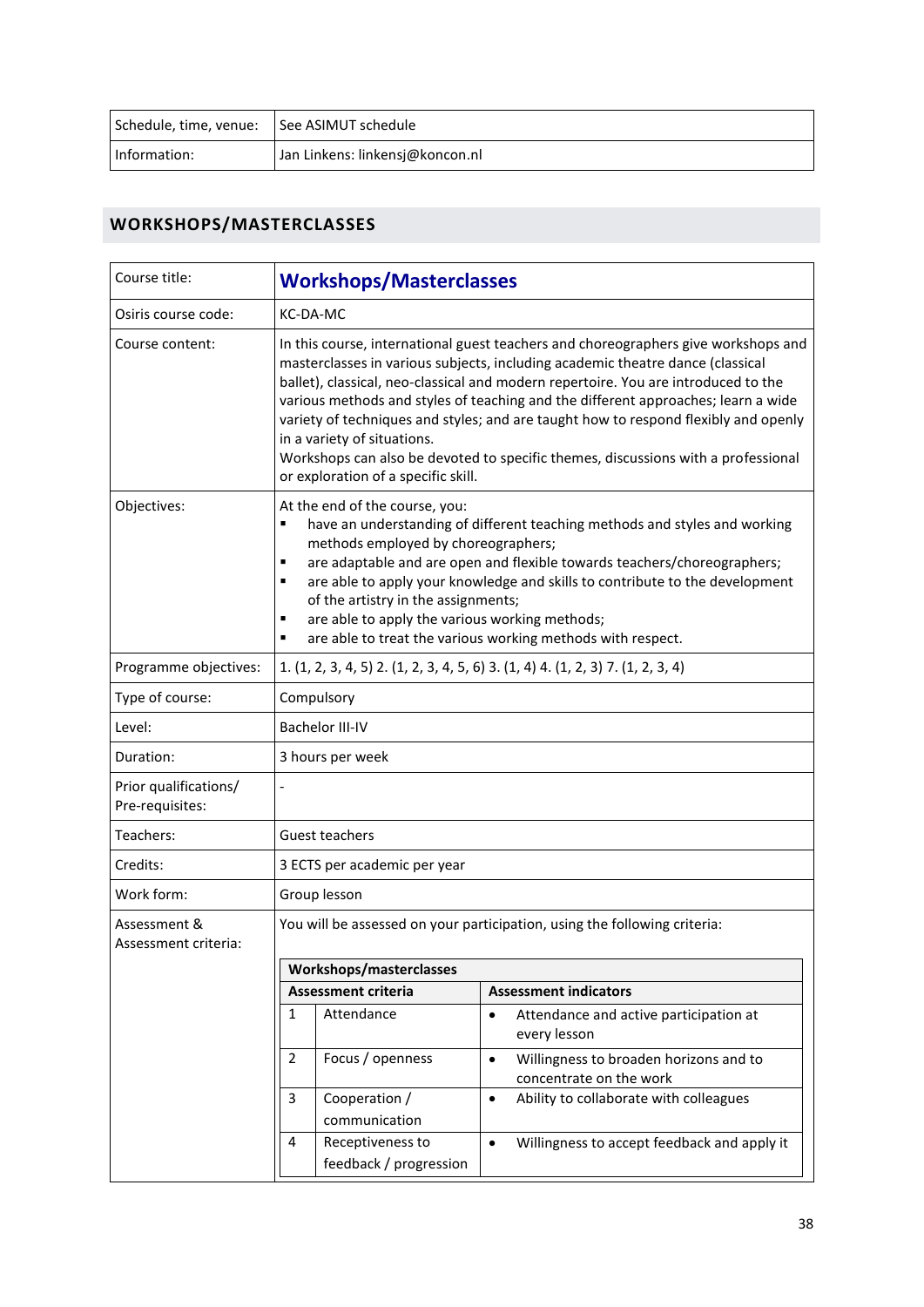| Grading system:        | Participation results             |
|------------------------|-----------------------------------|
| Language:              | English/Dutch                     |
| Schedule, time, venue: | See ASIMUT schedule               |
| Information:           | Jan Linkens (j.linkens@koncon.nl) |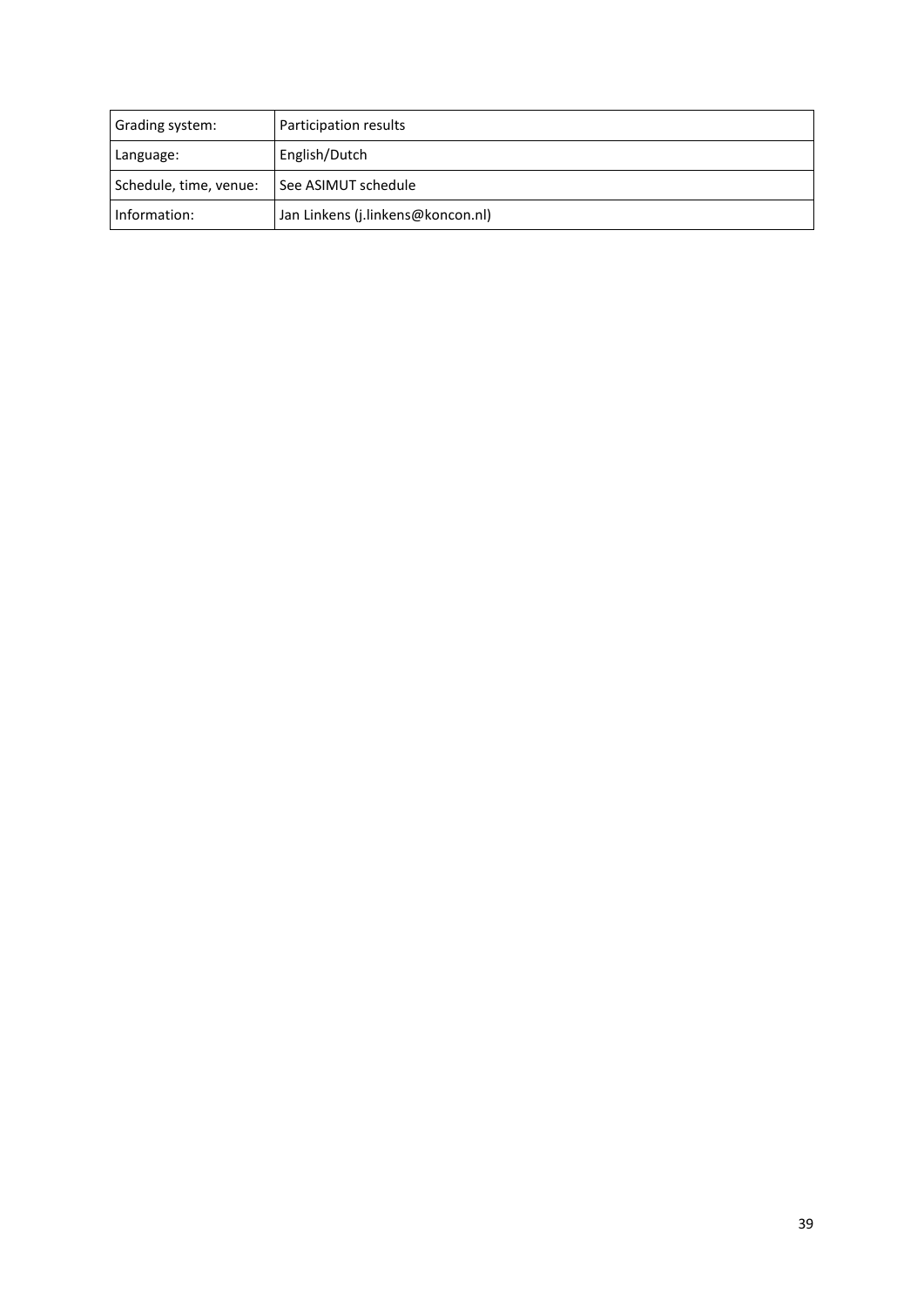## <span id="page-39-0"></span>**SUPPORTING COURSES**

### <span id="page-39-1"></span>**HEALTH & WELLBEING**

| Course title:       | <b>Health &amp; Wellbeing</b>                                                                                                                                                                                                                                                                                                                                                                                                                                                |  |  |  |  |
|---------------------|------------------------------------------------------------------------------------------------------------------------------------------------------------------------------------------------------------------------------------------------------------------------------------------------------------------------------------------------------------------------------------------------------------------------------------------------------------------------------|--|--|--|--|
| Osiris course code: | KC-DA-HW                                                                                                                                                                                                                                                                                                                                                                                                                                                                     |  |  |  |  |
| Course content:     | The components of the course in Health & Wellbeing are taught throughout the<br>school year. Each course component is designed to support and enhance both the<br>courses in the technical aspects of academic theatre dance and modern dance and<br>your general development as a student.                                                                                                                                                                                  |  |  |  |  |
|                     | <b>PILATES</b><br>There is one group lesson per week. The purpose of the Pilates course is to make<br>you aware of the correct alignment of your body. The lessons are designed to<br>reveal physical imbalances and correct them. Through the exercises in this class you<br>learn to use your body's strength (core stability), flexibility and control correctly in<br>order to avoid injury or recover from injury, and ultimately to improve your<br>technical control. |  |  |  |  |
|                     | <b>YOGA</b><br>There is one group lesson per week. The yoga lesson provides relaxation and<br>creates an awareness of your body. You perform series of exercises devoted to<br>improving your concentration, strength, precision, breathing, flexibility and control.                                                                                                                                                                                                        |  |  |  |  |
|                     | <b>BODY CONDITIONING</b><br>This group lesson is given in blocks during the course of the year. Body conditioning<br>is based on fitness, strength exercises, stamina training and preventive<br>strengthening of muscle groups.                                                                                                                                                                                                                                             |  |  |  |  |
|                     | PHYSICAL TRAINING<br>There is a group lesson in physical training once a week, which focuses on building<br>the needed skills for partnering in the classical and modern repertoire.                                                                                                                                                                                                                                                                                         |  |  |  |  |
|                     | PREVENTION: INJURY, NUTRITION, STRETCHING<br>This course is given in various sessions throughout the year. The focus of the group<br>lessons is to provide a basic knowledge of the body's anatomy and physiology, how<br>to take care of your body, correct nutrition, strengthening muscle groups and the<br>importance of properly warming up and stretching.                                                                                                             |  |  |  |  |
| Objectives:         | At the end of the course, you:<br><b>PILATES</b><br>can perform the Pilates exercises correctly;<br>п<br>can use your strength, flexibility and control to correct imbalances in your body<br>п<br>(core stability);<br>can use the Pilates technique to manage the correct alignment of your body.<br>٠                                                                                                                                                                     |  |  |  |  |
|                     | <b>YOGA</b><br>can perform the yoga exercises correctly in order to relax and gain an<br>٠<br>awareness of your body                                                                                                                                                                                                                                                                                                                                                         |  |  |  |  |
|                     | <b>BODY CONDITIONING</b><br>have control over your muscles and are able to work on achieving the fitness<br>٠<br>required for a professional career                                                                                                                                                                                                                                                                                                                          |  |  |  |  |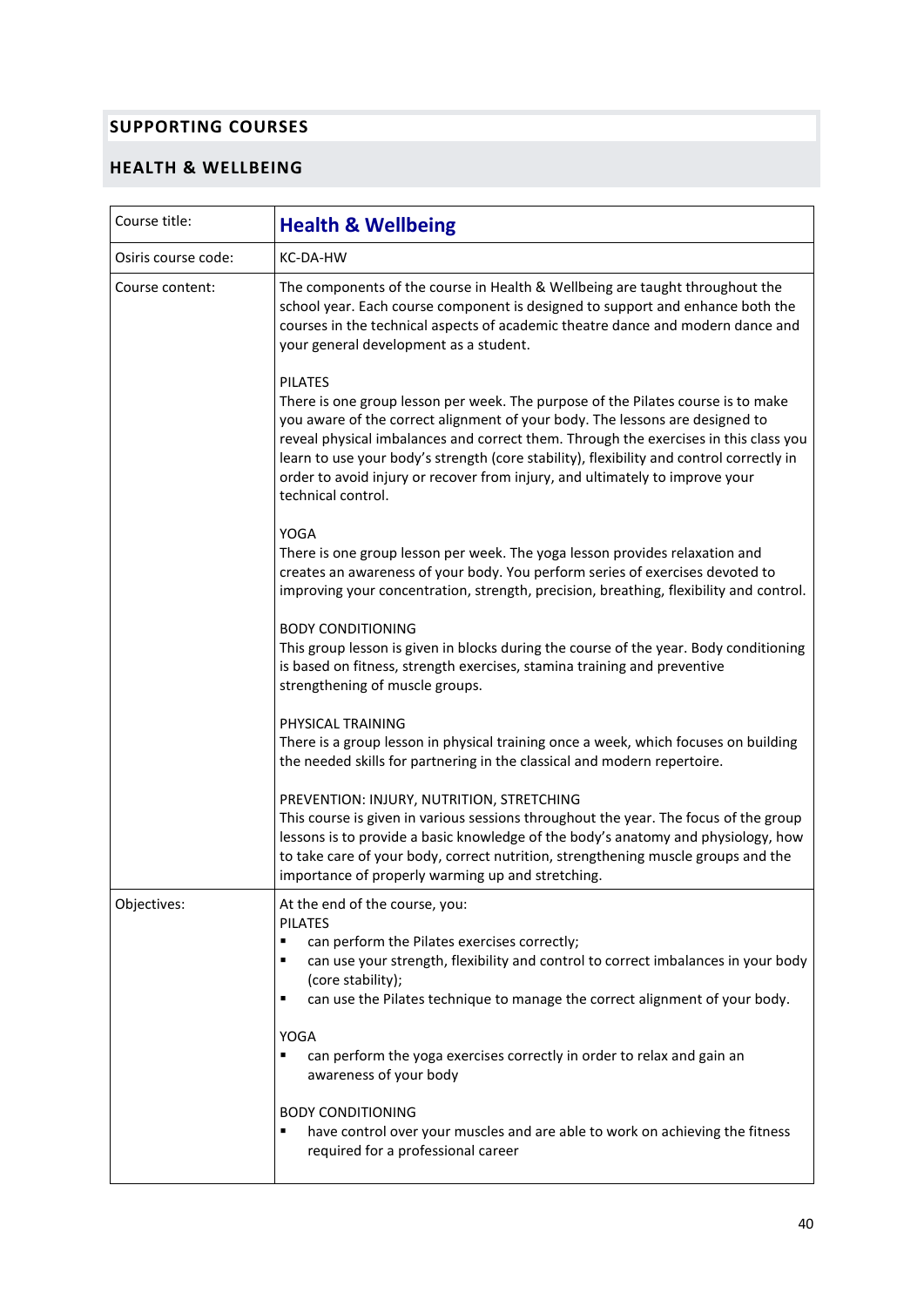|                                          | ٠<br>٠<br>٠<br>٠ | PHYSICAL TRAINING<br>are able to use the strength you have gained for partnering work in the<br>classical, neo-classical and modern repertoire<br>INJURY PREVENTION, NUTRITION, STRETCHING:<br>have an understanding of anatomy;<br>have an understanding of correct nutrition;<br>have an understanding of how to prevent injuries and can apply that<br>knowledge;<br>have an understanding of the importance of warming up and stretching and<br>can perform the exercises properly. |           |                                                                               |  |  |
|------------------------------------------|------------------|-----------------------------------------------------------------------------------------------------------------------------------------------------------------------------------------------------------------------------------------------------------------------------------------------------------------------------------------------------------------------------------------------------------------------------------------------------------------------------------------|-----------|-------------------------------------------------------------------------------|--|--|
| Programme objectives:                    |                  | $2. (1, 6)$ 3. $(1, 2, 3)$ 4. $(1, 2, 3, 4)$ 7. $(1, 2, 3, 4)$                                                                                                                                                                                                                                                                                                                                                                                                                          |           |                                                                               |  |  |
| Type of course:                          |                  | Compulsory                                                                                                                                                                                                                                                                                                                                                                                                                                                                              |           |                                                                               |  |  |
| Level:                                   |                  | <b>Bachelor III-IV</b>                                                                                                                                                                                                                                                                                                                                                                                                                                                                  |           |                                                                               |  |  |
| Duration:                                |                  | Prevention: Injury, Nutrition, Stretching                                                                                                                                                                                                                                                                                                                                                                                                                                               |           | 1 hour per week Pilates/Yoga/Physical Training/Body conditioning, Sessions of |  |  |
| Prior qualifications/<br>Pre-requisites: | n/a              |                                                                                                                                                                                                                                                                                                                                                                                                                                                                                         |           |                                                                               |  |  |
| Teachers:                                |                  | Pilates: Jane Poerwoatmodjo, Yoga: Fijeanti de Wit, Physical Training: Rob van<br>Leeuwen, Body conditioning/Prevention: Guest teachers                                                                                                                                                                                                                                                                                                                                                 |           |                                                                               |  |  |
| Credits:                                 |                  | 6 ECTS per academic year                                                                                                                                                                                                                                                                                                                                                                                                                                                                |           |                                                                               |  |  |
| Work form:                               |                  | Group lessons                                                                                                                                                                                                                                                                                                                                                                                                                                                                           |           |                                                                               |  |  |
| Assessment &<br>Assessment criteria:     |                  | You will be assessed on your participation, using the following criteria. Continuous<br>assessment with feedback during the lessons.                                                                                                                                                                                                                                                                                                                                                    |           |                                                                               |  |  |
|                                          |                  | <b>Health &amp; Wellbeing</b>                                                                                                                                                                                                                                                                                                                                                                                                                                                           |           |                                                                               |  |  |
|                                          |                  | <b>Assessment criteria</b>                                                                                                                                                                                                                                                                                                                                                                                                                                                              |           | <b>Assessment indicators</b>                                                  |  |  |
|                                          | 1                | Attendance                                                                                                                                                                                                                                                                                                                                                                                                                                                                              | $\bullet$ | Attendance and active participation at<br>every lesson                        |  |  |
|                                          | 2                | Focus / openness                                                                                                                                                                                                                                                                                                                                                                                                                                                                        | $\bullet$ | Willingness to broaden your horizons and<br>to concentrate on your work       |  |  |
|                                          | 3                | Cooperation /<br>communication                                                                                                                                                                                                                                                                                                                                                                                                                                                          | $\bullet$ | Ability to collaborate with colleagues                                        |  |  |
|                                          | 4                | Receptiveness to<br>feedback / progression                                                                                                                                                                                                                                                                                                                                                                                                                                              | $\bullet$ | Willingness to receive feedback and apply it                                  |  |  |
| Grading system:                          |                  | Participation results                                                                                                                                                                                                                                                                                                                                                                                                                                                                   |           |                                                                               |  |  |
| Language                                 |                  | English/Dutch                                                                                                                                                                                                                                                                                                                                                                                                                                                                           |           |                                                                               |  |  |
| Schedule, time, venue:                   |                  | See ASIMUT schedule                                                                                                                                                                                                                                                                                                                                                                                                                                                                     |           |                                                                               |  |  |
| Information                              |                  | Jan Linkens: linkensj@koncon.nl                                                                                                                                                                                                                                                                                                                                                                                                                                                         |           |                                                                               |  |  |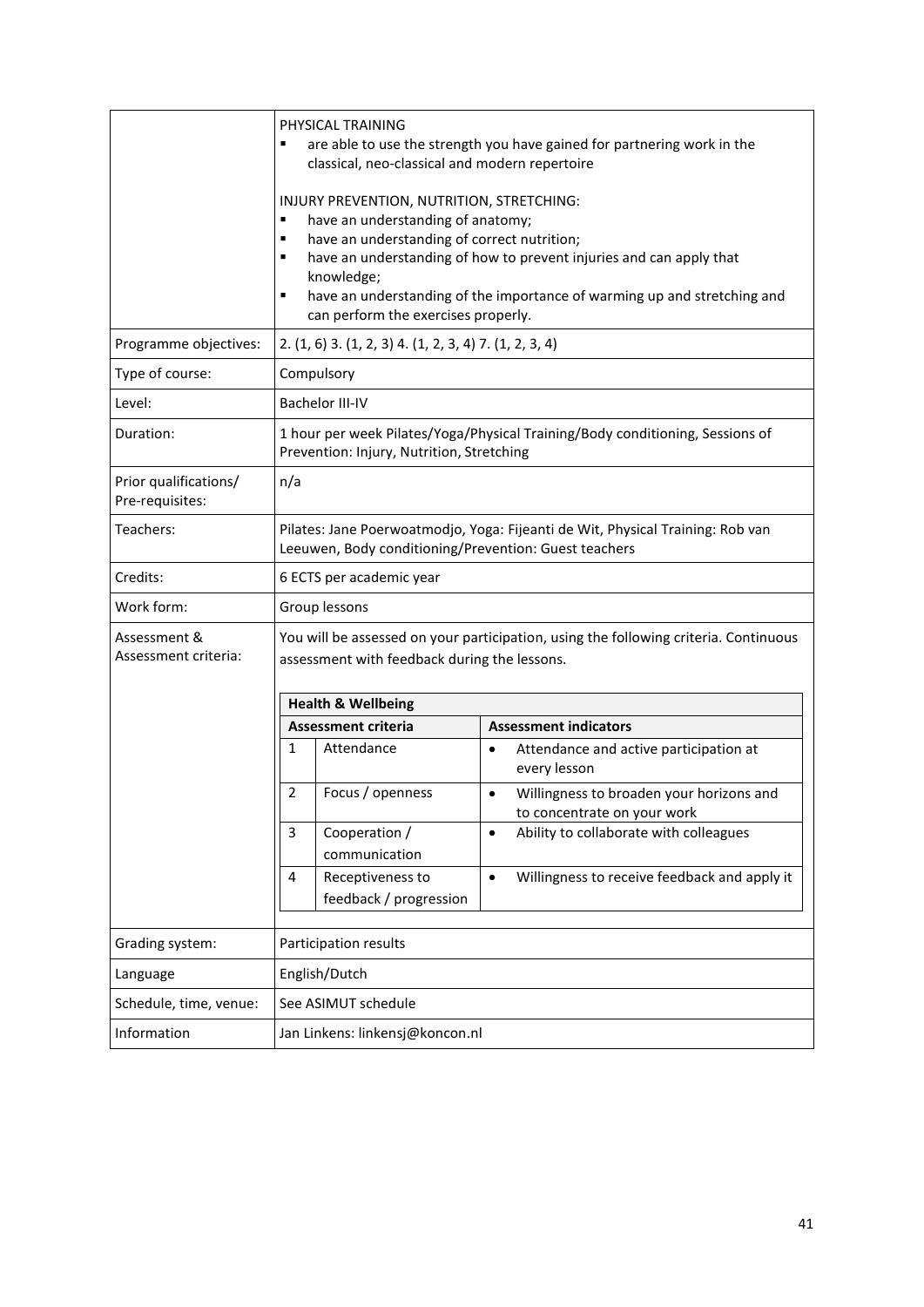## <span id="page-41-0"></span>**MAKE-UP**

| Course title:                            |                                                              | <b>Make-Up</b>                                                                                                                                                                                                                                                                                                                                                                                                                                                                                                                                |           |                                                                                      |  |  |
|------------------------------------------|--------------------------------------------------------------|-----------------------------------------------------------------------------------------------------------------------------------------------------------------------------------------------------------------------------------------------------------------------------------------------------------------------------------------------------------------------------------------------------------------------------------------------------------------------------------------------------------------------------------------------|-----------|--------------------------------------------------------------------------------------|--|--|
| Osiris course code:                      | KC-DA-MU                                                     |                                                                                                                                                                                                                                                                                                                                                                                                                                                                                                                                               |           |                                                                                      |  |  |
| Course content:                          |                                                              | In this group lesson you learn how to apply theatrical make-up having regard to the<br>stage lighting and the distance from the audience. During the sessions in the course<br>of the year, you learn how to use the correct materials and tools to produce the<br>best effect. You learn about (theatrical) lighting, colour theory, optical effects and<br>the anatomy of your own face.                                                                                                                                                    |           |                                                                                      |  |  |
| Objectives:                              | ٠<br>$\blacksquare$<br>٠<br>$\blacksquare$<br>$\blacksquare$ | At the end of the course, you:<br>are familiar with the tools and materials used in applying and removing<br>theatrical make-up;<br>can use the materials correctly and hygienically;<br>are familiar with the facial anatomy, the theory of colour, the effect of<br>(theatrical) lighting and the optical effect of theatrical make-up;<br>are able to apply your own theatrical make-up in the manner required for a<br>professional dancer;<br>understand the use of make-up for the various character roles in the ballet<br>repertoire. |           |                                                                                      |  |  |
| Programme objectives:                    |                                                              | 2. (5) 6. (1) 7. (1, 2, 3, 4)                                                                                                                                                                                                                                                                                                                                                                                                                                                                                                                 |           |                                                                                      |  |  |
| Type of course:                          |                                                              | Compulsory                                                                                                                                                                                                                                                                                                                                                                                                                                                                                                                                    |           |                                                                                      |  |  |
| Level:                                   |                                                              | <b>Bachelor III</b>                                                                                                                                                                                                                                                                                                                                                                                                                                                                                                                           |           |                                                                                      |  |  |
| Duration:                                |                                                              | 10 sessions of 2 hours                                                                                                                                                                                                                                                                                                                                                                                                                                                                                                                        |           |                                                                                      |  |  |
| Prior qualifications/<br>Pre-requisites: | n/a                                                          |                                                                                                                                                                                                                                                                                                                                                                                                                                                                                                                                               |           |                                                                                      |  |  |
| Teacher:                                 |                                                              | Gerda Roest                                                                                                                                                                                                                                                                                                                                                                                                                                                                                                                                   |           |                                                                                      |  |  |
| Credits:                                 |                                                              | 1 ECTS                                                                                                                                                                                                                                                                                                                                                                                                                                                                                                                                        |           |                                                                                      |  |  |
| Work form:                               |                                                              | Group lessons                                                                                                                                                                                                                                                                                                                                                                                                                                                                                                                                 |           |                                                                                      |  |  |
| Assessment &<br>Assessment criteria:     |                                                              | assessment with feedback during the lessons.                                                                                                                                                                                                                                                                                                                                                                                                                                                                                                  |           | You will be assessed on your participation, using the following criteria. Continuous |  |  |
|                                          |                                                              | Make-up                                                                                                                                                                                                                                                                                                                                                                                                                                                                                                                                       |           |                                                                                      |  |  |
|                                          |                                                              | Assessment criteria                                                                                                                                                                                                                                                                                                                                                                                                                                                                                                                           |           | <b>Assessment indicators</b>                                                         |  |  |
|                                          | 1                                                            | Attendance                                                                                                                                                                                                                                                                                                                                                                                                                                                                                                                                    | $\bullet$ | Attendance and active participation at<br>every lesson                               |  |  |
|                                          | 2                                                            | Focus / openness                                                                                                                                                                                                                                                                                                                                                                                                                                                                                                                              | $\bullet$ | Willingness to broaden horizons and to<br>concentrate on work                        |  |  |
|                                          | 3                                                            | Cooperation /<br>communication                                                                                                                                                                                                                                                                                                                                                                                                                                                                                                                | $\bullet$ | Ability to collaborate with colleagues                                               |  |  |
|                                          | 4                                                            | Receptiveness to<br>feedback / progression                                                                                                                                                                                                                                                                                                                                                                                                                                                                                                    | $\bullet$ | Willingness to receive feedback and to<br>apply it                                   |  |  |
| Grading system:                          |                                                              | Participation results                                                                                                                                                                                                                                                                                                                                                                                                                                                                                                                         |           |                                                                                      |  |  |
| Language:                                |                                                              | English/Dutch                                                                                                                                                                                                                                                                                                                                                                                                                                                                                                                                 |           |                                                                                      |  |  |
| Schedule, time, venue:                   |                                                              | See ASIMUT schedule                                                                                                                                                                                                                                                                                                                                                                                                                                                                                                                           |           |                                                                                      |  |  |
| Information:                             |                                                              | Jan Linkens (j.linkens@koncon.nl)                                                                                                                                                                                                                                                                                                                                                                                                                                                                                                             |           |                                                                                      |  |  |